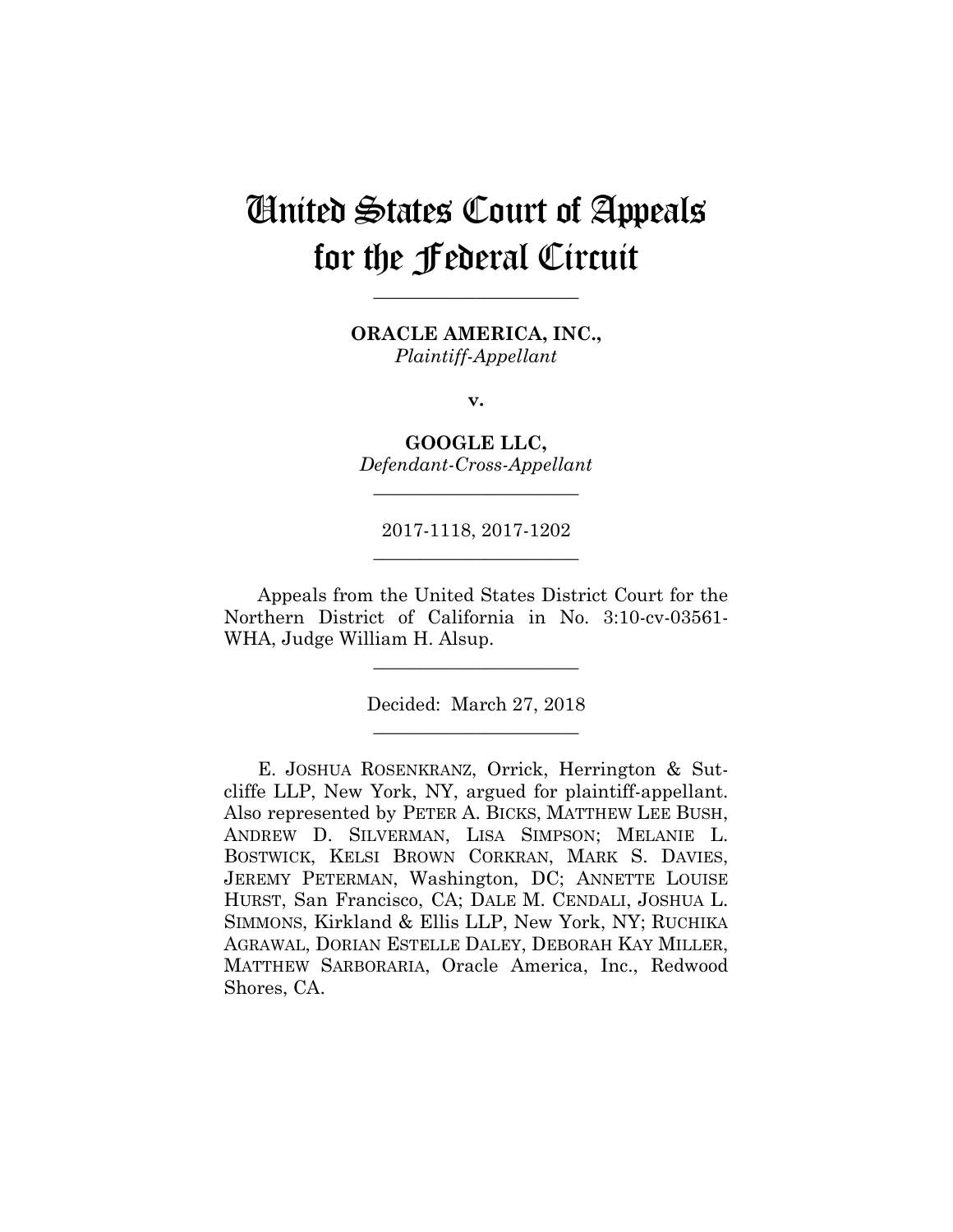DARYL JOSEFFER, King & Spalding LLP, Washington, DC, argued for defendant-cross-appellant. Also represented by BRUCE WILLIAM BABER, Atlanta, GA; CHRISTA M. ANDERSON, STEVEN A. HIRSCH, MICHAEL SOONUK KWUN, REID P. MULLEN, ROBERT A. VAN NEST, Keker, Van Nest & Peters LLP, San Francisco, CA; RENNY F. HWANG, Google LLC, Mountain View, CA.

 KENNETH L. DOROSHOW, Jenner & Block LLP, Washington, DC, for amicus curiae The Copyright Alliance. Also represented by ERICA LAUREN ROSS.

 DANIEL J. BROOKS, Scarola Malone & Zubatov LLP, New York, NY, for amicus curiae New York Intellectual Property Law Association. Also represented by CHARLES R. MACEDO, Amster Rothstein & Ebenstein LLP, New York, NY; ANNEMARIE HASSETT, NYU School of Law, New York, NY.

 JARED BOBROW, Weil, Gotshal & Manges LLP, Redwood Shores, CA, for amici curiae Eugene H. Spafford, Zhi Ding, Adam Porter, Ken Castleman. Also represented by AMANDA BRANCH, AARON Y. HUANG.

 STEVEN THOMAS COTTREAU, Clifford Chance Rogers & Wells LLP, Washington, DC, for amici curiae Scott McNealy, Brian Sutphin.

 MARC ROBERT LEWIS, Lewis & Llewellyn LLP, San Francisco, CA, for amicus curiae Ralph Oman. Also represented by EVANGELINE ZIMMERMAN BURBIDGE.

 ROBERT H. ROTSTEIN, Mitchell, Silberberg & Knupp, LLP, Los Angeles, CA, for amici curiae Motion Picture Association of America, Inc., Independent Film & Television Alliance. Also represented by J. MATTHEW WILLIAMS, Washington, DC.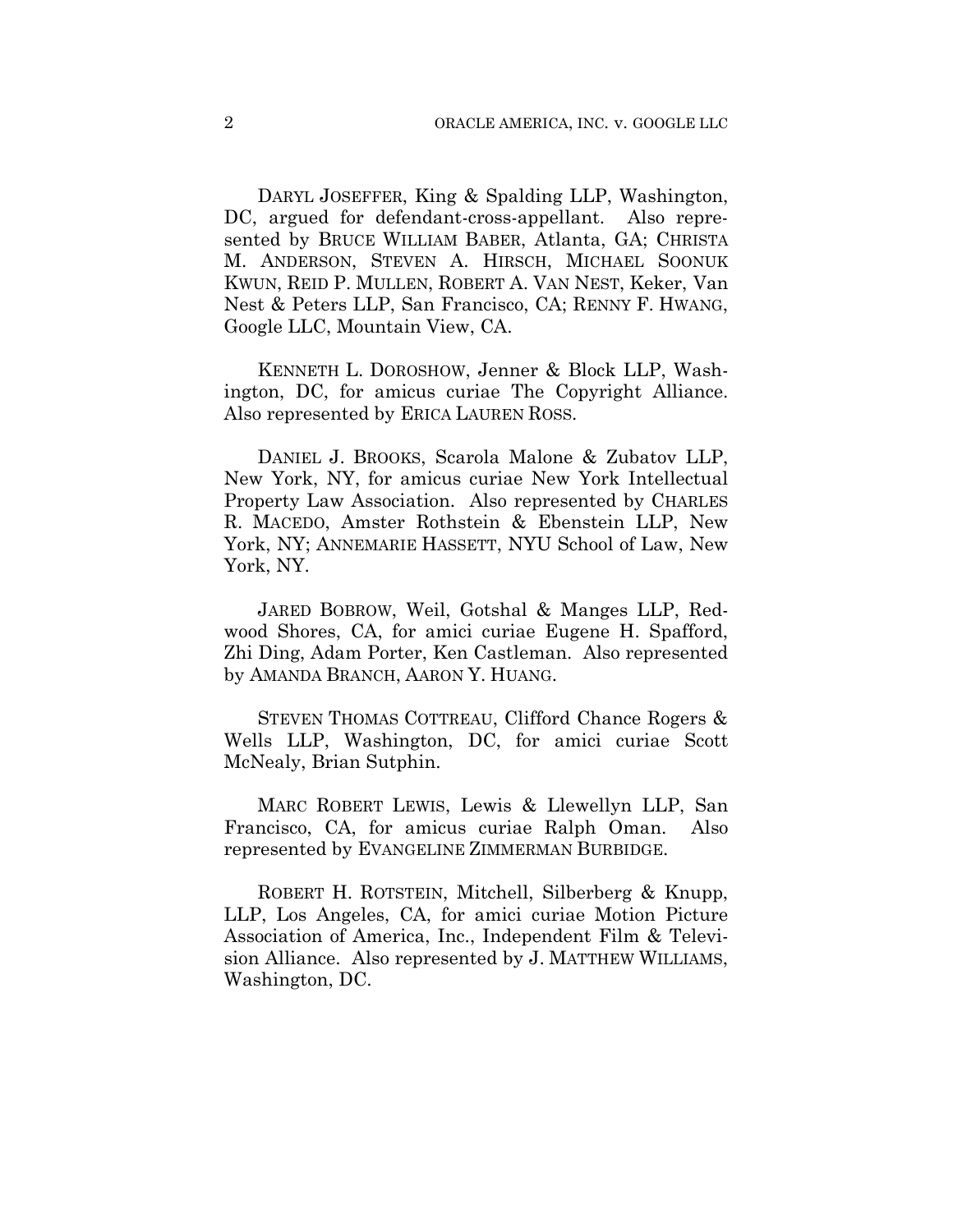DUNCAN W. CRABTREE-IRELAND, SAG-AFTRA, Los Angeles, CA, for amicus curiae Screen Actors Guild – American Federation of Television and Radio Artists.

 WILLIAM M. JAY, Goodwin Procter LLP, Washington, DC, for amici curiae Recording Industry Association of America, Association of American Publishers. Also represented by ANDREW KIM. Recording Industry Association of America also represented by GEORGE M. BORKOWSKI, Mitchell, Silberberg & Knupp, LLP, Los Angeles, CA.

 REBECCA MURPHY THOMPSON, Competitive Carriers Association, Washington, DC, for amicus curiae Competitive Carriers Association.

 ANTIGONE GABRIELLA PEYTON, Protorae Law PLLC, Tysons, VA, for amici curiae Sandra Aistars, Matthew Barblan, Jon A. Baumgarten, Stephen Carlisle, Jon M. Garon, Hugh Hansen, Devlin Hartline, Jiarui Liu, Adam Mossoff, Raymond T. Nimmer, Eric Priest, Sean M. O'Connor, Mark F. Schultz.

 LINDSAY WARREN BOWEN, Cowan, DeBaets, Abrahams & Sheppard LLP, New York, NY, for amici curiae PACA, Digital Media Licensing Association, Inc., Graphic Artists Guild, National Press Photographers Association, North American Nature Photography Association, American Society of Media Photographers, Inc., American Photographic Artists, Professional Photographers of America. Also represented by SCOTT J. SHOLDER.

 RICHARD L. RAINEY, Covington & Burling LLP, Washington, DC, for amicus curiae BSA | The Software Alliance. Also represented by PETER ANDREW SWANSON.

 JONATHAN BAND, Jonathan Band PLLC, Washington, DC, for amicus curiae Computer & Communications Industry Association. Also represented by MATTHEW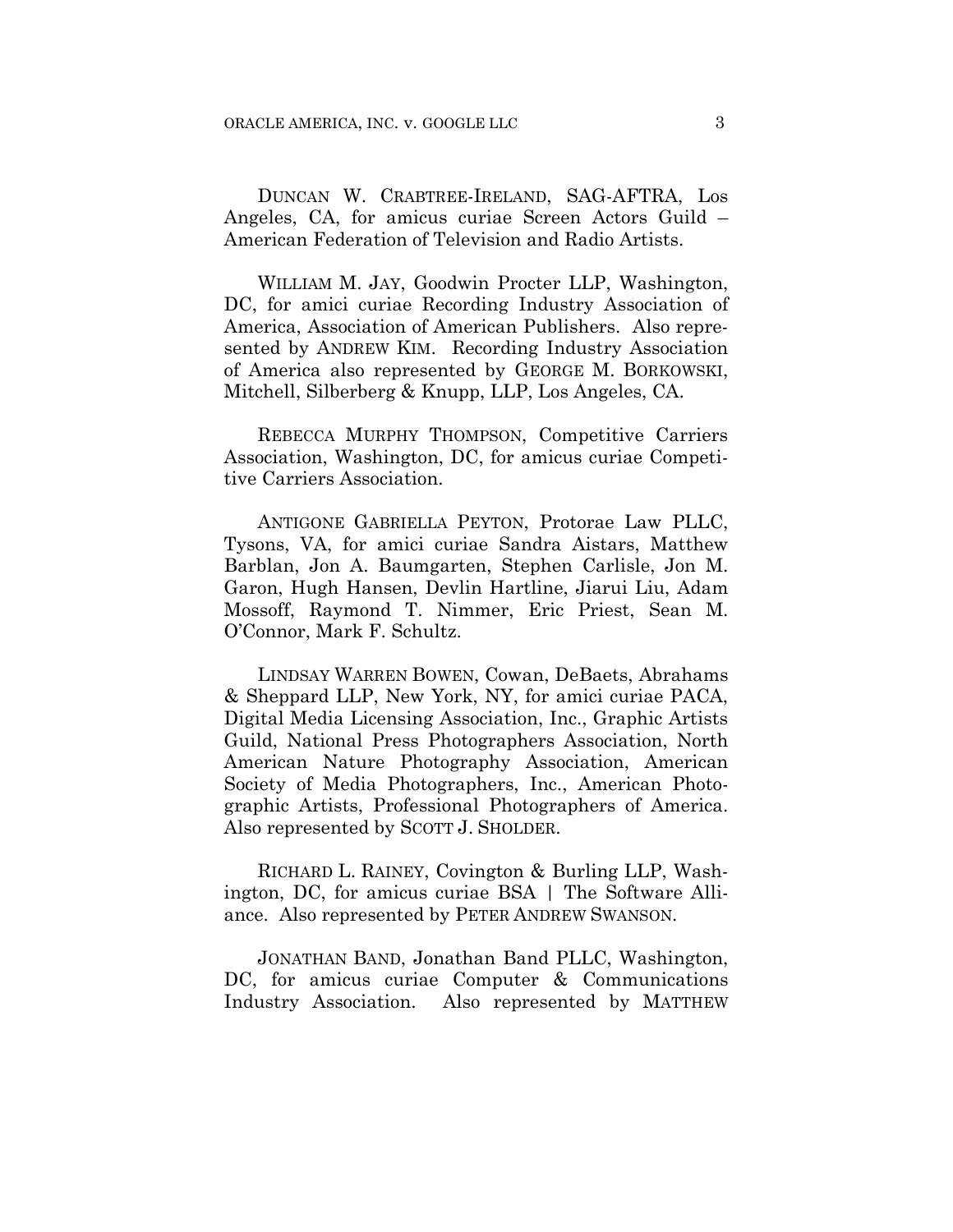SCHRUERS, Computer & Communications Industry Association, Washington, DC.

 MICHAEL BARCLAY, Electronic Frontier Foundation, San Francisco, CA, for amici curiae Electronic Frontier Foundation, Public Knowledge. Also represented by MITCHELL L. STOLTZ.

 MARCIA HOFMANN, Zeitgeist Law PC, San Francisco, CA, for amicus curiae Mozilla Corporation.

 RICHARD M. BRUNELL, American Antitrust Institute, Washington, DC, for amicus curiae American Antitrust Institute. Also represented by SHUBHA GHOSH, Syracuse University College of Law, Syracuse, NY.

 JEFFREY A. LAMKEN, MoloLamken LLP, Washington, DC, for amici curiae Microsoft Corp., Red Hat, Inc., Hewlett Packard Enterprise Company. Also represented by RAYINER HASHEM, MICHAEL GREGORY PATTILLO, JR.; LISA WANG BOHL, Chicago, IL.

 JASON MICHAEL SCHULTZ, NYU School of Law, New York, NY, for amici curiae Timothy K. Armstrong, Cark D. Asay, Shyamkrishna Balganesh, Ann Bartow, Oren Bracha, Annemarie Bridy, Dan L. Burk, Michael A. Carrier, Michael W. Carroll, Andrew Chin, Julie E. Cohen, Kevin Collins, Rebecca Curtin, Ben Depoorter, Roger Allan Ford, Brian L. Frye, Jim Gibson, Eric Goldman, James Grimmelmann, Peter Jaszi, Yvette Joy Liebesman, Jessica Litman, Brian J. Love, Michael J. Madison, Mark. P. McKenna, Joseph Scott Miller, Deirdre K. Mulligan, Tyler T. Ochoa, Aaron Perzanowski, Victoria F. Phillips, Arti K. Rai, Jerome H. Reichman, Michael Rustad, Matthew Sag, Pamela Samuelson, Jessica Sibley, Joshua David Sarnoff, Lea Shaver, Christopher Jon Sprigman, Katherine J. Strandburg, Rebecca Tushnet, Jennifer M. Urban.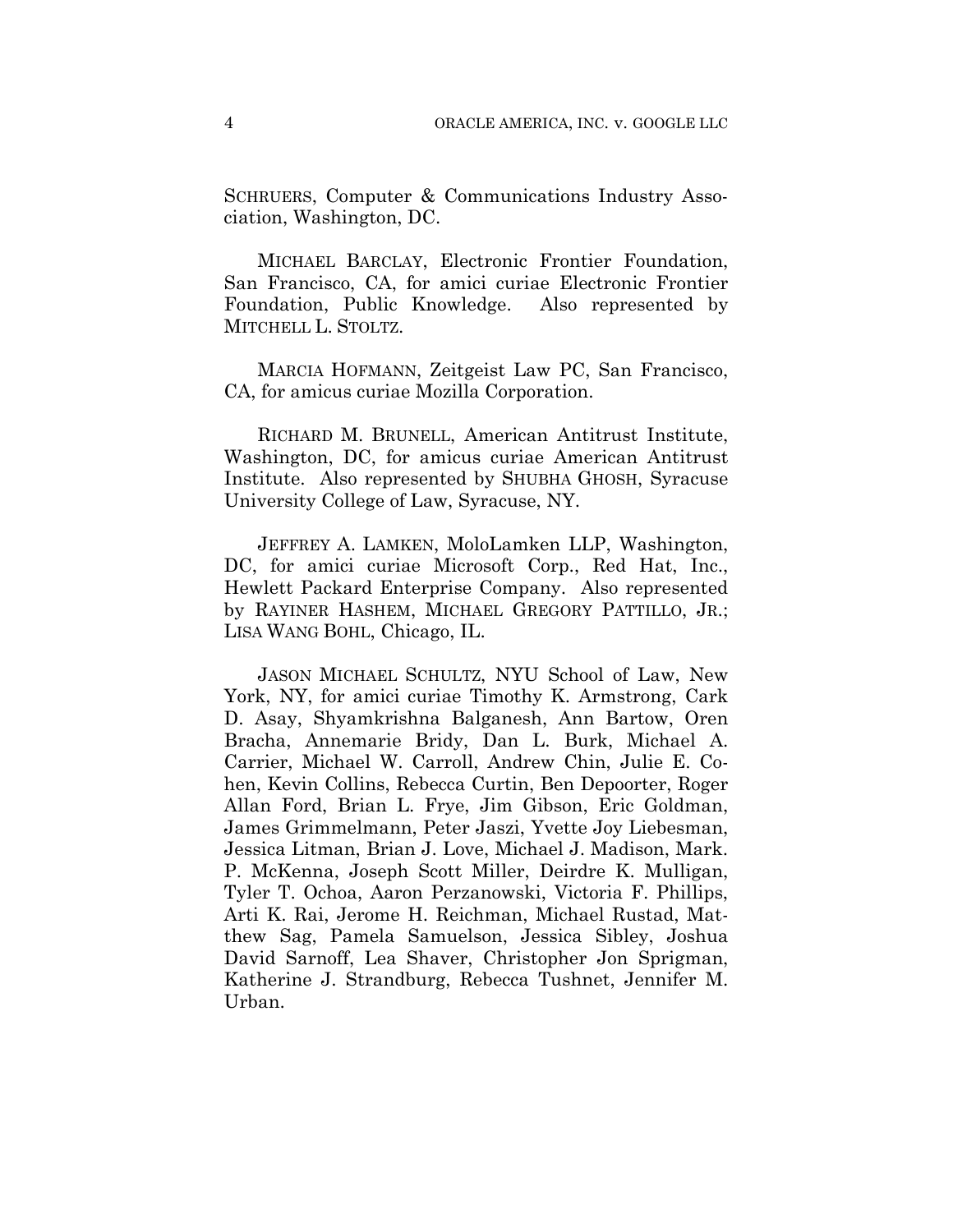PHILLIP R. MALONE, Stanford Law School, Stanford, CA, for amici curiae Harold Abelson, Tom Ball, Brian Behlendorf, Gordon Bell, Jon Bentley, Matthew Bishop, Joshua Bloch, Dan Boneh, Gilad Bracha, Eric Brewer, Frederick Brooks, Rick Cattell, Vinton G. Cerf, William Cook, Mark Davis, Miguel de Icaza, Jeffrey Dean, L. Peter Deutsch, Whitfield Diffie, David L. Dill, Lester Earnest, Brendan Eich, Dawson Engler, Martin Fowler, Neal Gafter, Robert Harper, John Hennessy, Tom Jennings, Alan Kay, Brian Kernighan, David Klausner, Ray Kurzweil, Kin Lane, Ed Lazowska, Doug Lea, Bob Lee, Sheng Liang, Barbara Liskov, Paul Menchini, Andrew W. Moore, James H. Morris, Peter Norvig, Martin Odersky, Tim Paterson, David Patterson, Alex Payne, Tim Peierls, Simon Phipps, Bill Pugh, Ronald L. Rivest, Curtis Schroeder, Robert Sedgewick, Mary Shaw, Barbara Simons, Dave Snigier, Alfred Z. Spector, Bjarne Stroustrup, Gerald Jay Sussman, Ivan E. Sutherland, Andrew Tanenbaum, Brad Templeton, Ken Thompson, Michael Tiemann, Linus Torvalds, Andrew Tridgell, Jeffrey Ullman, Andries Van Dam, Guido Van Rossum, John Villasenor, Jan Vitek, Philip Wadler, James H. Waldo, Daniel S. Wallach, Peter J. Weinberger, Steve Wozniak, Frank Yellin. Also represented by JEFFREY THEODORE PEARLMAN.

MARK A. LEMLEY, Durie Tangri LLP, San Francisco, CA, for amici curiae Engine Advocacy, The App Developers Alliance, GitHub, Inc. Also represented by JOSEPH GRATZ, CLEMENT ROBERTS.

**\_\_\_\_\_\_\_\_\_\_\_\_\_\_\_\_\_\_\_\_\_\_** 

Before O'MALLEY, PLAGER, and TARANTO, *Circuit Judges.* O'MALLEY, *Circuit Judge*.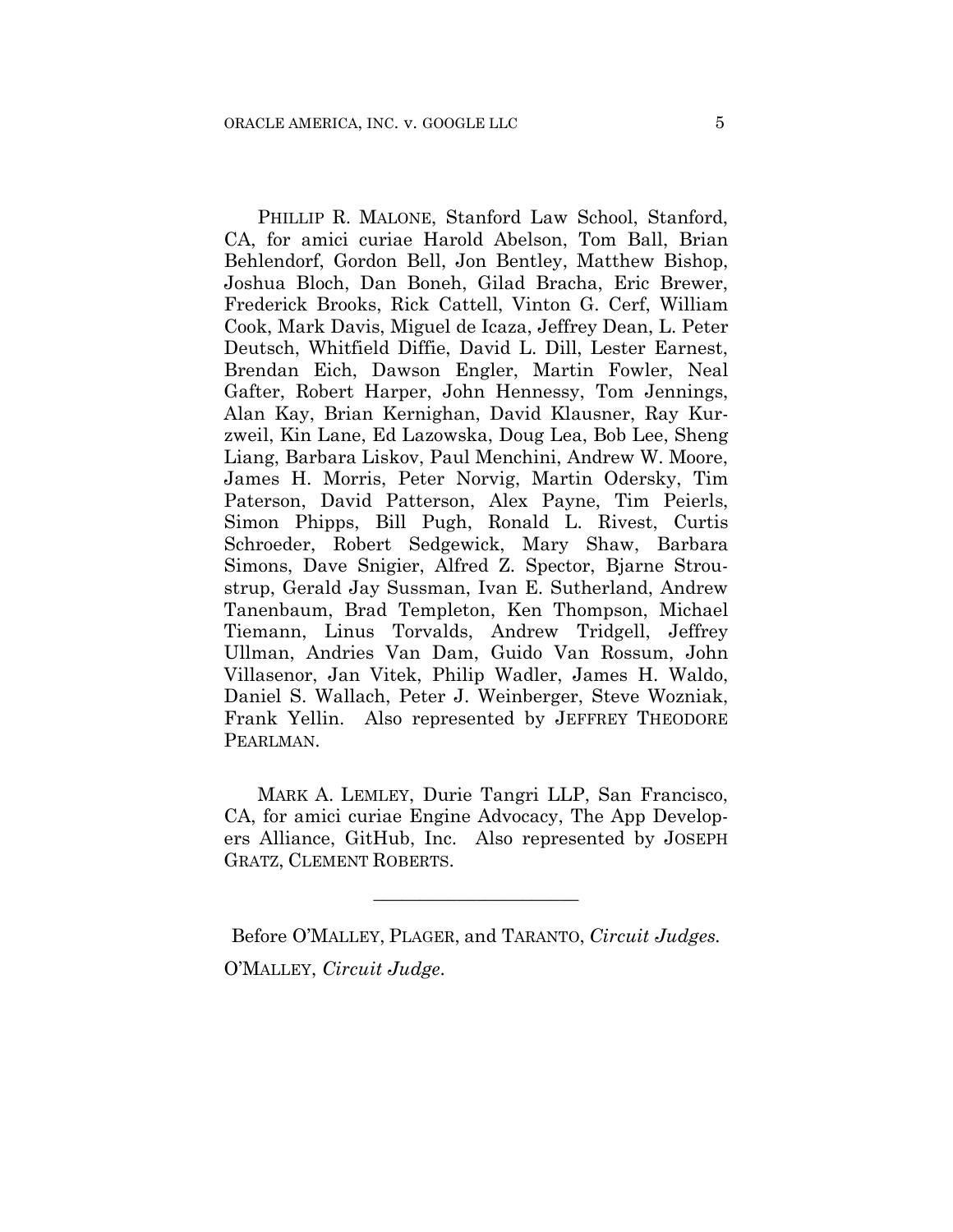This copyright case returns to us after a second jury trial, this one focusing on the defense of fair use. Oracle America, Inc. ("Oracle") filed suit against Google Inc. ("Google")1 in the United States District Court for the Northern District of California, alleging that Google's unauthorized use of 37 packages of Oracle's Java application programming interface ("API packages") in its Android operating system infringed Oracle's patents and copyrights.

At the first trial, the jury found that Google infringed Oracle's copyrights in the Java Standard Edition platform, but deadlocked on the question of whether Google's copying was a fair use.2 After the verdict, however, the district court found that the API packages were not copyrightable as a matter of law and entered judgment for Google. *Oracle Am., Inc. v. Google Inc*., 872 F. Supp. 2d 974 (N.D. Cal. 2012). Oracle appealed that determination to this court, and we reversed, finding that declaring code and the structure, sequence, and organization ("SSO") of the Java API packages are entitled to copyright protection. *Oracle Am., Inc. v. Google Inc*., 750 F.3d 1339, 1348 (Fed. Cir. 2014). We remanded with instructions to reinstate the jury's infringement verdict and for further proceedings on Google's fair use defense and, if appropriate, on damages. *Id*. at 1381.

Google subsequently filed a petition for certiorari on the copyrightability determination. The Supreme Court called for the views of the Solicitor General, who expressed agreement with our determination and recommended denying review. The Supreme Court denied

1

<sup>&</sup>lt;sup>1</sup> In September 2017, Google converted from a corporation to a limited liability company and changed its name to Google LLC, as reflected in the amended caption.

<sup>2</sup> The jury found no patent infringement, and the patent claims are not at issue on appeal.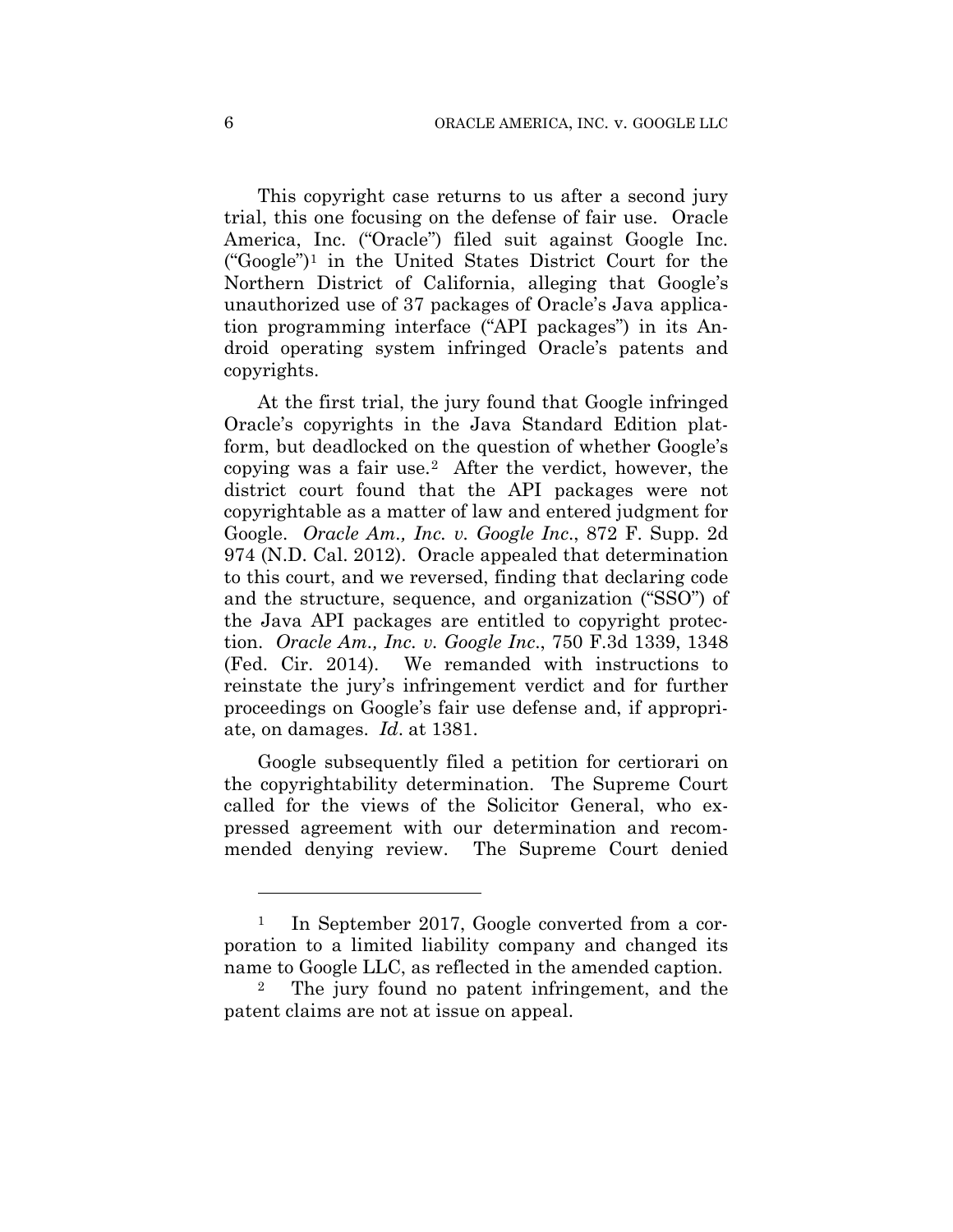certiorari in 2015. *Google Inc. v. Oracle Am., Inc*., 135 S. Ct. 2887 (2015) (Mem.).

At the second jury trial, Google prevailed on its fair use defense. After the jury verdict, the district court denied Oracle's motion for judgment as a matter of law ("JMOL") and entered final judgment in favor of Google. *Oracle Am., Inc. v. Google Inc*., No. C 10-03561, 2016 WL 3181206 (N.D. Cal. June 8, 2016) ("*Order Denying JMOL*"); Final Judgment, *Oracle Am., Inc. v. Google Inc*., No. 3:10-cv-3561 (N.D. Cal. June 8, 2016), ECF No. 1989. Oracle filed a renewed motion for JMOL and separately moved for a new trial. The district court denied both motions in a single order. *Oracle Am., Inc. v. Google Inc*., No. C 10-03561, 2016 WL 5393938 (N.D. Cal. Sept. 27, 2016) ("*Order Denying Renewed JMOL/New Trial*"). Consistent with these determinations, no damages verdict was rendered.

Oracle now appeals from the district court's final judgment and its decisions denying Oracle's motions for JMOL and motion for a new trial. Google cross-appeals from the final judgment purportedly to "preserv[e] its claim that the declarations/SSO are not protected by copyright law," but advances no argument for why this court can or should revisit our prior decision on copyrightability. Cross-Appellant Br. 83.

Because we conclude that Google's use of the Java API packages was not fair as a matter of law, we reverse the district court's decisions denying Oracle's motions for JMOL and remand for a trial on damages. We also dismiss Google's cross-appeal.

#### I. BACKGROUND

# A. The Technology

Oracle's predecessor, Sun Microsystems, Inc. ("Sun"), developed the Java platform for computer programming in the 1990s, and Oracle purchased Sun in 2010. The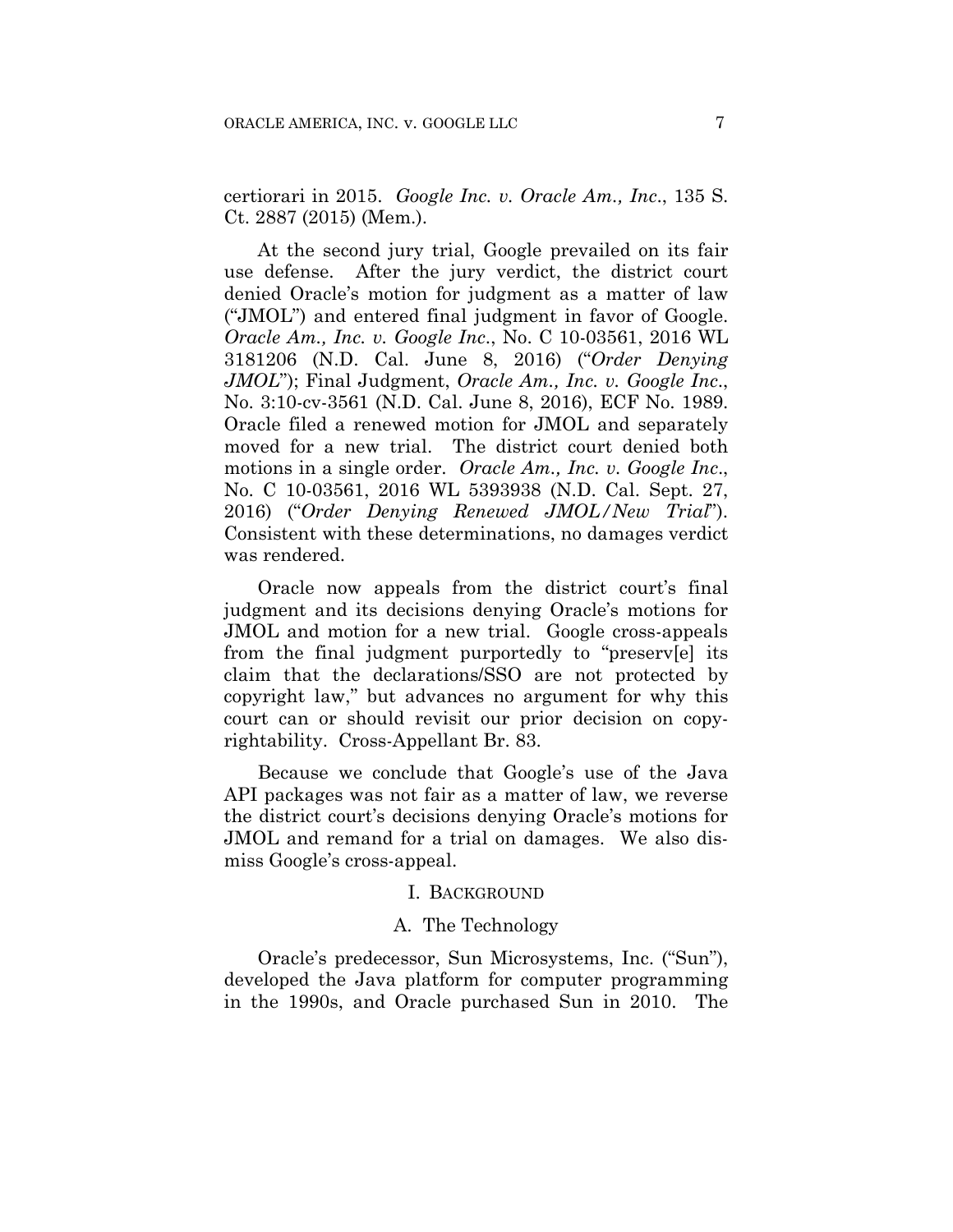Java platform is software used to write and run programs in the Java programming language. It allows programmers to write programs that "run on different types of computer hardware without having to rewrite them for each different type." *Oracle*, 750 F.3d at 1348. With Java, programmers can "write once, run anywhere." *Id*.

The Java 2 Standard Edition ("Java SE") of the platform includes, among other things, the Java Virtual Machine and the Java Application Programming Interface ("API"). The Java API is a collection of "pre-written Java source code programs for common and more advanced computer functions." *Order Denying JMOL*, 2016 WL 3181206, at \*3. These APIs "allow programmers to use the prewritten code to build certain functions into their own programs rather than write their own code to perform those functions from scratch. They are shortcuts." *Oracle*, 750 F.3d at 1349. The prewritten programs are organized into packages, classes, and methods. Specifically, an API package is a collection of classes and each class contains methods and other elements. "Each method performs a specific function, sparing a programmer the need to write Java code from scratch to perform that function." *Order Denying JMOL*, 2016 WL 3181206, at \*3.

To include a particular function in a program, the programmer invokes the Java "declaring code." As the district court explained, the declaring code is the line or lines of source code that "declares or defines (i) the method name and (ii) the input(s) and their type as expected by the method and the type of any outputs." *Id*. at \*4. After the declaring code, each method includes "implementing code," which takes the input(s) and gives the computer step-by-step instructions to carry out the declared function.

By 2008, Java SE included 166 API packages divided into 3,000 classes containing more than 30,000 methods.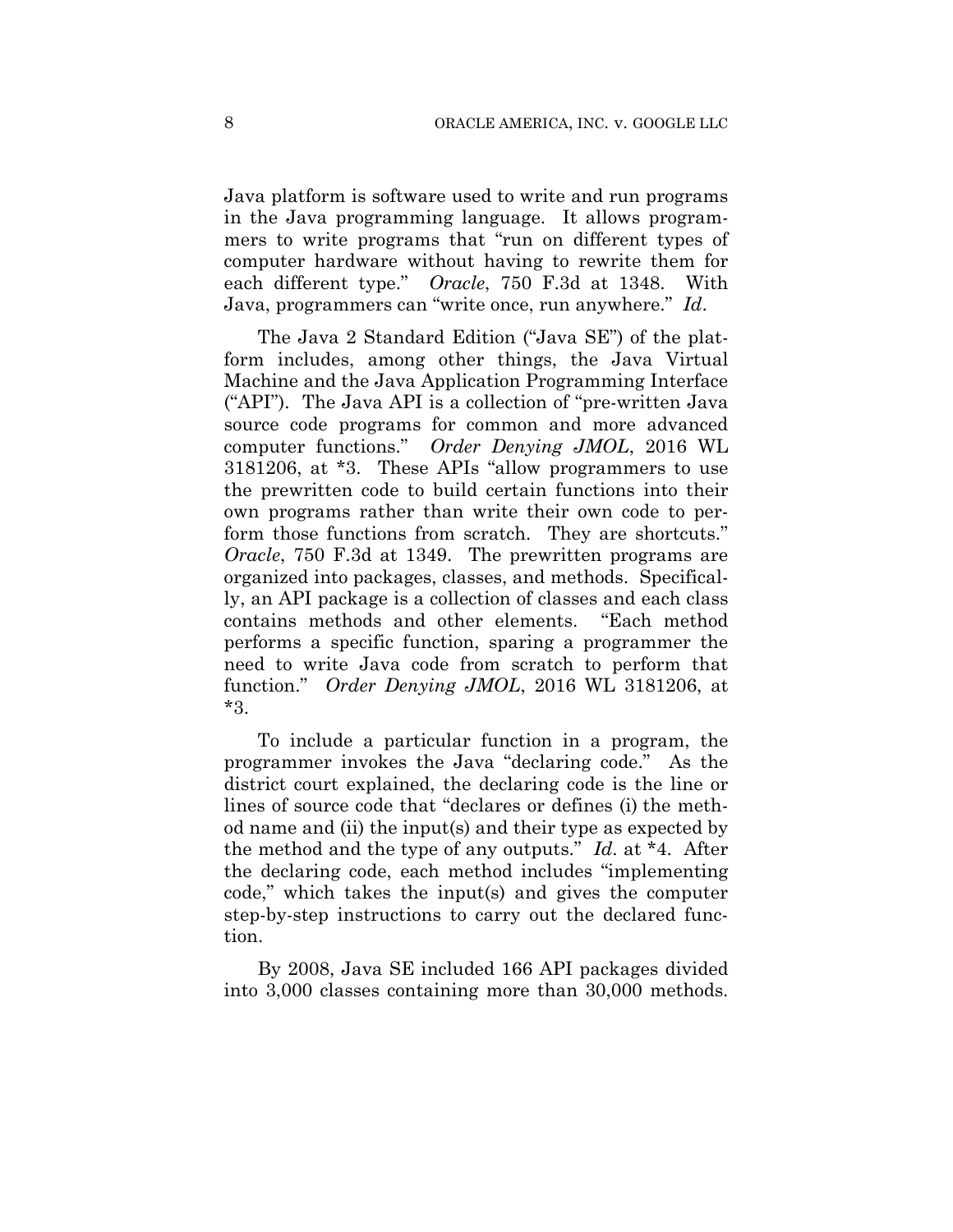At issue in this appeal are 37 API packages from Java SE Version 1.4 and Version 5.0. We have already concluded that the declaring code and the SSO of the 37 Java API packages at issue are entitled to copyright protection. *Oracle*, 750 F.3d at 1348.

The Java programming language itself is free and available for use without permission. At this stage, it is undisputed that, to write in the Java programming language, "62 classes (and some of their methods), spread across three packages *within* the Java API library, *must* be used. Otherwise the language itself will fail." *Order Denying JMOL*, 2016 WL 3181206, at \*5. It is also undisputed that anyone using the Java programming language can write their own library of prewritten programs to carry out various functions.

Although Oracle makes the Java platform freely available to programmers building applications ("apps"), it devised a licensing scheme to attract programmers while simultaneously commercializing the platform. In relevant part, Oracle charges a licensing fee to those who want to use the APIs in a competing platform or embed them in an electronic device. To preserve the "write once, run anywhere" philosophy, Oracle imposes strict compatibility requirements on licensees. *Oracle*, 750 F.3d at 1350. Oracle also made available without charge under an open source license a version of Java called "Open-JDK." *Order Denying JMOL*, 2016 WL 3181206, at \*10. Oracle maintains, however, that OpenJDK came with an important catch: any company that improved on the packages in OpenJDK had to "'give away those changes for free' to the Java community." Appellant Br. 53.

The evidence showed that Oracle licensed Java in 700 million PCs by 2005. Although Oracle never successfully developed its own smartphone platform using Java, it licensed Java SE for mobile devices. According to Oracle, the "mobile device market was particularly lucrative," and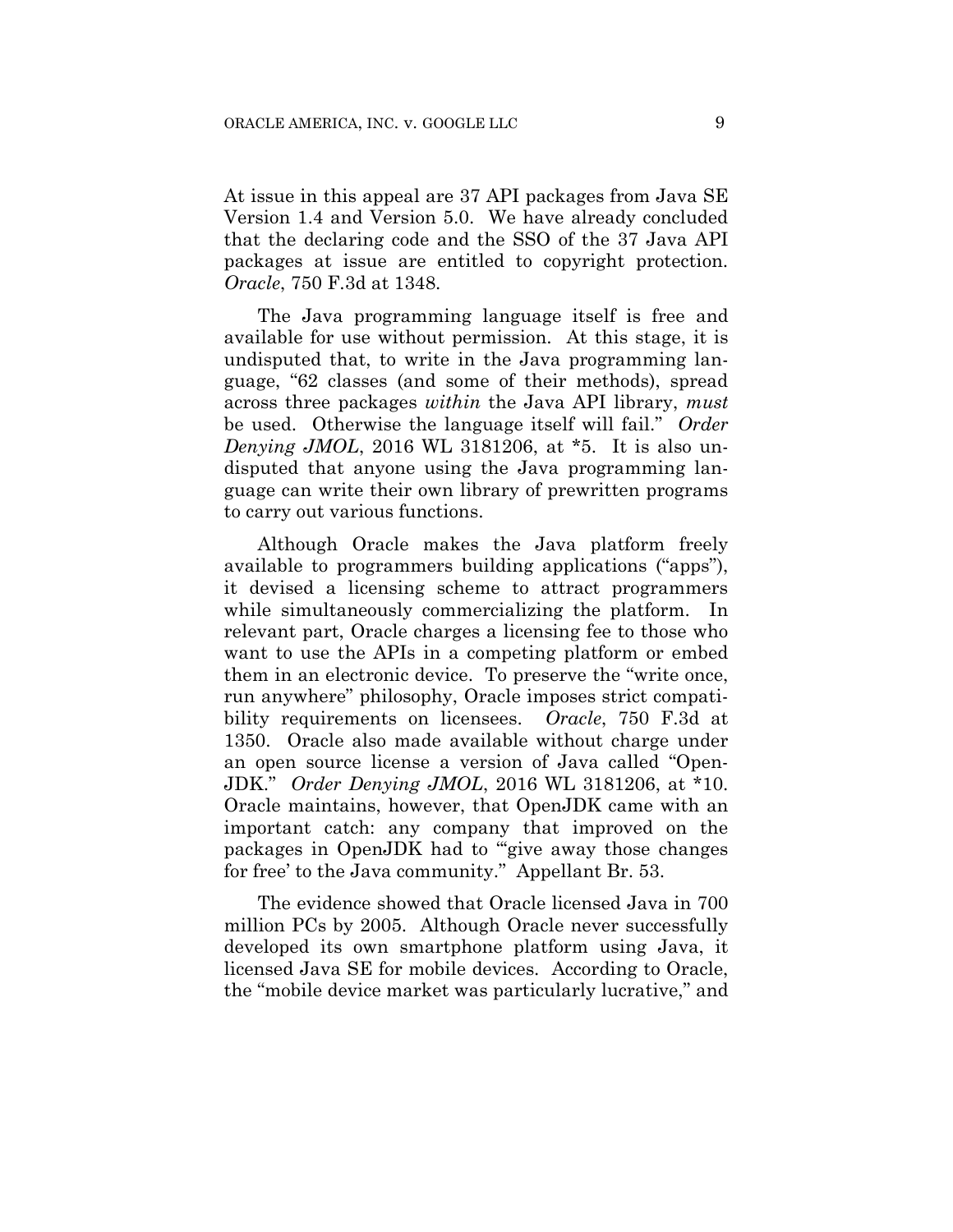"Java quickly became the leading platform for developing and running apps on mobile phones." Appellant Br. 9.

#### B. Google's Android Platform

In 2005, Google acquired Android, Inc. as part of a plan to develop a software platform for mobile devices. That same year, Google and Sun began discussing the possibility of Google taking a license to use and adapt the Java platform for mobile devices. *Oracle*, 750 F.3d at 1350. The parties were unable to reach an agreement, in part because Google wanted device manufacturers to be able to use Oracle's APIs in Android for free with no limits on modifying the code, which would jeopardize the "write once, run anywhere" philosophy.

The jury heard evidence that Google wanted to move quickly to develop a platform that would attract Java developers to build apps for Android. The Android team had been working on creating its own APIs, but was unable to do so successfully. After negotiations between the parties reached an impasse, Google elected to "[d]o Java anyway and defend [its] decision, perhaps making enemies along the way." *Order Denying JMOL*, 2016 WL 3181206, at \*6. It is undisputed that Google copied verbatim the declaring code of the 37 Java API packages— 11,500 lines of Oracle's copyrighted code. It also copied the SSO of the Java API packages. Google then wrote its own implementing code.

Google announced its Android software platform for mobile devices in 2007, and the first Android phones went on sale the following year. Google provides the Android platform free of charge to smartphone manufacturers and publishes the source code for use without charge under an open source license. Although Google does not directly charge its users, Android has generated over \$42 billion in revenue from advertising. Oracle explains that Android was "devastating" to its licensing strategy and that many of its customers switched to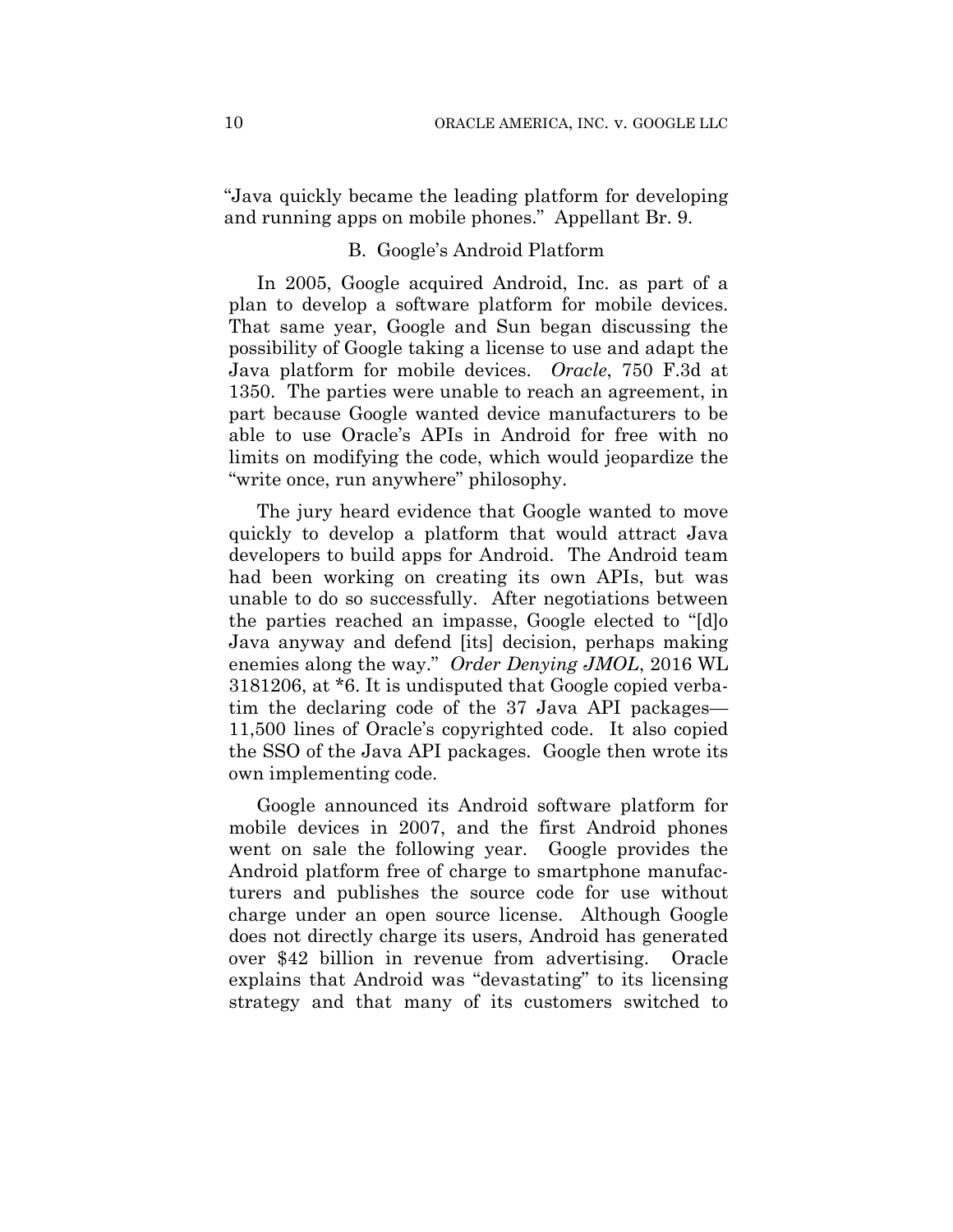Android. Appellant Br. 15. Even customers who stayed with Oracle cited Android as a reason to demand discounts. The jury heard evidence that Amazon, which had entered into a license to use Java for its Kindle tablet device, switched to Android for the subsequently released Kindle Fire and then used the existence of Android to leverage a steep discount from Oracle on the next generation Kindle.

#### C. Remand Proceedings

In the first appeal, we held that the declaring code and the SSO of the 37 API packages are entitled to copyright protection and ordered the district court to reinstate the jury's infringement finding. *Oracle*, 750 F.3d at 1381. We also considered Oracle's argument that it was entitled to judgment as a matter of law on Google's fair use defense. Although we found that Oracle's position was "not without force," and that Google was overstating what could be fair use under the law, we found that the record evidence regarding the relevant fair use factors was insufficiently developed for us to resolve the issue on appeal. *Oracle*, 750 F.3d at 1376. In doing so, we pointed to sharp disputes between the parties, both legal and factual, including whether Google's use was transformative, whether "functional aspects of the package" and Google's "desire to achieve commercial 'interoperability'" weighed in favor of the second and third factors, and whether Android caused market harm to Oracle. *Id*. at 1376-77. We concluded that "due respect for the limit of our appellate function" required remand. *Id*. at 1376.

During the pendency of the first appeal, Google's Android business expanded significantly. Android gained new users and developers, and Google "released modified implementations and derivatives of Android for use in numerous device categories, including wearable devices with small screens (Android Wear), dashboard interfaces in cars (Android Auto), television sets (Android TV), and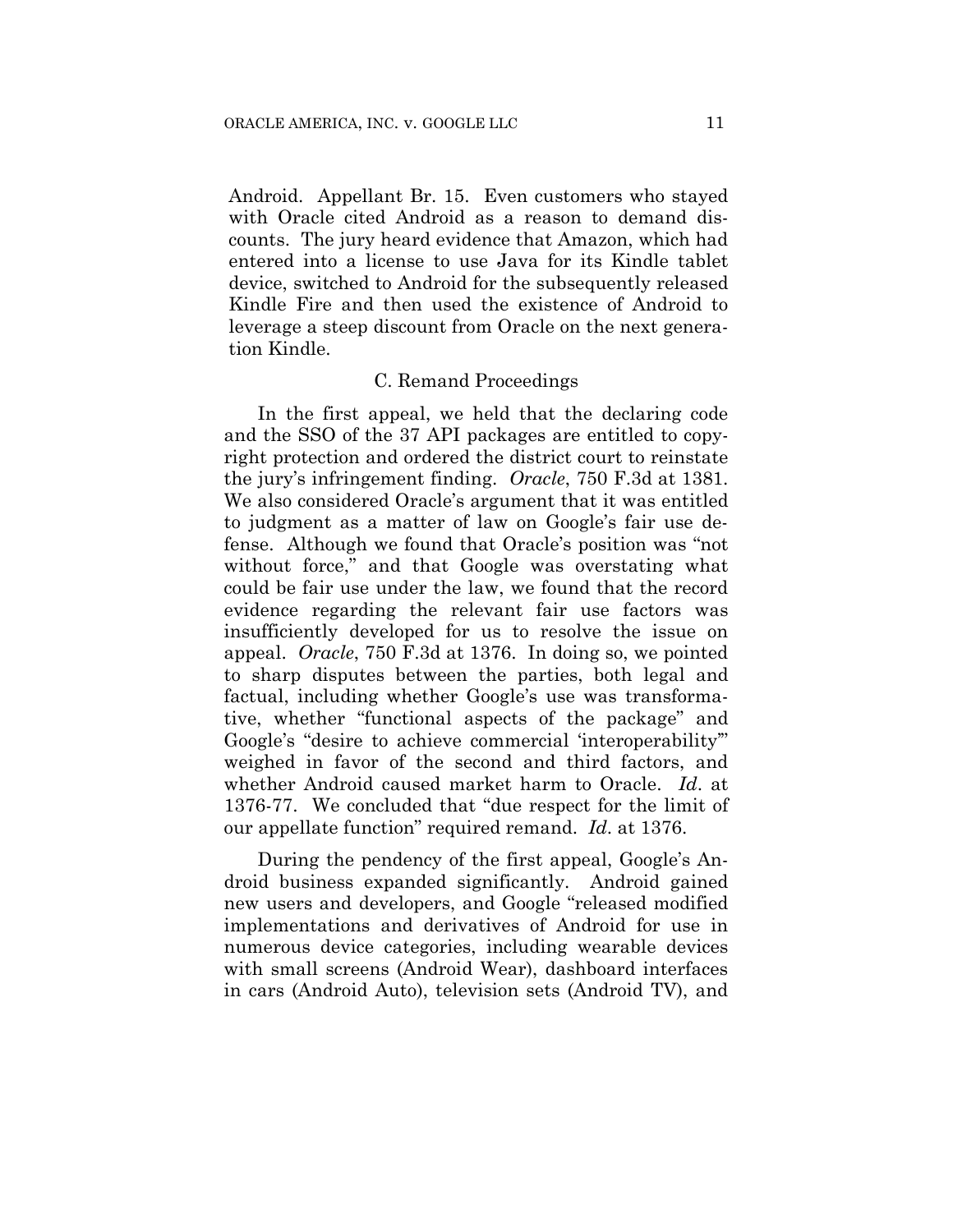everyday devices with Internet connectivity." *Oracle Am., Inc. v. Google Inc*., No. C10-03561, 2016 WL 1743111, at \*1 (N.D. Cal. May 2, 2016) ("*Order on Motion in Limine"*).

When the case returned to the district court, Oracle filed a supplemental complaint adding allegations of market harm and damages resulting from new versions of Android released since the original complaint. Specifically, Oracle alleged that Google had launched new versions of Android for phones and tablets and had expanded Android into new device categories. *Id*. Google did not oppose the supplemental complaint, and the district court granted Oracle's motion to file it. But when Oracle served expert reports that addressed versions of Java SE that were not at issue in the first trial, Google moved to strike those reports. *Id*.

When the parties were unable to agree on the scope of the retrial, the district court limited it to: (1) the two versions of Java SE that Oracle asserted in the first trial; and (2) released versions of Android used in smartphones and tablets "which Google . . . agreed would be subject to the prior jury's adverse finding of infringement and which Oracle identified in its supplemental complaint." *Id*. The court explained that Oracle retained the right to sue Google for infringement with respect to the other versions and implementations of Android in a separate trial or proceeding. Order re: Google's Motion to Strike at 2, *Oracle Am., Inc. v. Google Inc*., No. 3:10-cv-3561 (N.D. Cal. Feb. 5, 2016), ECF No. 1479. The court also granted Google's motion in limine to exclude all evidence of the new Android products.

The district court bifurcated the issue of fair use from willfulness and monetary remedies, and the trial on fair use began on May 10, 2016. After roughly one week of evidence and several days of deliberations, the jury found that Google's use of the declaring lines of code and the SSO of the 37 API packages constituted fair use.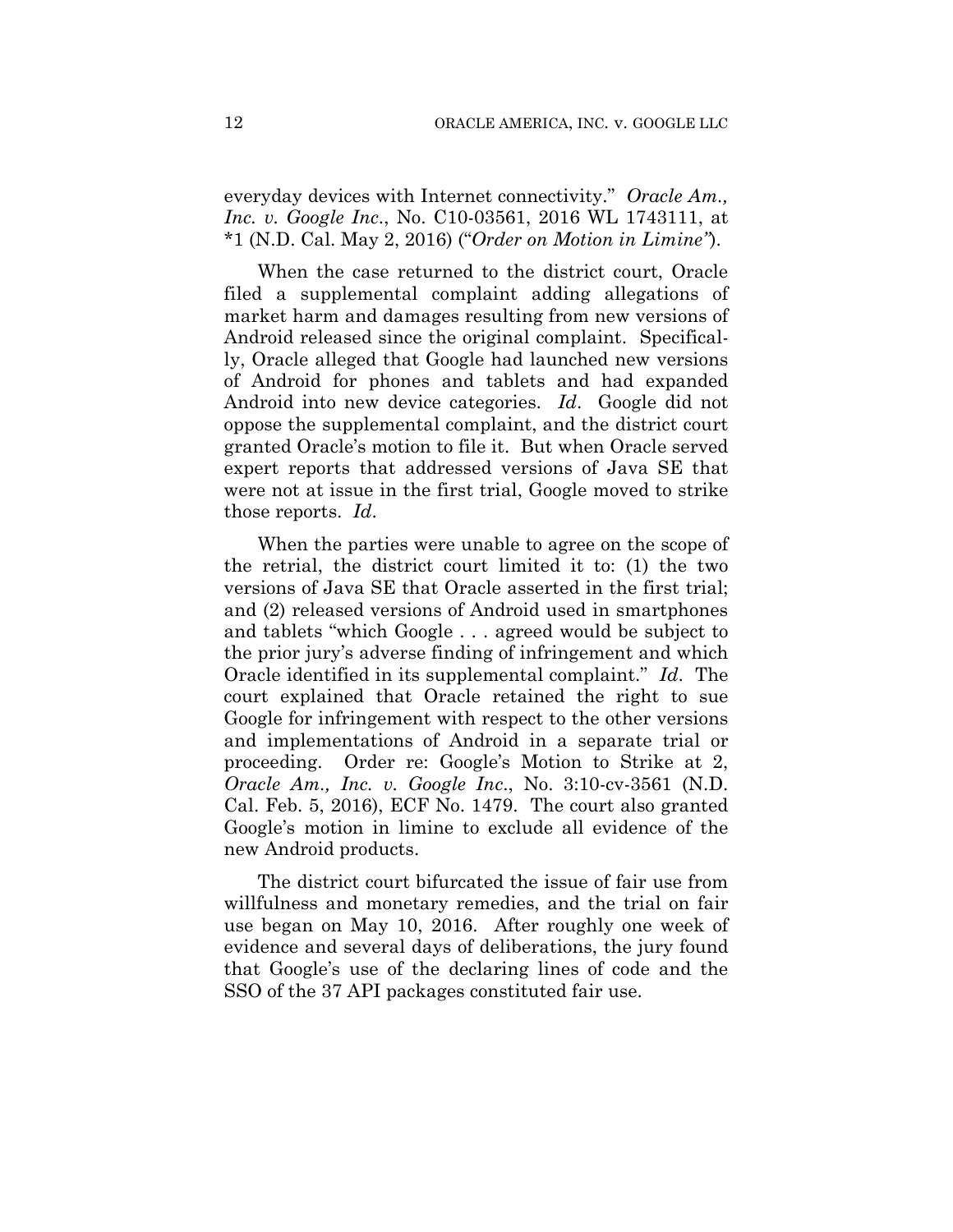Oracle moved for JMOL, which the district court denied. At the outset, the court noted that Oracle stipulated before the jury "that it was fair to use the 62 'necessary' classes given that the Java programming language itself was free and open to use without a license." *Order Denying JMOL*, 2016 WL 3181206, at \*5. "That the 62 'necessary' classes reside without any identification as such within the Java API library (rather than reside within the programming language)," the court explained, "supports Google's contention that the Java API library is simply an extension of the programming language itself and helps explain why some view the Java API declarations as free and open for use as the programming language itself." *Id*. Because Android and Java both "presupposed the Java programming language in the first place," the court noted that a jury reasonably could have found that it "was better for both to share the same SSO insofar as they offered the same functionalities, thus maintaining usage consistency across systems and avoiding cross-system confusion." *Id*. at \*6.

The district court then considered each of the four statutory fair use factors. As to factor one—the purpose and character of the use—the court concluded that a reasonable jury could have found that, although Google's use was commercial, it was transformative because Google integrated only selected elements for mobile smartphones and added its own implementing code. *Id*. at \*7-9. With respect to factor two—the nature of the copyrighted work—the district court found that a reasonable jury could have concluded that, "while the declaring code and SSO were creative enough to qualify for copyright protection," they were not "highly creative," and that "functional considerations predominated in their design." *Id*. at \*10.

As to factor three—the amount and substantiality of the portion used—the court concluded that a reasonable jury could have found that "Google copied only so much as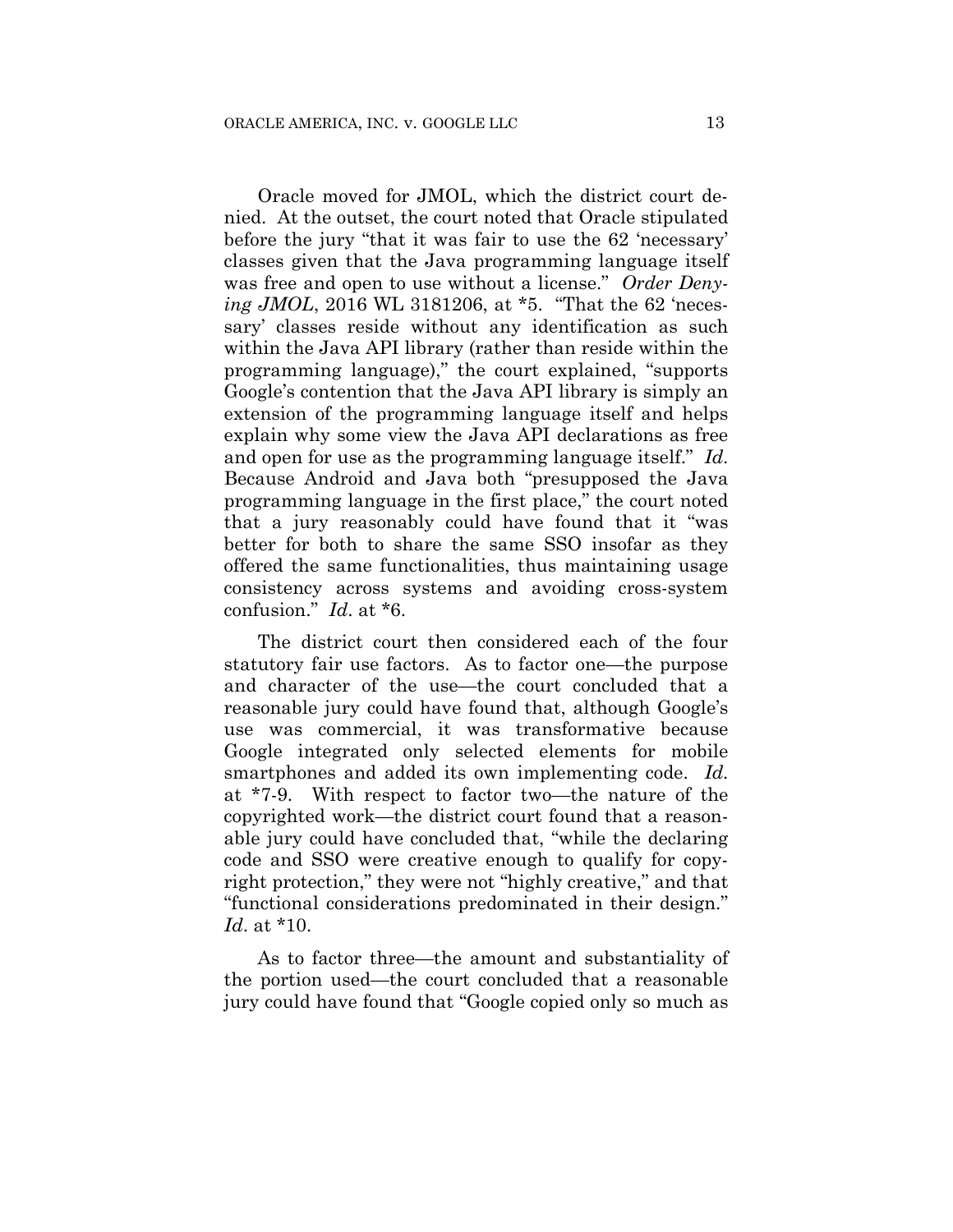was reasonably necessary for a transformative use," and that the number of lines duplicated was minimal. *Id*. Finally, as to factor four—market harm—the court concluded that the jury "could reasonably have found that use of the declaring lines of code (including their SSO) in Android caused no harm to the market for the copyrighted works, which were for desktop and laptop computers." *Id*. The court determined that, on the record presented, the jury could have found for either side and that the jury was "reasonably within the record in finding fair use." *Id*. at \*11.

Oracle subsequently renewed its motion for JMOL and separately moved for a new trial challenging several of the court's discretionary decisions at trial. The district court denied both motions in a single order. With respect to JMOL, the court simply stated that it denied Oracle's renewed motion for the same reasons it denied the original motion. With respect to the motion for a new trial, the court rejected Oracle's argument that the court abused its discretion by limiting the evidence at trial to Google's use of Android in smartphones and tablets.

The court also rejected Oracle's allegation that Google engaged in discovery misconduct by withholding evidence during discovery relating to Google's App Runtime for Chrome ("ARC"), which enabled laptops and desktops running Google's computer operating system to run certain Android applications. *Order Denying Renewed JMOL/New Trial*, 2016 WL 5393938, at \*5. The court found that Google had produced relevant documents during discovery and that, in any event, those documents pertained to issues beyond the scope of the retrial. *Id*. at \*7-8.

Finally, the district court rejected Oracle's argument that certain of the court's evidentiary rulings were abuses of discretion. The court explained that it: (1) redacted one line from an email because it was "too inflammatory and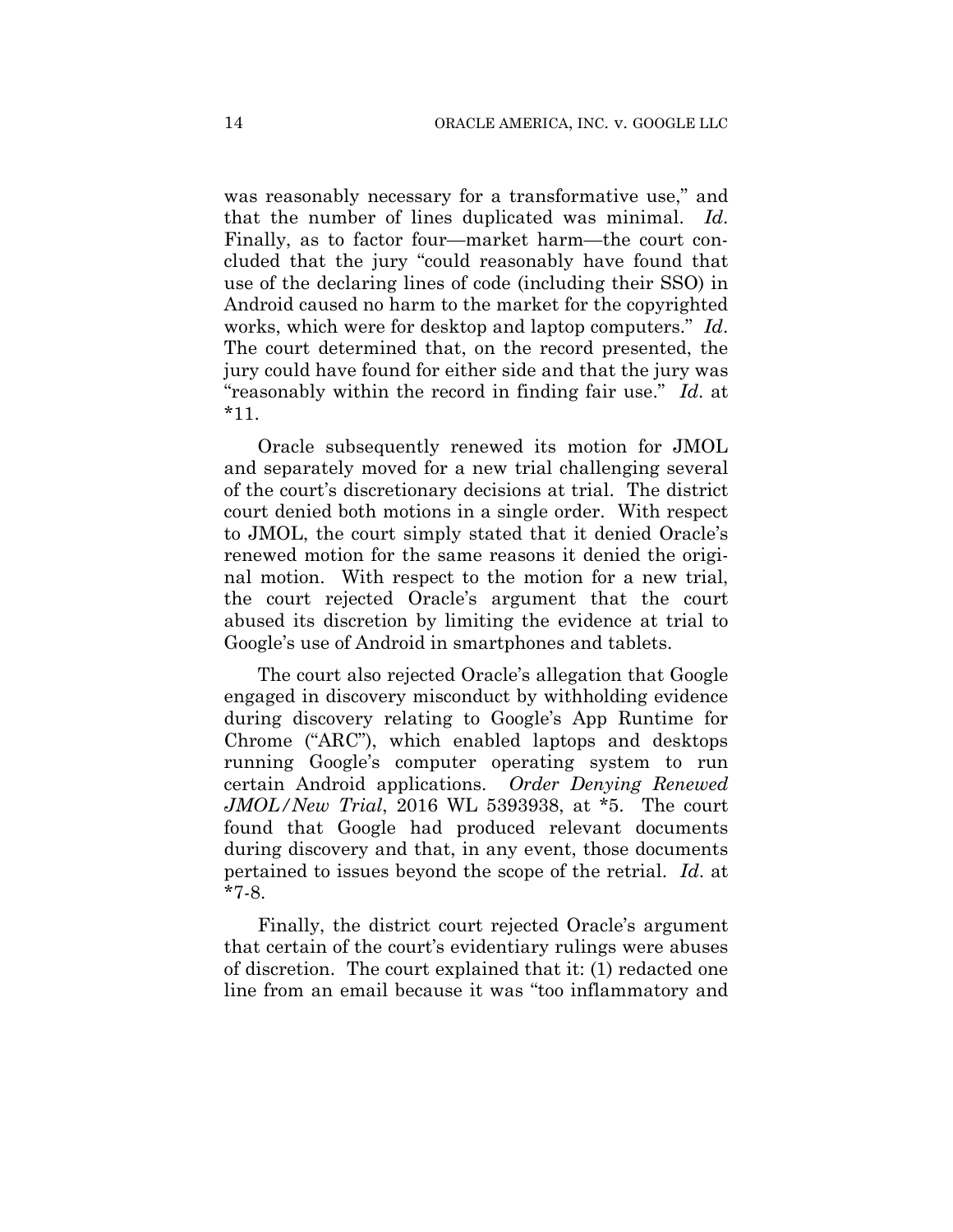without foundation;" and (2) excluded other documents because Oracle had withheld them as privileged until trial. *Id*. at \*9-12.

On June 8, 2016, the district court entered final judgment in favor of Google and against Oracle. Oracle timely appealed from the district court's judgment against it, including the court's underlying decisions denying its motions for JMOL and for a new trial. Google timely cross-appealed from all adverse orders and rulings underlying that final judgment.

This court has exclusive jurisdiction over all appeals in actions involving patent claims, including where, as here, an appeal raises only non-patent issues. 28 U.S.C. § 1295(a)(1). Because copyright law is not within this court's exclusive jurisdiction, we apply the law of the regional circuit in which the district court sits; here, the Ninth Circuit. *Atari Games Corp. v. Nintendo of Am., Inc*., 975 F.2d 832, 837 (Fed. Cir. 1992).

# II. ORACLE'S APPEAL

#### A. Legal Framework

It is undisputed that Google copied Oracle's declaring code and SSO for the 37 API packages verbatim. The question is whether that copying was fair. "From the infancy of copyright protection, some opportunity for fair use of copyrighted materials has been thought necessary to fulfill copyright's very purpose, 'to promote the Progress of Science and useful Arts.'" *Campbell v. Acuff-Rose Music, Inc*., 510 U.S. 569, 575 (1994) (quoting U.S. Const., art. I, § 8, cl. 8). As the Supreme Court noted in *Campbell*, "[i]n truth, in literature, in science and in art, there are, and can be, few, if any, things, which in an abstract sense, are strictly new and original throughout. Every book in literature, science and art, borrows, and must necessarily borrow, and use much which was well known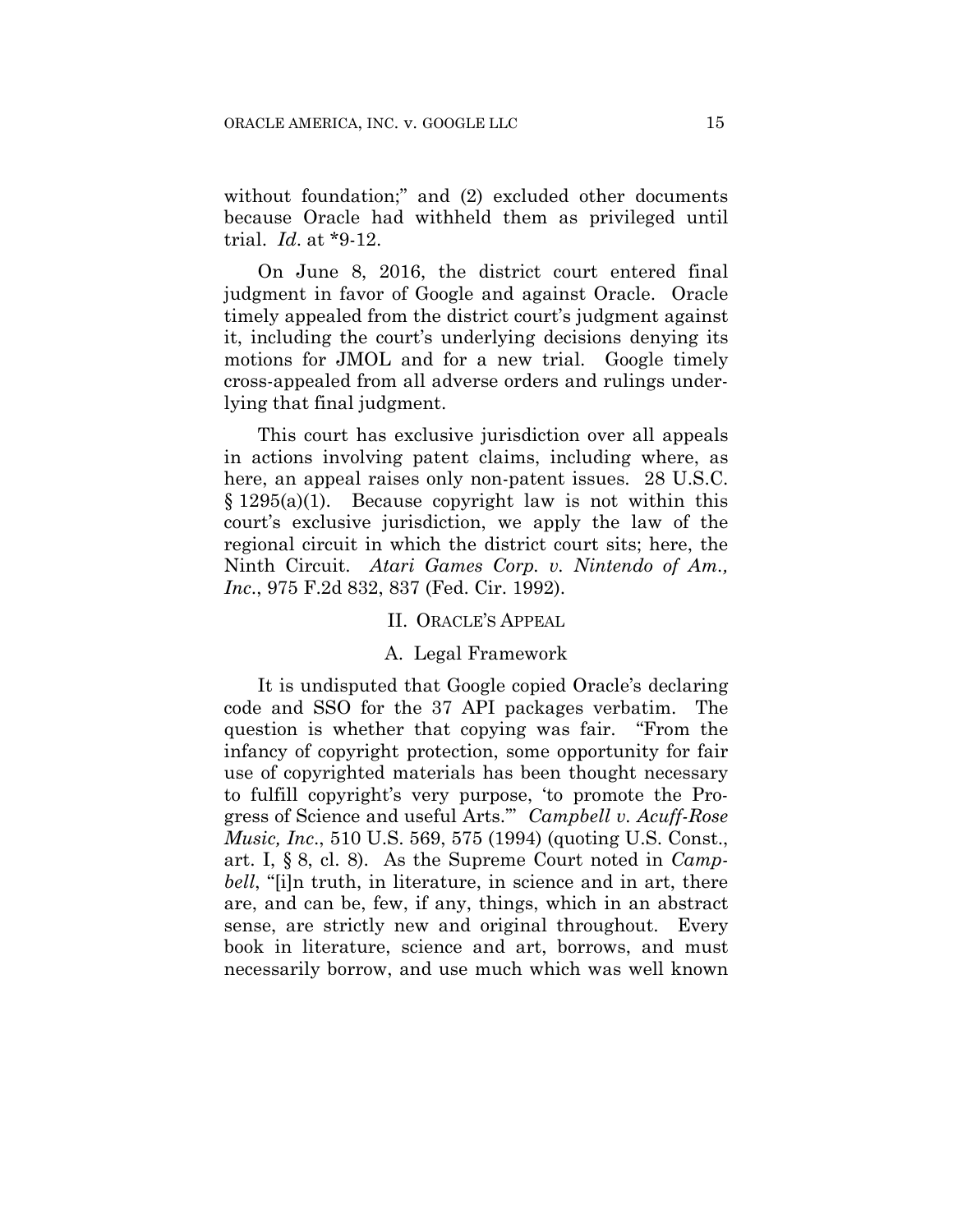and used before." *Id*. (quoting *Emerson v. Davies*, 8 F. Cas. 615, 619 (C.C.D. Mass. 1845)).

The fair use defense began as a judge-made doctrine and was codified in Section 107 of the 1976 Copyright Act. *Id.* at 576. It operates as a limited exception to the copyright holder's exclusive rights and permits use of copyrighted work if it is "for purposes such as criticism, comment, news reporting, teaching . . ., scholarship, or research." 17 U.S.C. § 107. The "such as" language confirms that the listing "was not intended to be exhaustive," but nevertheless "give[s] some idea of the sort of activities the courts might regard as fair use under the circumstances." *Harper & Row Publishers, Inc. v. Nation Enters*., 471 U.S. 539, 561 (1985) (citation omitted).

"Section 107 requires a case-by-case determination whether a particular use is fair, and the statute notes four nonexclusive factors to be considered." *Id.* at 549. Those factors include: (1) "the purpose and character of the use, including whether such use is of a commercial nature or is for nonprofit educational purposes;" (2) "the nature of the copyrighted work;" (3) "the amount and substantiality of the portion used in relation to the copyrighted work as a whole;" and (4) "the effect of the use upon the potential market for or value of the copyrighted work." 17 U.S.C. § 107. The Supreme Court has cautioned against adopting bright-line rules and has emphasized that all of the statutory factors "are to be explored, and the results weighed together, in light of the purposes of copyright." *Campbell*, 510 U.S. at 578.

The legislative history reveals that Congress intended § 107 "to restate the present judicial doctrine of fair use, not to change, narrow, or enlarge it in any way' and intended that courts continue the common-law tradition of fair use adjudication." *Id*. at 577 (quoting H.R. Rep. No. 94-1476, at 66 (1976), S. Rep. No. 94-473 at 62 (1975), U.S. Code Cong. & Admin. News 5659, 5679 (1976)).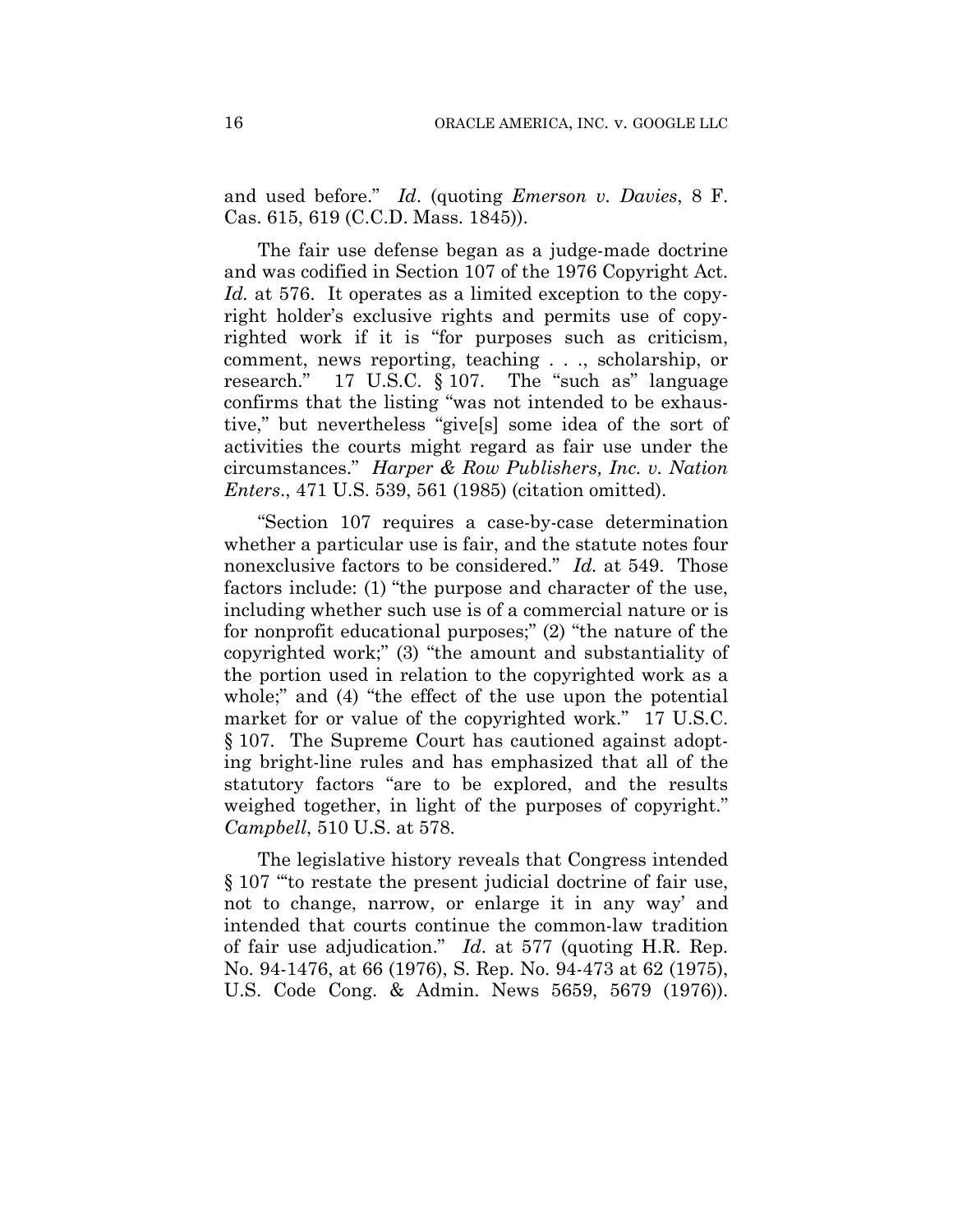Accordingly, in balancing the four statutory factors, courts consider "whether the copyright law's goal of 'promot[ing] the Progress of Science and useful Arts,' U.S. Const., art. 1, § 8, cl. 8, 'would be better served by allowing the use than by preventing it.'" *Castle Rock Entm't, Inc. v. Carol Publ'g Grp., Inc*., 150 F.3d 132, 141 (2d Cir. 1998) (quoting *Arica Inst., Inc. v. Palmer*, 970 F.2d 1067, 1077 (2d Cir. 1992)).

Despite this guidance, the doctrine of fair use has long been considered "the most troublesome in the whole law of copyright." *Monge v. Maya Magazines, Inc*., 688 F.3d 1164, 1170 (9th Cir. 2012) (quoting *Dellar v. Samuel Goldwyn, Inc*., 104 F.2d 661, 662 (2d Cir. 1939) (per curiam)). It both permits and requires "courts to avoid rigid application of the copyright statute when, on occasion, it would stifle the very creativity which that law is designed to foster." *Campbell*, 510 U.S. at 577 (quoting *Stewart v. Abend*, 495 U.S. 207, 236 (1990)).

Because fair use is an affirmative defense to a claim of infringement, Google bears the burden to prove that the statutory factors weigh in its favor. *Id.* at 590. Not all of the four factors must favor Google, however. *See Wall Data Inc. v. L.A. Cty. Sheriff's Dep't*, 447 F.3d 769, 778 (9th Cir. 2006). Instead, "fair use is appropriate where a 'reasonable copyright owner' would have consented to the use, i.e., where the 'custom or public policy' at the time would have defined the use as reasonable." *Id*. (citation omitted).

On appeal, Oracle argues that each of the four statutory factors weighs against a finding of fair use. Specifically, it submits that: (1) the purpose and character of Google's use was purely for commercial purposes; (2) the nature of Oracle's work is highly creative; (3) Google copied 11,330 more lines of code than necessary to write in a Java language-based program; and (4) Oracle's customers stopped licensing Java SE and switched to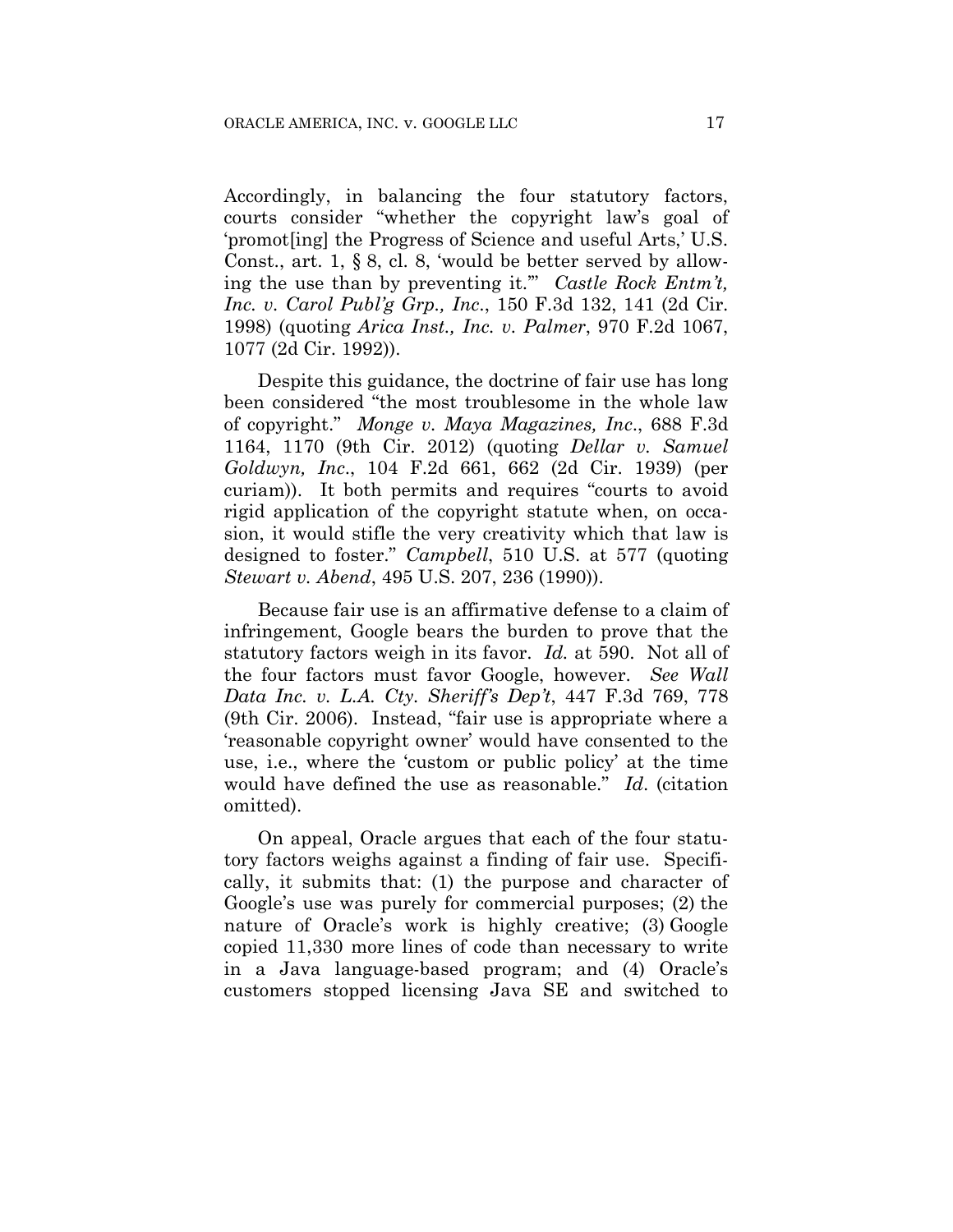Android because Google provided free access to it. In the alternative, Oracle argues that it is entitled to a new trial because the district court made several errors that deprived it of a fair opportunity to present its case. Because, as explained below, we agree with Oracle that Google's copying was not fair use as a matter of law, we need not address Oracle's alternative arguments for a new trial.

# B. Standards of Review

Before turning to a consideration of the four statutory factors and any relevant underlying factual determinations, we first address the standard of review we are to employ in that consideration. While this section of most appellate opinions presents easily resolvable questions, like much else in the fair use context, that is not completely the case here.

There are several components to this inquiry. First, which aspects of the fair use determination are legal in nature and which are factual? Particularly, is the ultimate question of fair use a legal inquiry which is to be reviewed de novo? Second, what factual questions are involved in the fair use determination and under what standard are those determinations to be reviewed? Finally, though neither party addresses the question in detail, we consider what, if any, aspects of the fair use determination are for the jury to decide.

The Supreme Court has said that fair use is a mixed question of law and fact. *Harper & Row*, 471 U.S. at 560 (citing *Pac. & S. Co. v. Duncan*, 744 F.2d 1490, 1495 n.8 (11th Cir. 1984)). Merely characterizing an issue as a mixed question of law and fact does not dictate the applicable standard of review, however. *See U.S. Bank Nat'l Ass'n ex rel. CWCapital Asset Mgmt. LLC*, No. 15-1509, 2018 WL 1143822, at \*5 (U.S. Mar. 5, 2018).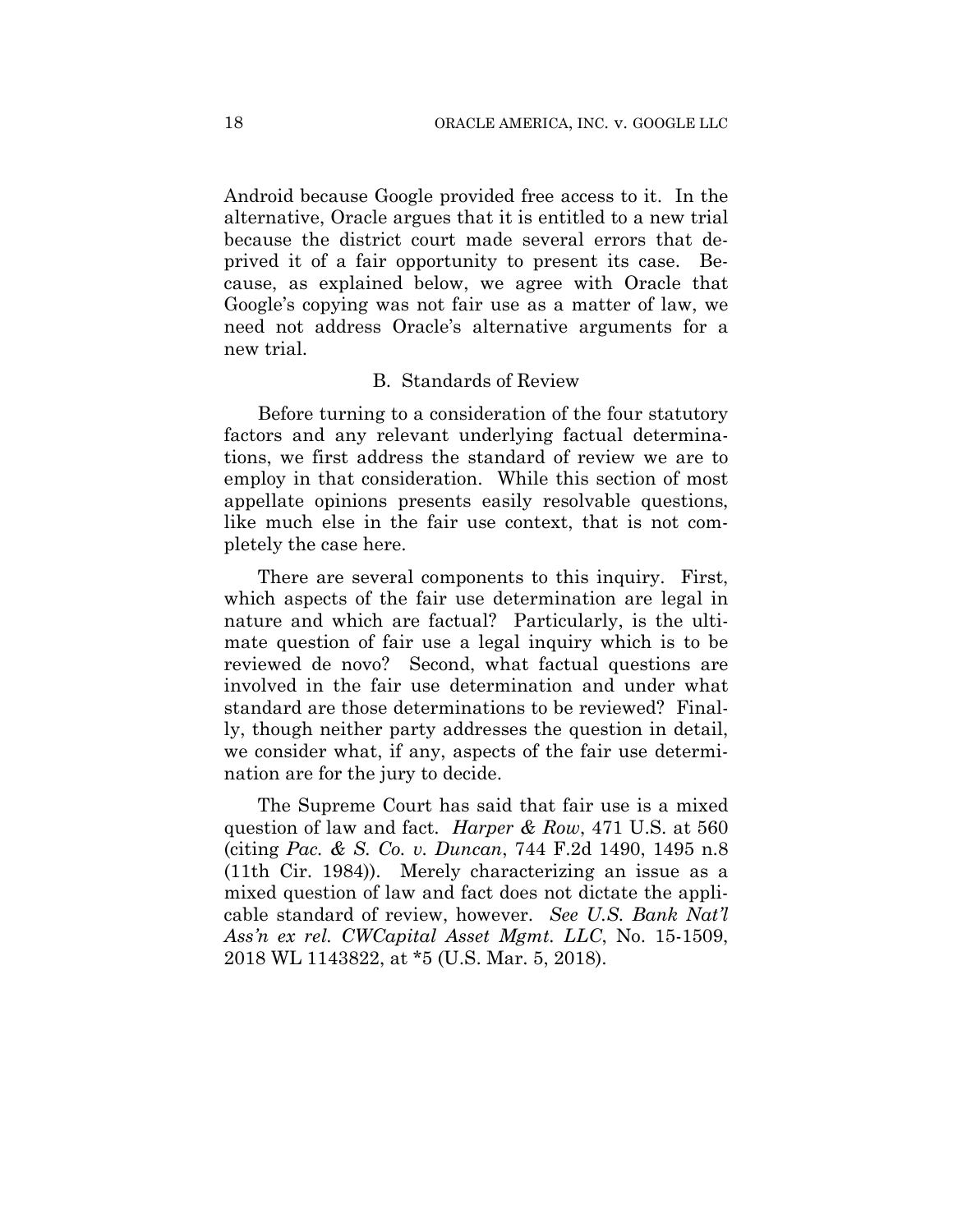The Supreme Court has recently explained how we are to determine what the standard of review should be in connection with any mixed question of law and fact. *Id*. Specifically, the Court made clear that an appellate court is to break mixed questions into their component parts and to review each under the appropriate standard of review. *Id*. at \*5-7. In *U.S. Bank*, the Supreme Court considered the level of review to be applied to a Bankruptcy Court's determination of whether a creditor in a bankruptcy action qualified as a "non-statutory insider" for purposes of 11 U.S.C. § 1129(a). *Id*. at \*3-4. The Court found that there were three components to that inquiry: (1) determining the legal standard governing the question posed and what types of historical facts are relevant to that standard; (2) finding what the historical facts in the case at hand are; and (3) assessing whether the historical facts found satisfy the legal test governing the question to be answered. *Id*. at \*4-5. As the Court explained, the first of these three is a purely legal question to be reviewed de novo on appeal and the second involves factual questions which "are reviewable only for clear error." *Id*. at \*4 (citing Fed. R. Civ. P. 52(a)(6) (clear error standard)). The third is what the Court characterized as the "mixed question." *Id*. at \*5.

Importantly, the Court noted that "[m]ixed questions are not all alike." *Id*. The Court then held that "the standard of review for a mixed question all depends—on whether answering it entails primarily legal or factual work." *Id*. Where applying the law to the historical facts "involves developing auxiliary legal principles of use in other cases—appellate courts should typically review a decision de novo." *Id*. (citing *Salve Regina College v. Russell*, 499 U.S. 225, 231-33 (1991)). But where the mixed question requires immersion in case-specific factual issues that are so narrow as to "utterly resist generalization," the mixed question review is to be deferential. *Id*. (quoting *Pierce v. Underwood*, 487 U.S. 552, 561-62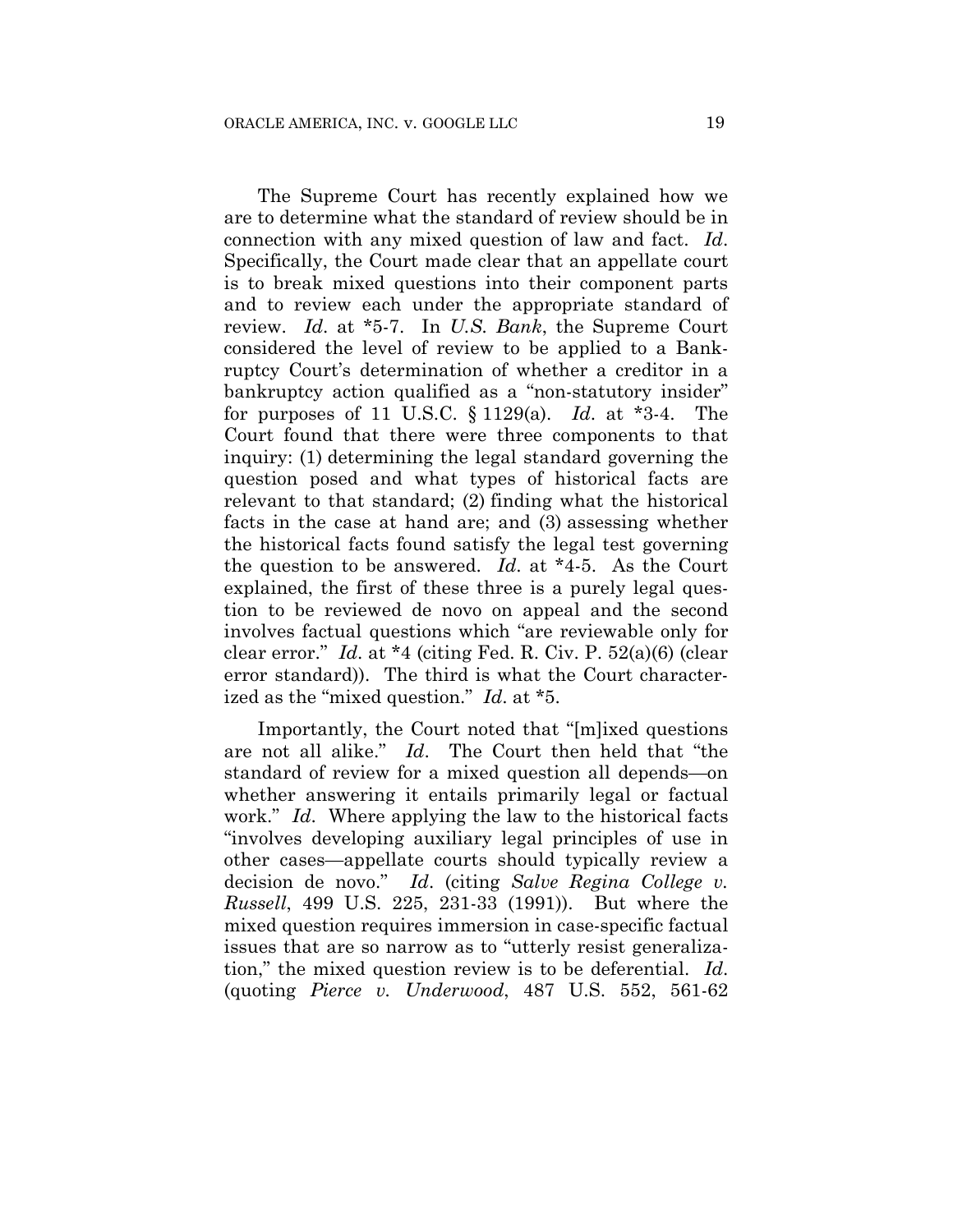(1988)). Ultimately, the Court found that review of the mixed question at issue in that bankruptcy context should be deferential because de novo review of the question would do little to "clarify legal principles or provide guidance to other courts resolving other disputes." *Id*. at \*7.

While this may be the first time the Supreme Court has so clearly explained how appellate courts are to analyze mixed questions of law and fact, it is not the first time the Supreme Court has told us how to analyze the particular mixed question of law and fact at issue here. In other words, while the Supreme Court has not previously broken the fair use inquiry into its three analytical components as expressly as it did the question in *U.S. Bank*, it has made clear that both the first and third of those components are subject to de novo review.

In *Harper & Row*, the Court explained that, "[w]here the district court has found facts sufficient to evaluate each of the statutory factors, an appellate court 'need not remand for further factfinding but may conclude as a matter of law that the challenged use does not qualify as a fair use of the copyrighted work.'" 471 U.S. at 560 (quoting *Pac. & S. Co*., 744 F.2d at 1495) (internal alterations omitted)). The Ninth Circuit has resolved the question in the same way. Where fair use is resolved on summary judgment, the Ninth Circuit reviews the district court's ultimate determination de novo. *SOFA Entm't, Inc. v. Dodger Prods., Inc*., 709 F.3d 1273, 1277 (9th Cir. 2013) ("Whether Dodger's use of the clip constitutes fair use is a mixed question of law and fact that we review de novo."). That court has explained that, "as fair use is a mixed question of fact and law, so long as the record is 'sufficient to evaluate each of the statutory factors,' we may reweigh on appeal the inferences to be drawn from that record.'" *Mattel Inc. v. Walking Mountain Prods*., 353 F.3d 792, 800 (9th Cir. 2003) (quoting *L.A. News Serv. v. CBS Broad., Inc*., 305 F.3d 924, 942 (9th Cir. 2002)).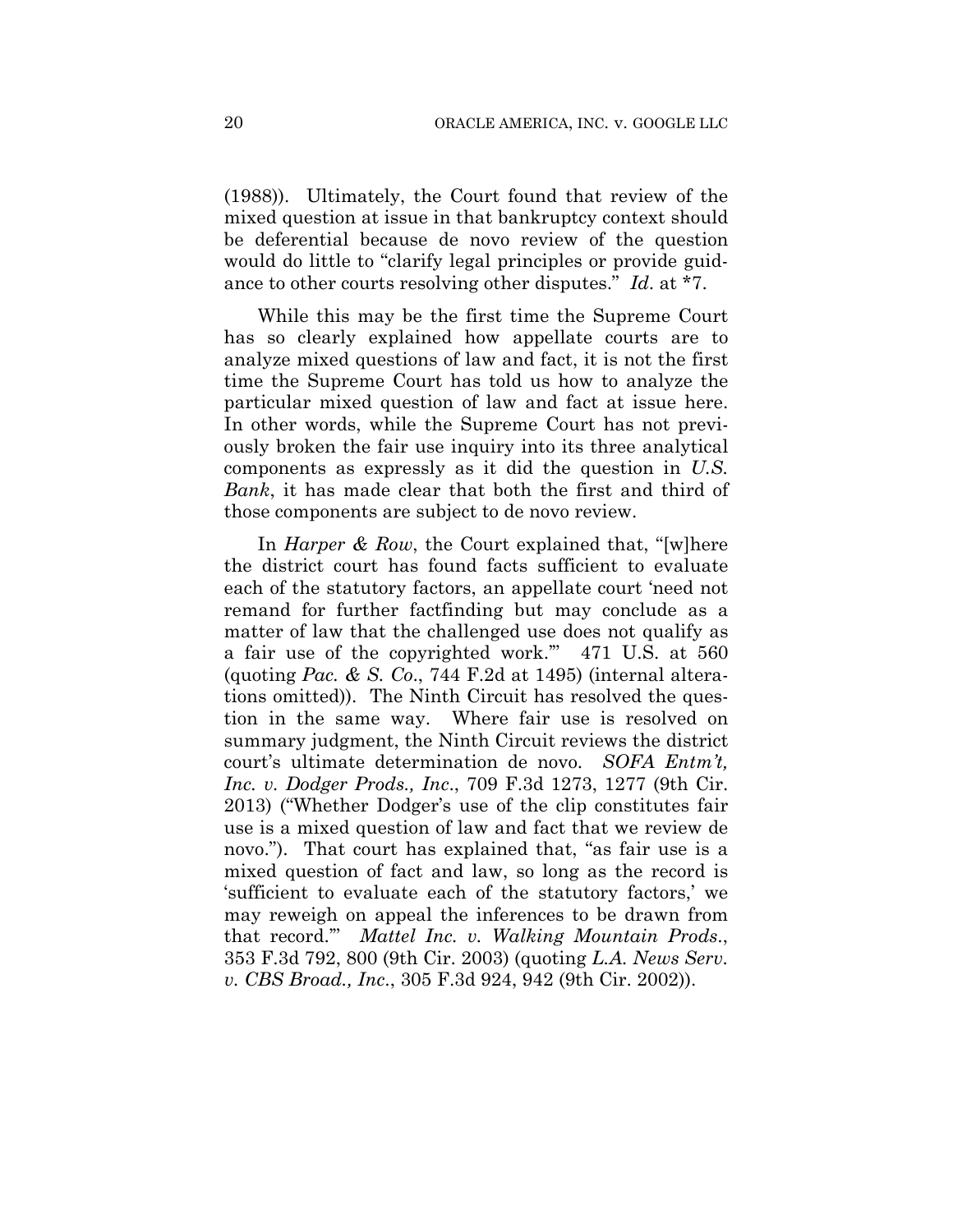This treatment of the ultimate question posed when a fair use defense is raised makes sense. The fair use question entails, in the words of *U.S. Bank*, a primarily legal exercise. It requires a court to assess the inferences to be drawn from the historical facts found in light of the legal standards outlined in the statute and relevant case law and to determine what conclusion those inferences dictate. Because, as noted below, the historical facts in a fair use inquiry are generally few, generally similar from case to case, and rarely debated, resolution of what any set of facts means to the fair use determination definitely does not "resist generalization." *See U.S. Bank*, 2018 WL 1143822, at \*5. Instead, the exercise of assessing whether a use is fair in one case will help guide resolution of that question in all future cases.

For these reasons, we conclude that whether the court applied the correct legal standard to the fair use inquiry is a question we review de novo, whether the findings relating to any relevant historical facts were correct are questions which we review with deference, and whether the use at issue is ultimately a fair one is something we also review de novo.

We have outlined the legal standard governing fair use above. We consider below whether the court properly applied those standards in the course of its fair use analysis and whether it reached the correct legal conclusion with respect to fair use. Before doing so, we briefly discuss the historical facts relevant to the fair use inquiry and consider the jury's role in determining those facts.

The Supreme Court has described "historical facts" as "a recital of external events." *Thompson v. Keohane*, 516 U.S. 99, 110 (1995); *see also U.S. Bank*, 2018 WL 1143822, at \*4 (describing the historical facts at issue there as facts relating to "the attributes of a particular relationship or the circumstances and terms of a prior transaction"). In the fair use context, historical facts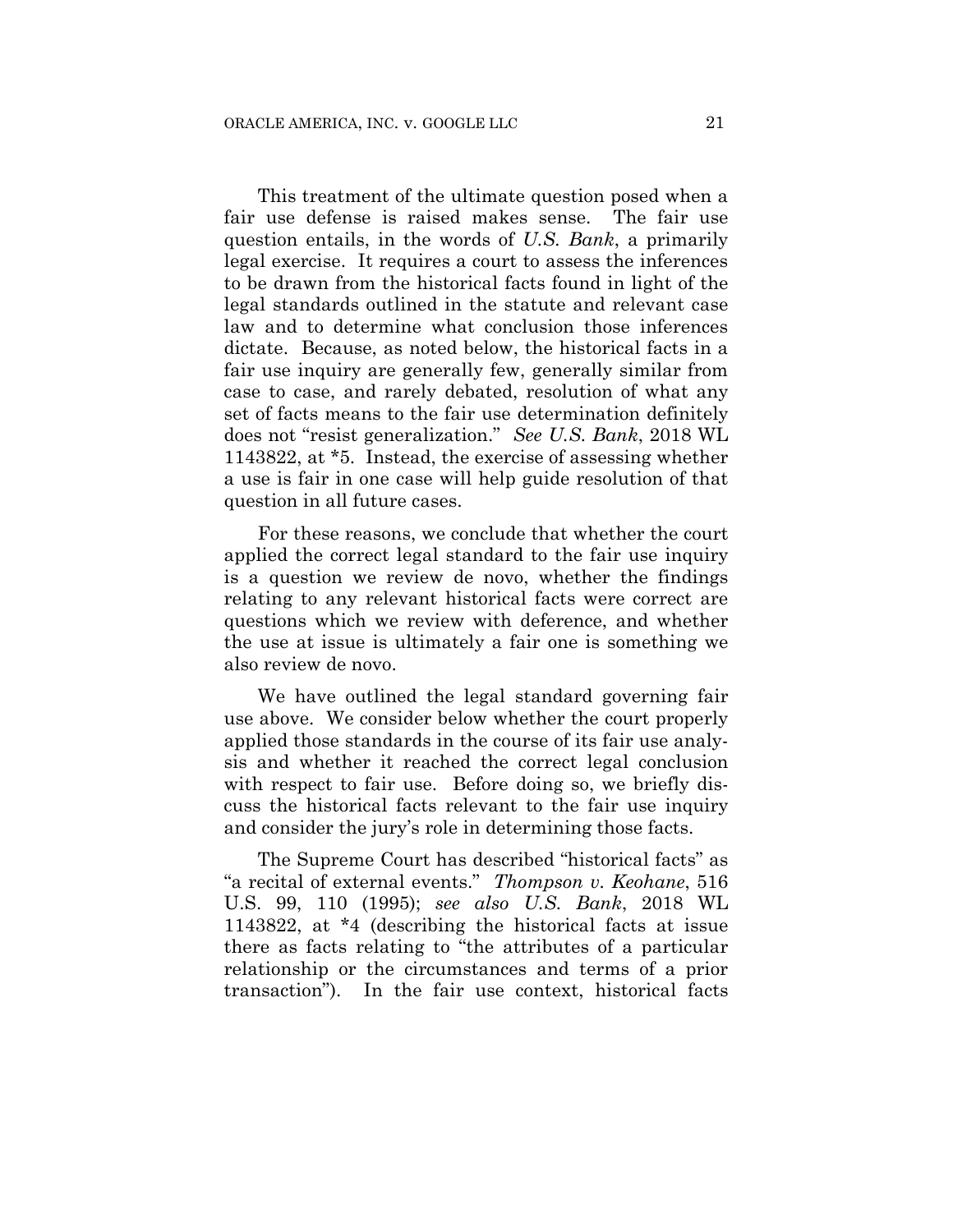include the "origin, history, content, and defendant's use" of the copyrighted work. *Fitzgerald v. CBS Broad., Inc*., 491 F. Supp. 2d 177, 184 (D. Mass. 2007); *see also Lotus Dev. Corp. v. Borland Int'l, Inc*., 788 F. Supp. 78, 95 (D. Mass 1992) (defining historical facts to include "who did what, where, and when"). When asked at oral argument to identify historical facts relevant to the fair use inquiry, counsel for Oracle agreed that they are the "who, what, where, when, how, [and] how much." Oral Arg. at 3:28- 54, available at http://oralarguments.cafc.uscourts.gov/default.aspx?fl=20 17-1118.mp3. Google did not dispute this characterization. This is, in part, because, in most fair use cases, defendants concede that they have used the copyrighted work, and "there is rarely dispute over the history, content, or origin of the copyrighted work." *See* Ned Snow, *Judges Playing Jury: Constitutional Conflicts in Deciding Fair Use on Summary Judgment*, 44 U.C. Davis L. Rev. 483, 493 (2010).

While some courts once treated the entire question of fair use as factual, and, thus, a question to be sent to the jury, that is not the modern view.3 Since *Harper & Row*, the Ninth Circuit has described fair use as an "equitable defense." *Fisher v. Dees*, 794 F.2d 432, 435 (9th Cir. 1986) ("The fair-use doctrine was initially developed by courts as an equitable defense to copyright infringement."). Indeed, the Supreme Court referred to fair use as "an

1

<sup>3</sup> In *DC Comics, Inc. v. Reel Fantasy, Inc*., 696 F.2d 24, 28 (2d Cir. 1982), the Second Circuit found that "[t]he four factors listed in Section 107 raise essentially factual issues and, as the district court correctly noted, are normally questions for the jury." So too, Justice Joseph Story described fair use as a "question of fact to come to a jury" in 1845. *Emerson v. Davies*, 8 F. Cas. 615, 623-24 (C.C.D. Mass. 1845).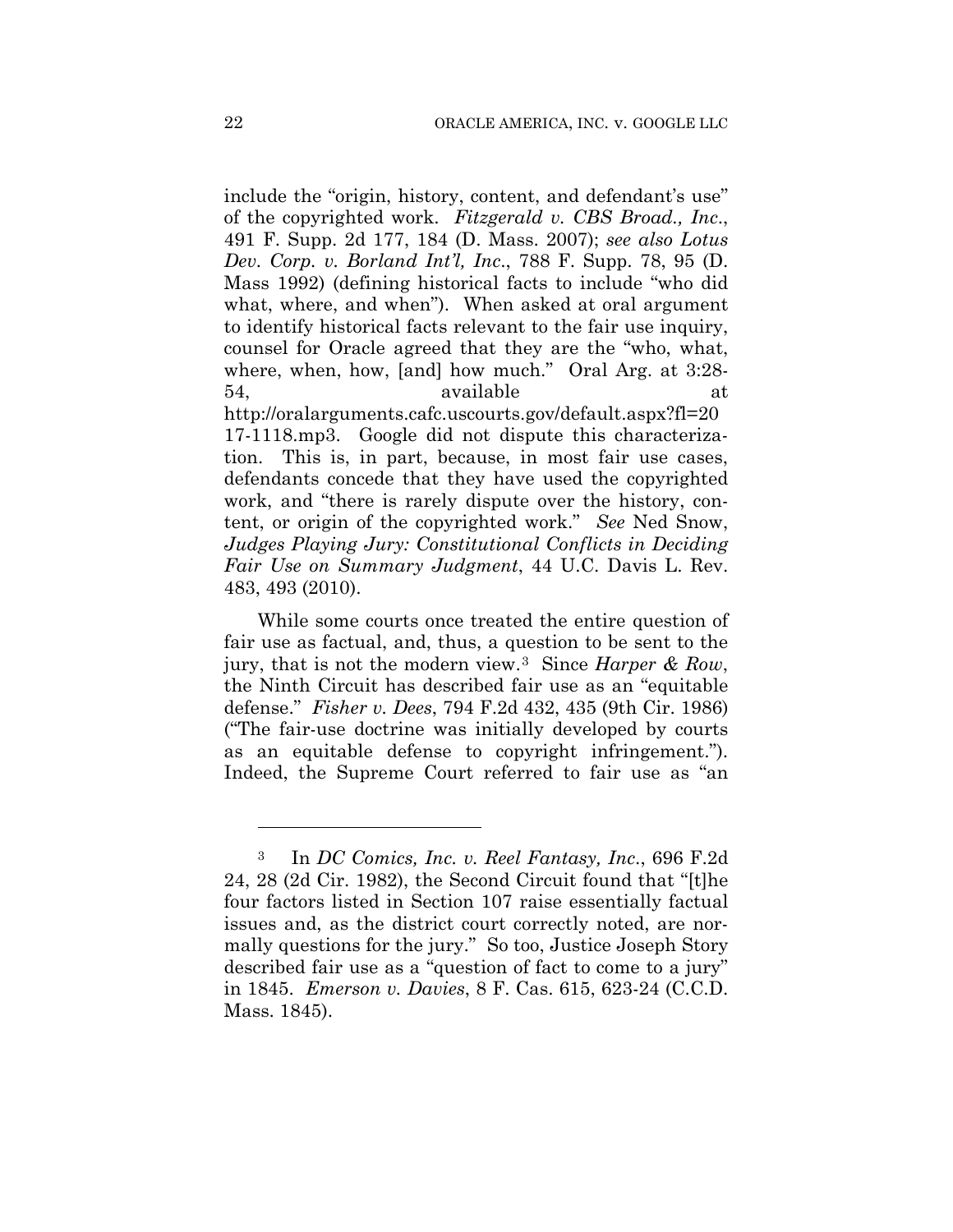equitable rule of reason" in *Harper & Row*. 471 U.S. at 560. Congress did the same when it codified the doctrine of fair use in 1976. *See* H.R. Rep. No. 94-1476, 94th Cong., 2d Sess. 65-66 (1976), U.S. Code Cong. & Admin. News 1976, 5659, 5679-80 ("[S]ince the doctrine [of fair use] is an equitable rule of reason, no generally applicable definition is possible, and each case raising the question must be decided on its own facts . . . ."). If fair use is equitable in nature, it would seem to be a question for the judge, not the jury, to decide, even when there are factual disputes regarding its application. *See Granite State Ins. Co. v. Smart Modular Techs., Inc*., 76 F.3d 1023, 1027 (9th Cir. 1996) ("A litigant is not entitled to have a jury resolve a disputed affirmative defense if the defense is equitable in nature."). In that instance, it would be the judge's factual determinations that would receive a deferential review—being assessed for clear error on the record before the court.

That said, the Supreme Court has never clarified whether and to what extent the jury is to play a role in the fair use analysis. *Harper & Row* involved an appeal from a *bench* trial where the district court concluded that the use of the copyrighted material was not a fair use. *Harper & Row Publishers, Inc. v. Nation Enters.*, 723 F.2d 195, 199 (2d Cir. 1983). The Court, thus, had no reason to discuss a jury determination of fair use and has not since taken an opportunity to do so.

Perhaps because of this silence, even after *Harper & Row*, several courts—including the Ninth Circuit—have continued to accept the fact that the question of fair use may go to a jury, albeit without analysis of why it may. *Compaq Comput. Corp. v. Ergonome Inc*., 387 F.3d 403, 411 (5th Cir. 2004) ("The evidence presented at trial and the reasonable inferences therefrom, when viewed through the lens of the statutory fair use factors, support the jury's fair use finding."); *Jartech, Inc. v. Clancy*, 666 F.2d 403, 407-08 (9th Cir. 1982) (concluding that substan-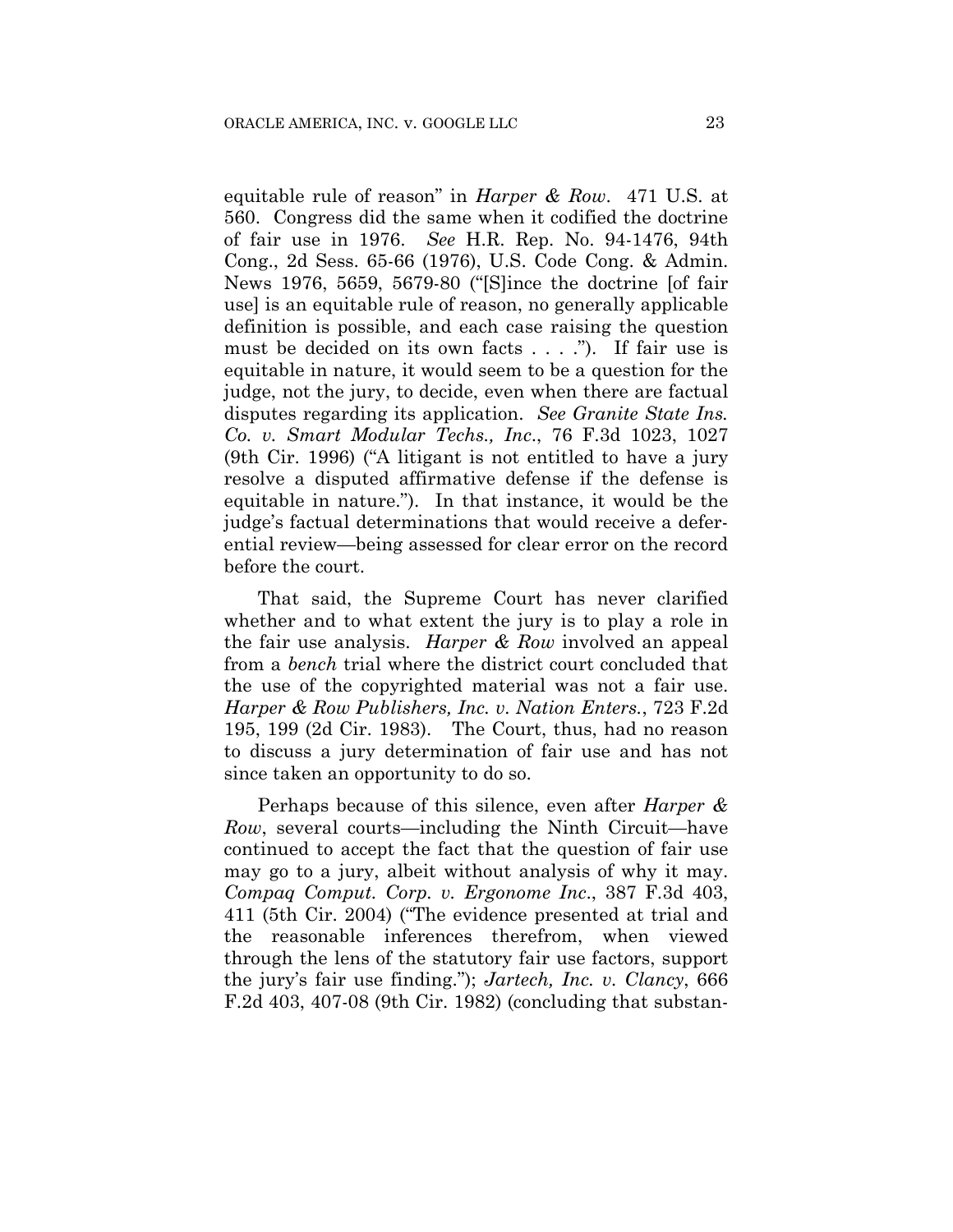tial evidence supported the jury's verdict on fair use); *Fiset v. Sayles*, No. 90-16548, 1992 WL 110263, at \*4 (9th Cir. May 22, 1992) (finding that a reasonable jury could have concluded that "the evidence supporting fair use was not substantial"); *see also BUC Int'l Corp. v. Int'l Yacht Council*, 489 F.3d 1129, 1137 (11th Cir. 2007) (noting that the fair use defense went to the jury); *N.Y. Univ. v. Planet Earth Found.*, 163 F. App'x 13, 14 (2d Cir. 2005) ("As to the copyright infringement claim, the evidence also supports the jury's finding of fair use, under the four-factored analysis prescribed by statute.").

The Ninth Circuit has clarified, however, that the jury role in this context is limited to determining disputed "historical facts," not the inferences or conclusions to be drawn from those facts. *See Fisher*, 794 F.2d at 436. In *Fisher*, for example, the court explained that "[n]o material historical facts are at issue in this case. The parties dispute only the ultimate conclusions to be drawn from the admitted facts. Because, under *Harper & Row*, these judgments are legal in nature, we can make them without usurping the function of the jury." *Id.*; *see also Seltzer v. Green Day, Inc*., 725 F.3d 1170, 1175 (9th Cir. 2013) ("As in *Fisher*, '[n]o material historical facts are at issue in this case. The parties dispute only the ultimate conclusion to be drawn from the admitted facts.'" (citing *Fisher*, 794 F.2d at 436)); *Hustler Magazine, Inc. v. Moral Majority, Inc*., 606 F. Supp. 1526, 1532 (C.D. Cal. 1985) (noting that "fair use normally is a question of fact for the jury," but concluding that "the issue of fair use, at least in the context of this case, presents primarily a question of law"). Accordingly, while inferences from the four-factor analysis and the ultimate question of fair use are "legal in nature," in the Ninth Circuit, disputed historical facts represent questions for the jury. *Fisher*, 794 F.2d at 436. Where there are no disputed material historical facts, fair use can be decided by the court alone. *Id*.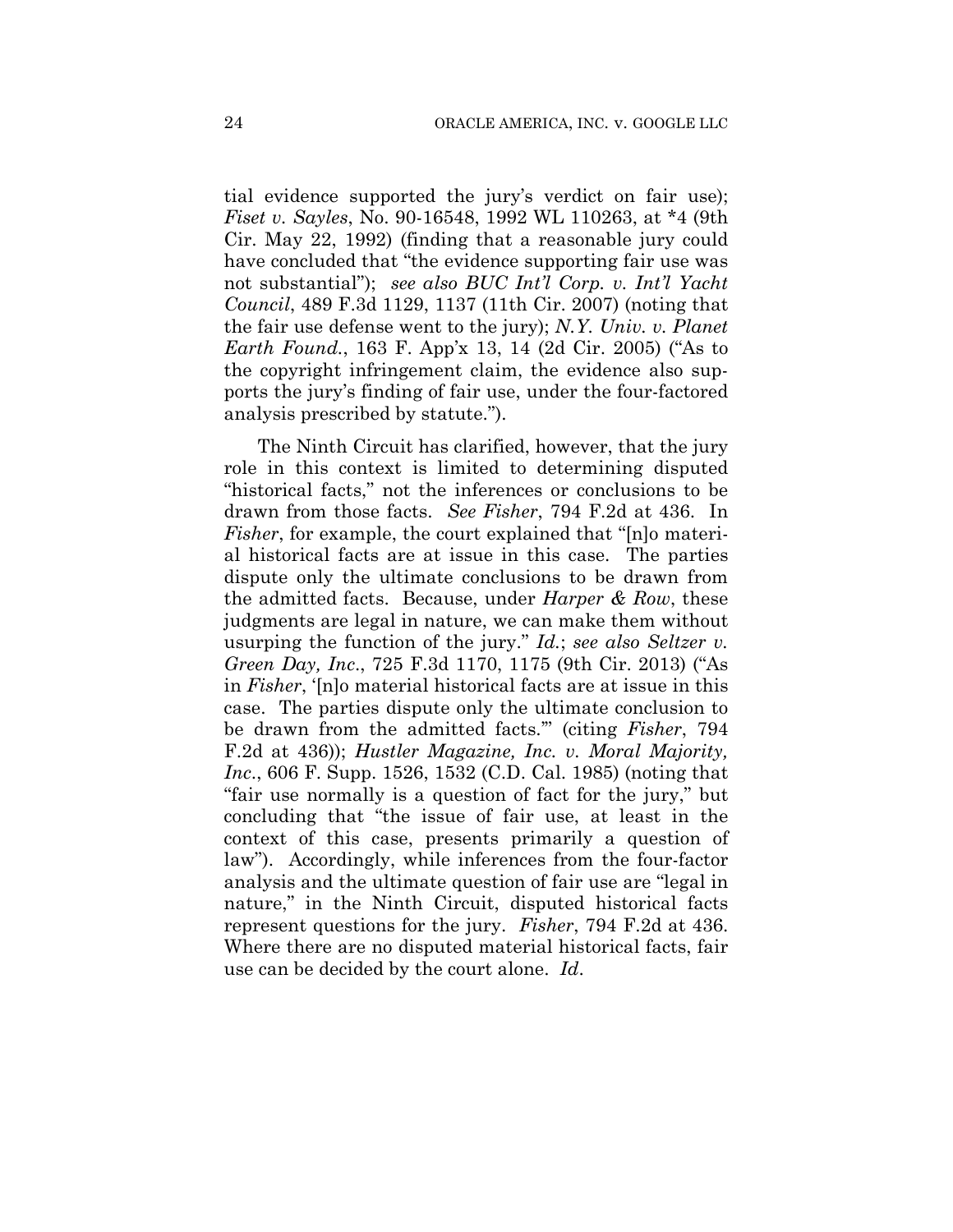1

Despite this case law, all aspects of Google's fair use defense went to the jury with neither party arguing that it should not. Thus, the jury was asked not just what the historical facts were, but what the implications of those facts were for the fair use defense. During the first appeal, Google argued to this court that there were disputed issues of material historical fact relevant to its fair use defense. As discussed below, the parties stipulated—or at least ceased to dispute—some of those facts, and presented the remaining disputed historical facts to the jury on remand. The jury returned a verdict in favor of Google on its fair use defense. Because the verdict form—though captioned as a "special verdict"—did not ask the jury to articulate its fact findings in any detail, we must assume that the jury resolved all factual issues relating to the historical facts in favor of the verdict.<sup>4</sup> Despite the posture of the fair use finding, we must break that finding into its constituent parts. We must then review the subsidiary and controverted findings of historical fact for

<sup>4</sup> As counsel for Oracle noted at oral argument, this is similar to the standard we apply in obviousness cases. Oral Argument at 9:34-10:24. Because obviousness is a mixed question of law and fact, we "first presume that the jury resolved the underlying factual disputes in favor of the verdict [ ] and leave those presumed findings undisturbed if they are supported by substantial evidence. Then we examine the [ultimate] legal conclusion [of obviousness] de novo to see whether it is correct in light of the presumed jury fact findings." *Kinetic Concepts, Inc. v. Smith & Nephew, Inc*., 688 F.3d 1342, 1356-57 (Fed. Cir. 2012) (quoting *Jurgens v. McKasy*, 927 F.2d 1552, 1557 (Fed. Cir. 1991)). Likewise, Google cited our decision in *Kinetic Concepts* for the proposition that we must "presume that the jury made all findings in support of the verdict that are supported by substantial evidence." Cross-Appellant Br. 35.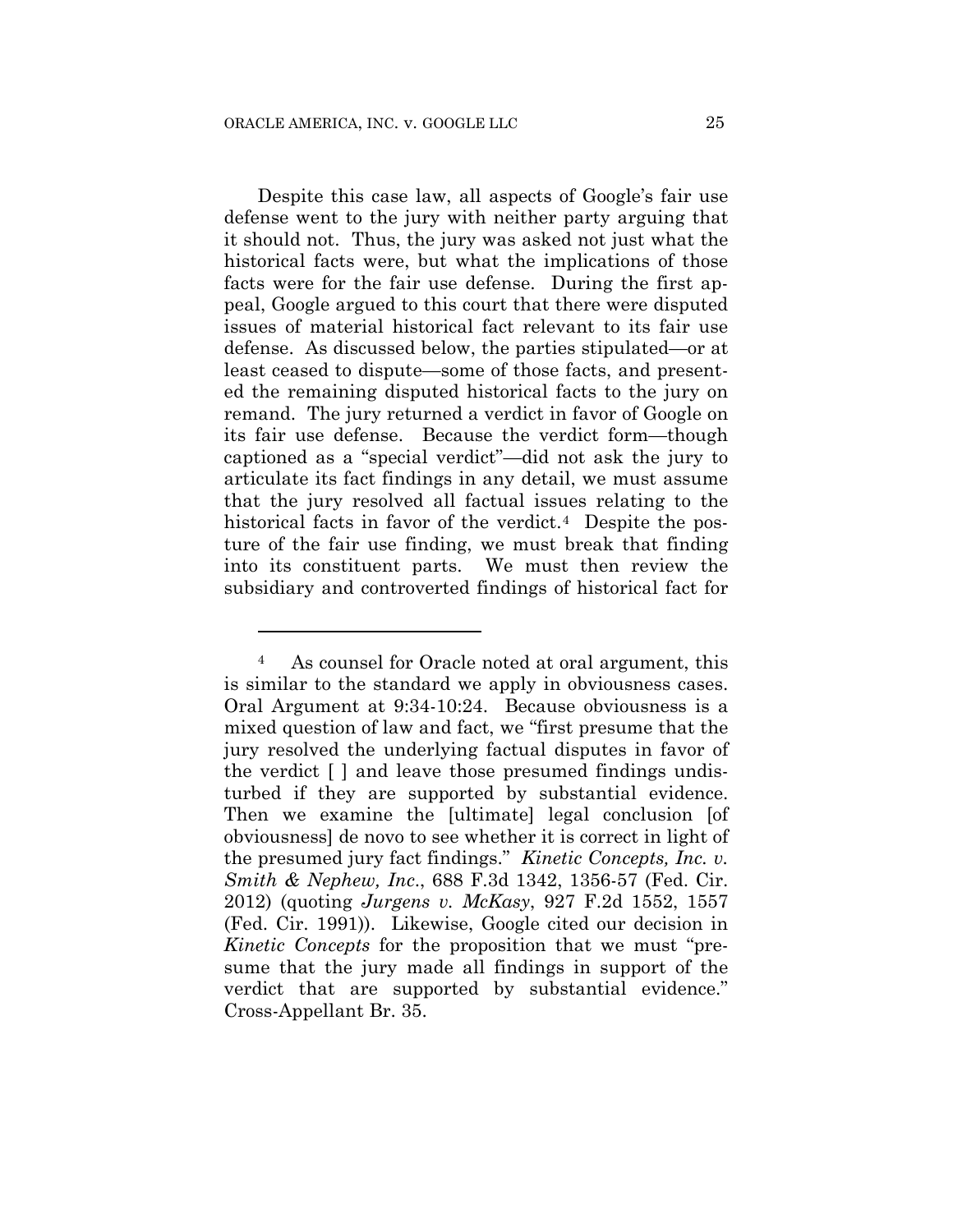substantial evidence. *See Seltzer*, 725 F.3d at 1175; *see also Brewer v. Hustler Magazine, Inc*., 749 F.2d 527, 528 (9th Cir. 1984) ("We may disturb a jury verdict only if the evidence was insufficient as a matter of law.").

All jury findings relating to fair use other than its implied findings of historical fact must, under governing Supreme Court and Ninth Circuit case law, be viewed as advisory only. Accordingly, while we might assess the jury's role in the assessment of fair use differently if not bound by Ninth Circuit law, we proceed on the assumption both that: (1) it was not error to send the question to the jury, because the Ninth Circuit has at least implicitly endorsed doing so; and (2) we must assess all inferences to be drawn from the historical facts found by the jury and the ultimate question of fair use de novo, because the Ninth Circuit has explicitly said we must do so.

The parties have identified the following historical facts relating to Google's use of the copyrighted work:

- the history and origin of the copyrighted work, including what declaring code is;
- how much of the copyrighted work was copied;
- whether there were other ways to write the API packages;
- whether the copied material was used for the same purpose as in the original work;
- whether the use was commercial in nature;
- whether Google acted in bad faith in copying the work;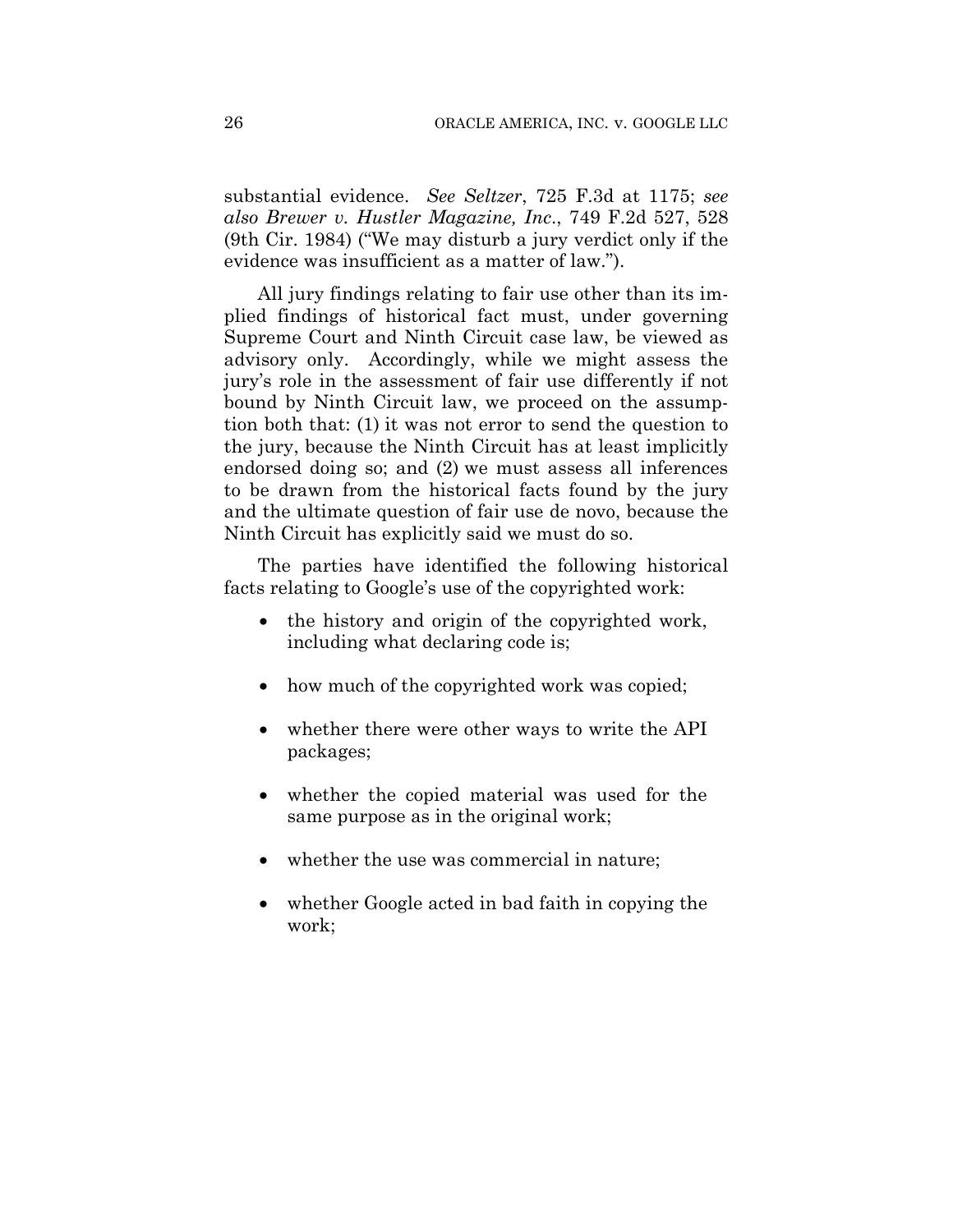- whether there are functional aspects to the copyrighted work that make it less deserving of protection; and
- whether there was harm to the actual or potential markets for the copyrighted work.

The parties now agree on the resolution of the first four factual questions: (1) what the declaring code is and what it does in Java SE and Android, and that the code at issue was a work created by Oracle; (2) how many lines of code were copied; (3) that there were other ways for Google to write API packages; and (4) that Google used the API packages in Android for the same purpose they were created for in Java. The parties dispute, however, the remaining historical facts they identified. We address those disputes in the context of our assessment of the statutory factors to which the respective historical fact is relevant.

#### C. Applying the Fair Use Factors

#### Factor 1: The Purpose and Character of the Use

The first factor in the fair use inquiry involves "the purpose and character of the use, including whether such use is of a commercial nature or is for nonprofit educational purposes." 17 U.S.C. § 107(1). This factor has two primary components: (1) whether the use is commercial in nature, rather than for educational or public interest purposes; and (2) "whether the new work is transformative or simply supplants the original." *Wall Data*, 447 F.3d at 778 (citing *Campbell*, 510 U.S. at 579). As explained below, the first is a question of fact and the second is a question of law. As Oracle points out, moreover, courts sometimes also consider whether the historical facts support the conclusion that the infringer acted in bad faith. *See Harper & Row*, 471 U.S. at 562. We address each component in turn.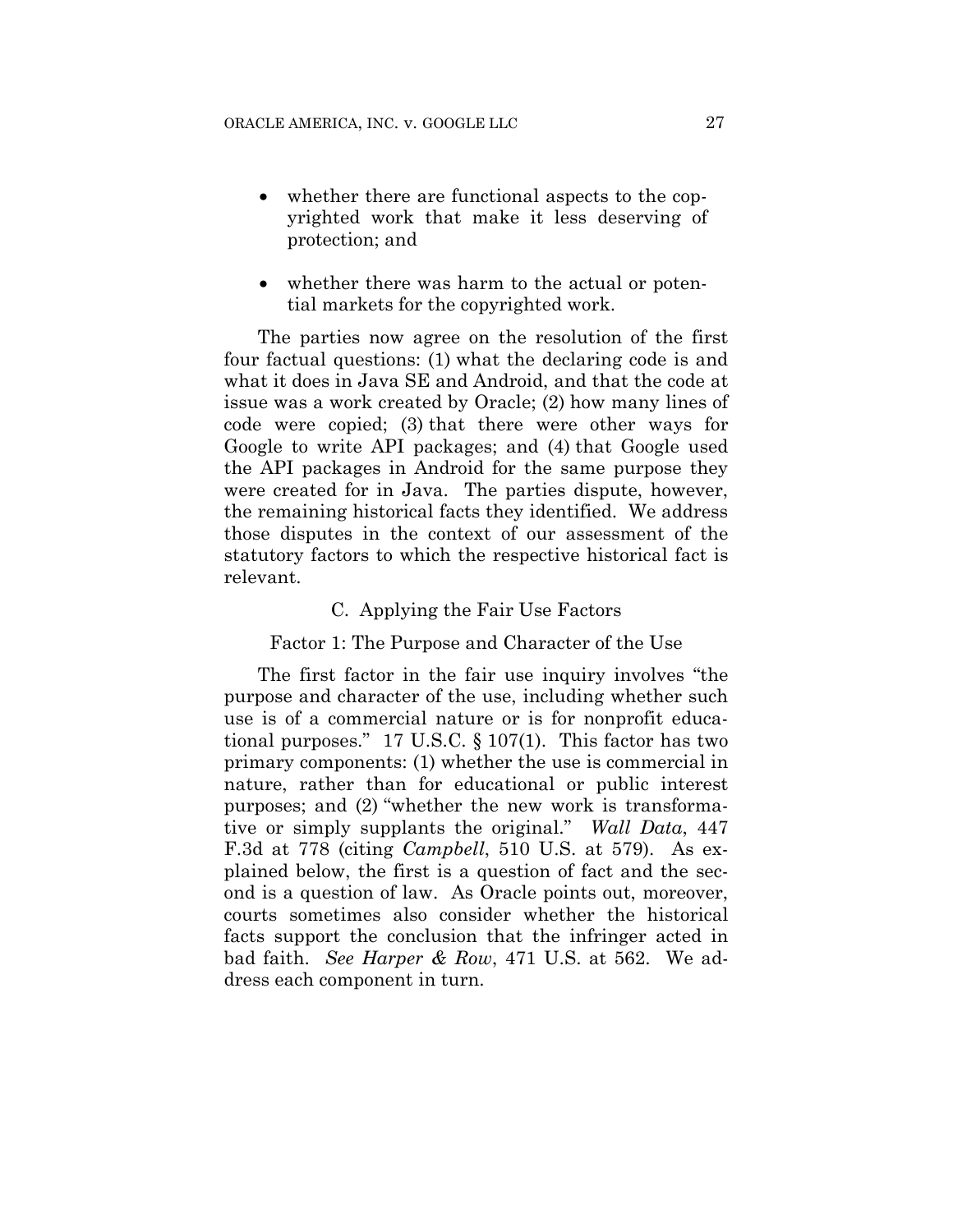#### a. Commercial Use

Analysis of the first factor requires inquiry into the commercial nature of the use. Use of the copyrighted work that is commercial "tends to weigh against a finding of fair use." *Harper & Row*, 471 U.S. at 562. Courts have recognized, however, that, "[s]ince many, if not most, secondary users seek at least some measure of commercial gain from their use, unduly emphasizing the commercial motivation of a copier will lead to an overly restrictive view of fair use." *Am. Geophysical Union v. Texaco, Inc*., 60 F.3d 913, 921 (2d Cir. 1994); *see also Infinity Broad. Corp. v. Kirkwood*, 150 F.3d 104, 109 (2d Cir. 1998) ("[N]otwithstanding its mention in the text of the statute, commerciality has only limited usefulness to a fair use inquiry; most secondary uses of copyrighted material, including nearly all of the uses listed in the statutory preamble, are commercial."). Accordingly, although the statute requires us to consider the "commercial nature" of the work, "the degree to which the new user exploits the copyright for commercial gain—as opposed to incidental use as part of a commercial enterprise—affects the weight we afford commercial nature as a factor." *Elvis Presley Enters., Inc. v. Passport Video*, 349 F.3d 622, 627 (9th Cir. 2003).

"[I]t is undisputed that Google's use of the declaring code and SSO from 37 Java API packages served commercial purposes." *Order Denying JMOL*, 2016 WL 3181206, at \*7. Although the jury was instructed that commercial use weighed against fair use, the district court explained that the jury "could reasonably have found that Google's decision to make Android available open source and free for all to use had non-commercial purposes as well (such as the general interest in sharing software innovation)." *Id*.

On appeal, Oracle argues that Android is "hugely profitable" and that "Google reaps billions from exploiting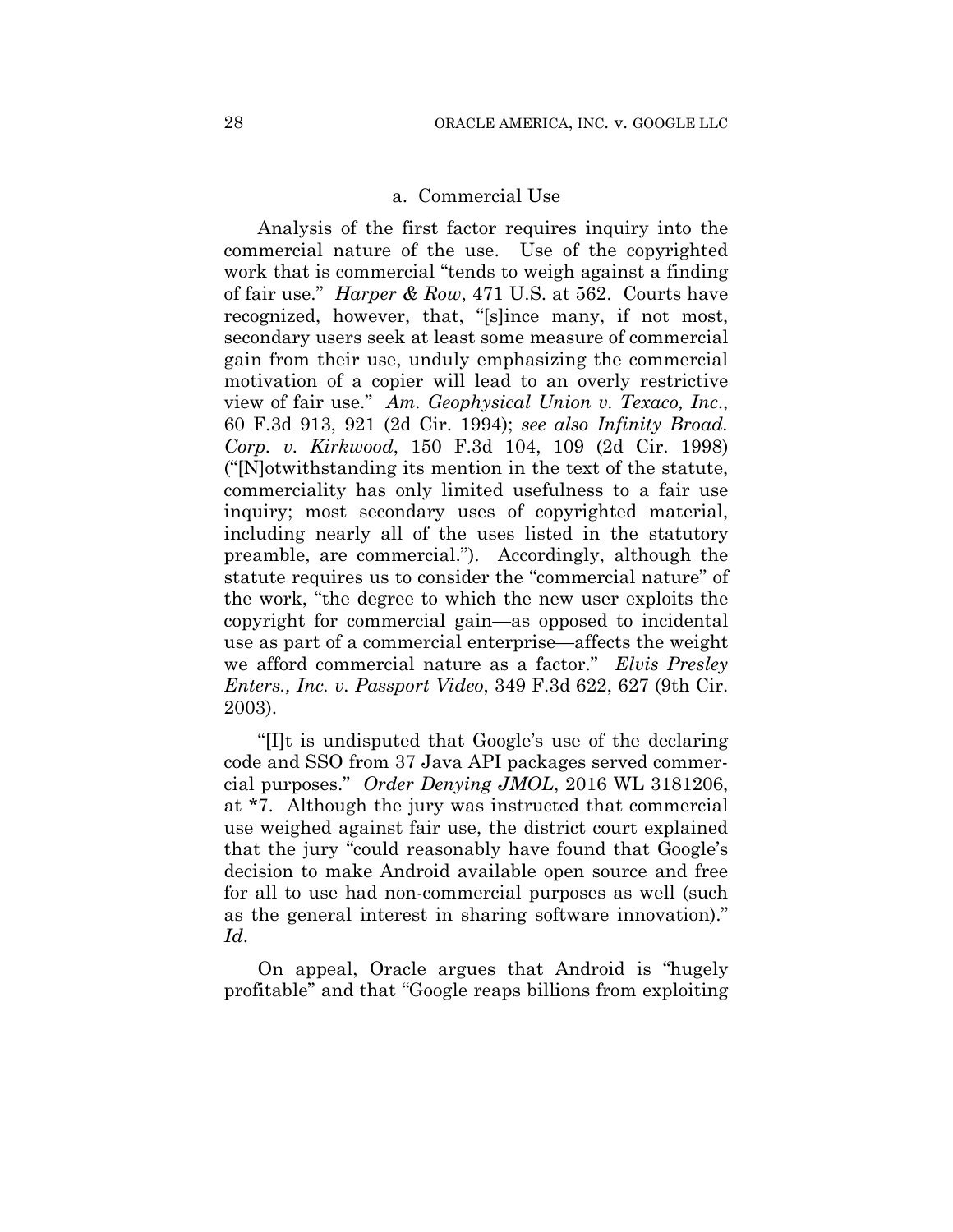<u>.</u>

Java in Android." Appellant Br. 29. As such, Oracle maintains that no reasonable jury could have found Android anything but "overwhelmingly commercial." *Id*.5

Google responds that: (1) because it gives Android away for free under an open source license the jury could have concluded that Android has non-commercial purposes; and (2) the jury could have reasonably found that Google's revenue flows from the advertisements on its search engine which preexisted Android. Neither argument has merit.

First, the fact that Android is free of charge does not make Google's use of the Java API packages noncommercial. Giving customers "for free something they would ordinarily have to buy" can constitute commercial use. *A&M Records, Inc. v. Napster, Inc*., 239 F.3d 1004, 1015 (9th Cir. 2001) (finding that "repeated and exploitative copying of copyrighted works, even if the copies are not offered for sale, may constitute a commercial use"). That Google might also have non-commercial motives is

<sup>5</sup> Oracle also argues that Google conceded that its use was "entirely commercial" during oral argument to this court in the first appeal. *Order Denying JMOL*, 2016 WL 3181206, at \*7 ("Q: But for purpose and character, though, you don't dispute that it was entirely a commercial purpose. A: No."). The district court treated this colloquy as a judicial admission that Google's use was "commercial." *Id*. (noting that the word "entirely" was "part of the give and take" of oral argument). The court therefore instructed the jury that Google's use was commercial, but that it was up to the jury to determine the extent of the commerciality. *Id*. at \*8. Oracle does not challenge the district court's jury instructions on appeal. In any event, as the district court noted, "even a wholly commercial use may still constitute fair use." *Id*. at \*7 (citing *Campbell*, 510 U.S. at 585).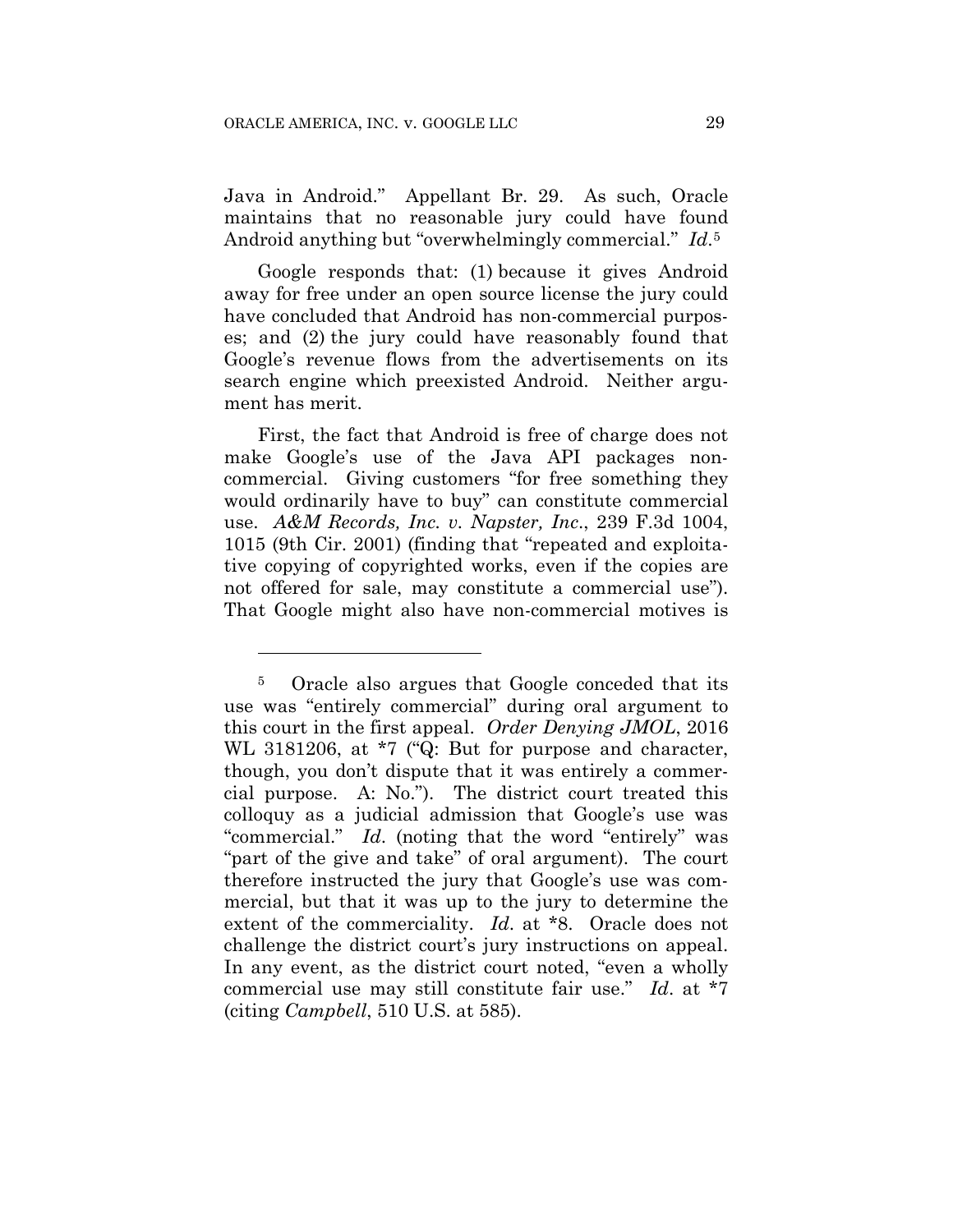irrelevant as a matter of law. As the Supreme Court made clear when *The Nation* magazine published excerpts from Harper & Row's book, partly for the purpose of providing the public newsworthy information, the question "is not whether the sole motive of the use is monetary gain but whether the user stands to profit from exploitation of the copyrighted material without paying the customary price." *Harper & Row*, 471 U.S. at 562. Second, although Google maintains that its revenue flows from advertisements, not from Android, commerciality does not depend on how Google earns its money. Indeed, "[d]irect economic benefit is not required to demonstrate a commercial use." *A&M Records,* 239 F.3d at 1015. We find, therefore, that, to the extent we must assume the jury found Google's use of the API packages to be anything other than overwhelmingly commercial, that conclusion finds no substantial evidentiary support in the record. Accordingly, Google's commercial use of the API packages weighs against a finding of fair use.

# b. Transformative Use

Although the Copyright Act does not use the word "transformative," the Supreme Court has stated that the "central purpose" of the first fair use factor is to determine "whether and to what extent the new work is transformative." *Campbell*, 510 U.S. at 579. Transformative works "lie at the heart of the fair use doctrine's guarantee of breathing space within the confines of copyright, and the more transformative the new work, the less will be the significance of other factors, like commercialism, that may weigh against a finding of fair use." *Id*. (internal citation omitted).

A use is "transformative" if it "adds something new, with a further purpose or different character, altering the first with new expression, meaning or message." *Id*. The critical question is "whether the new work merely supersede[s] the objects of the original creation . . . or instead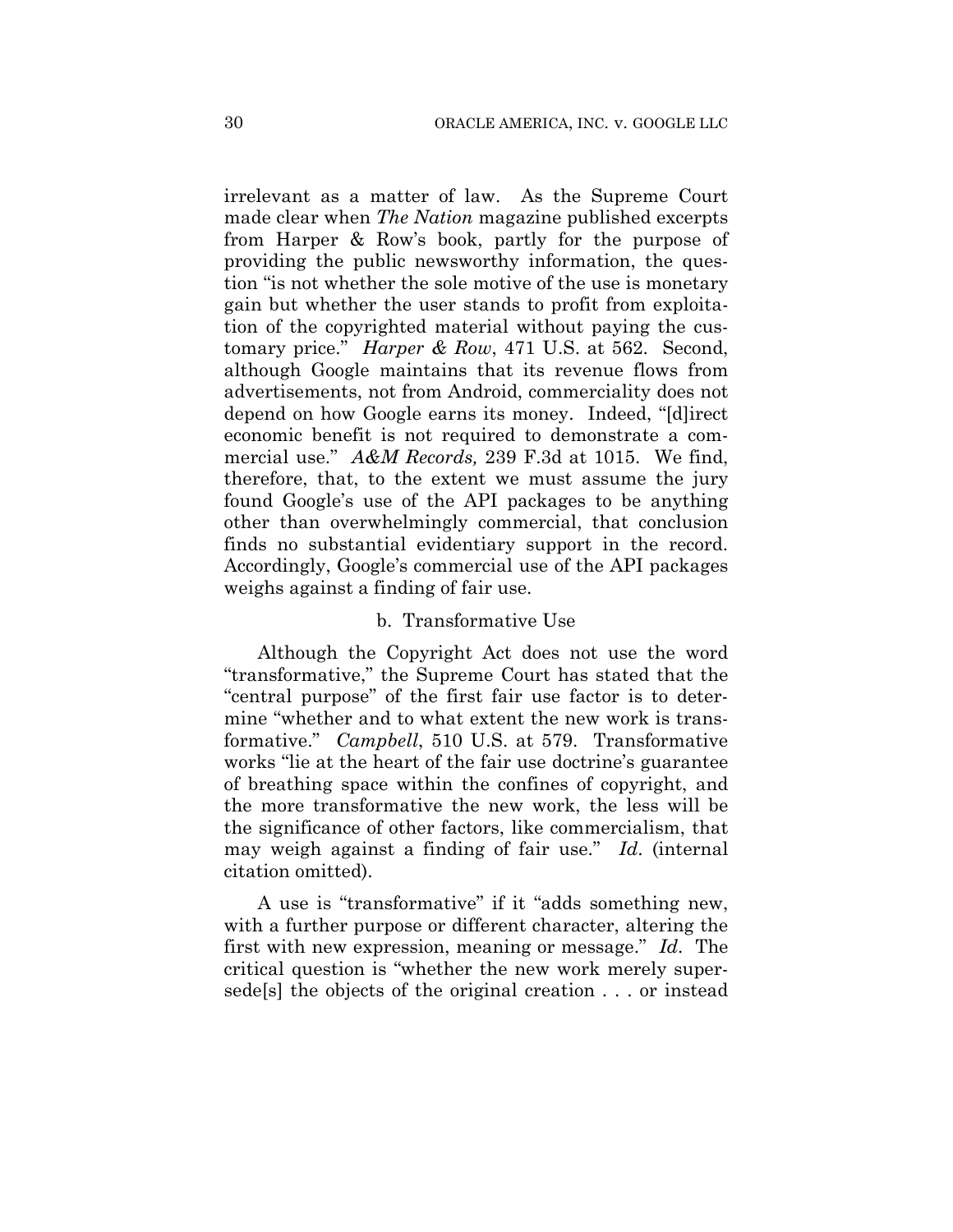adds something new." *Id*. (citations and internal quotation marks omitted). This inquiry "may be guided by the examples given in the preamble to § 107, looking to whether the use is for criticism, or comment, or news reporting, and the like." *Id.* at 578-79. "The Supreme Court has recognized that parodic works, like other works that comment and criticize, are by their nature often sufficiently transformative to fit clearly under the fair use exception." *Mattel Inc. v. Walking Mountain Prods.*, 353 F.3d 792, 800 (9th Cir. 2003) (citing *Campbell*, 510 U.S. at 579).

"Although transformation is a key factor in fair use, whether a work is transformative is a often highly contentious topic." *Seltzer*, 725 F.3d at 1176. Indeed, a "leading treatise on this topic has lamented the frequent misuse of the transformation test, complaining that it has become a conclusory label which is 'all things to all people.'" *Id*. (quoting Melville B. Nimmer & David Nimmer, 4 Nimmer on Copyright § 13.05[A][1][b], 13168-70 (2011)).

To be transformative, a secondary work must either alter the original with new expression, meaning, or message or serve a new purpose distinct from that of the original work. *Campbell,* 510 U.S. at 579; *Elvis Presley Enters.*, 349 F.3d at 629. Where the use "is for the same intrinsic purpose as [the copyright holder's] . . . such use seriously weakens a claimed fair use." *Worldwide Church of God v. Phila. Church of God, Inc*., 227 F.3d 1110, 1117 (9th Cir. 2000) (quoting *Weissmann v. Freeman*, 868 F.2d 1313, 1324 (2d Cir. 1989)).

Although "transformative use is not absolutely necessary for a finding of fair use, the goal of copyright, to promote science and the arts, is generally furthered by the creation of transformative works." *Campbell*, 510 U.S. at 579 (citation and footnote omitted). As such, "the more transformative the new work, the less will be the significance of other factors, like commercialism, that may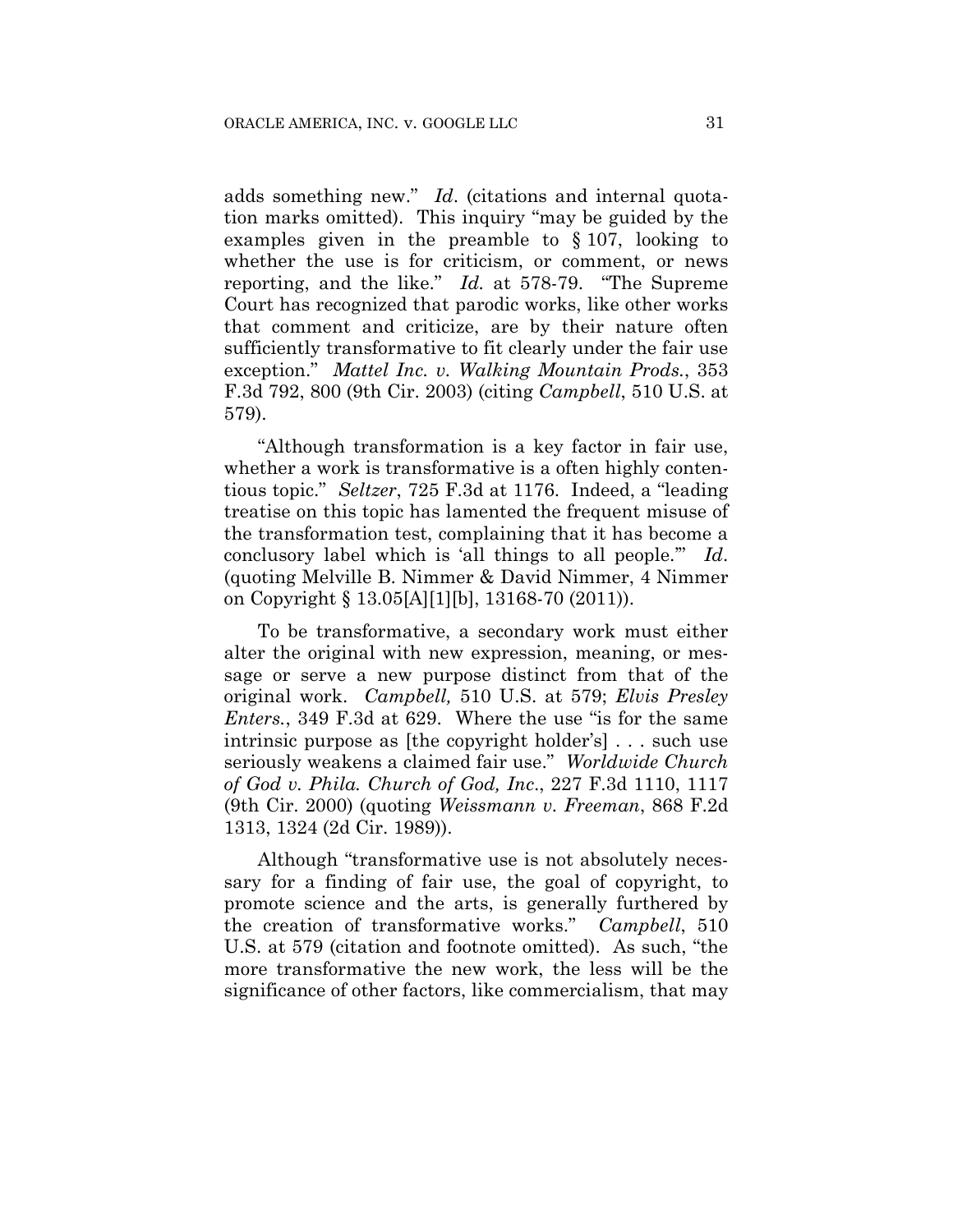weigh against a finding of fair use." *Id*. Importantly, in the Ninth Circuit, whether a work is transformative is a question of law. *See Mattel,* 353 F.3d at 801 (explaining that parody—a well-established species of transformative use—"is a question of law, not a matter of public majority opinion"); *see also Fox News Network, LLC v. TVEyes, Inc*., No. 15-3885, 2018 WL 1057178, at \*3-4 (2d Cir. Feb. 27, 2018) (reassessing whether the use in question was transformative and deciding it was as a matter of law).

In denying JMOL, the district court explained that "of course, the copied declarations serve the same function in both works, for by definition, declaring code in the Java programming language serves the [same] specific definitional purposes." *Order Denying JMOL*, 2016 WL 3181206, at \*8.6 The court concluded, however, that the jury could reasonably have found that Google's selection of some, but not all, of the Java API packages—"with new

1

<sup>6</sup> According to the district court, if this fact were sufficient to defeat fair use, "it would be impossible ever to duplicate declaring code as fair use and presumably the Federal Circuit would have disallowed this factor on the first appeal rather than remanding for a jury trial." *Id*. But in our prior decision, we remanded in part because Google represented to this court that there were disputes of fact regarding how Android was used and whether the APIs Google copied served the same function in Android and Java. *Oracle*, 750 F.3d at 1376. Without the benefit of briefs exploring the record on these issues, and Google's later agreement with respect to these facts, we concluded that we could not say that there were no material facts in dispute. *Id*. As explained previously, however, those facts are no longer in dispute. The only question that remains regarding transformative use is whether, on the now undisputed facts, Google's use of the APIs was, in fact, transformative.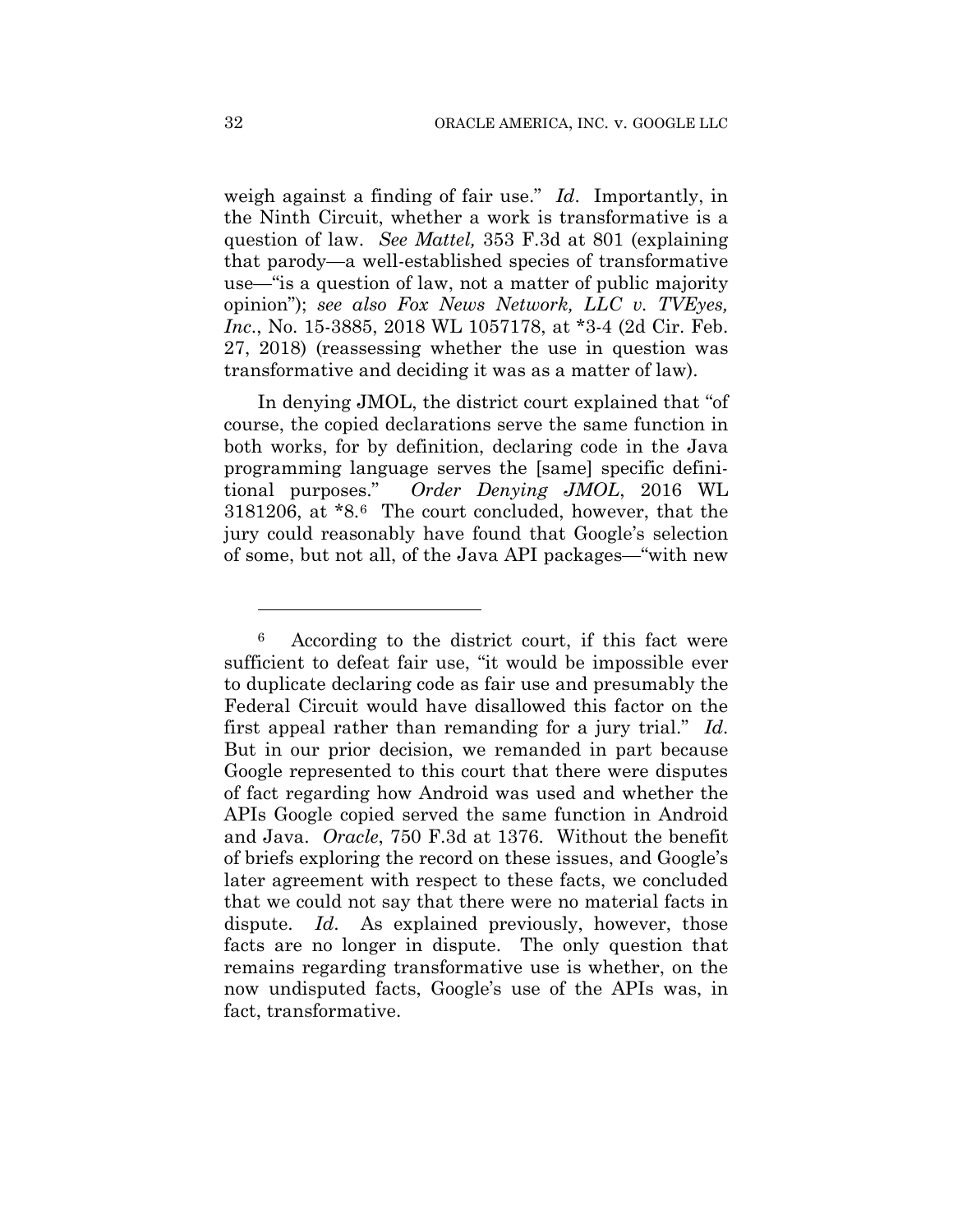implementing code adapted to the constrained operating environment of mobile smartphone devices," together with new "methods, classes, and packages written by Google for the mobile smartphone platform"—constituted "a fresh context giving new expression, meaning, or message to the duplicated code." *Id*. at \*9.

On appeal, Oracle argues that Google's use was not transformative because it did not alter the APIs with "new expression, meaning, or message." Appellant Br. 29 (quoting *Campbell*, 510 U.S. at 579). Because Google concedes that it uses the API packages for the same purpose, Oracle maintains that it was unreasonable for either the jury or the court to find that Google sufficiently transformed the APIs to overcome its highly commercial use.

Google responds that a reasonable jury could have concluded that Google used a small portion of the Java API packages to create a new work in a new context— "Android, a platform for smartphones, not desktops and servers." Cross-Appellant Br. 37. Google argues that, although the declarations and SSO may perform the same functions in Android and Java, the jury could reasonably find that they have different purposes because the "point of Android was to create a groundbreaking platform for smartphones." *Id*. at 39.

Google's arguments are without merit. As explained below, Google's use of the API packages is not transformative as a matter of law because: (1) it does not fit within the uses listed in the preamble to  $\S 107$ ; (2) the purpose of the API packages in Android is the same as the purpose of the packages in the Java platform; (3) Google made no alteration to the expressive content or message of the copyrighted material; and (4) smartphones were not a new context.

First, though not dispositive, we turn to the examples given in the preamble to § 107, "looking to whether the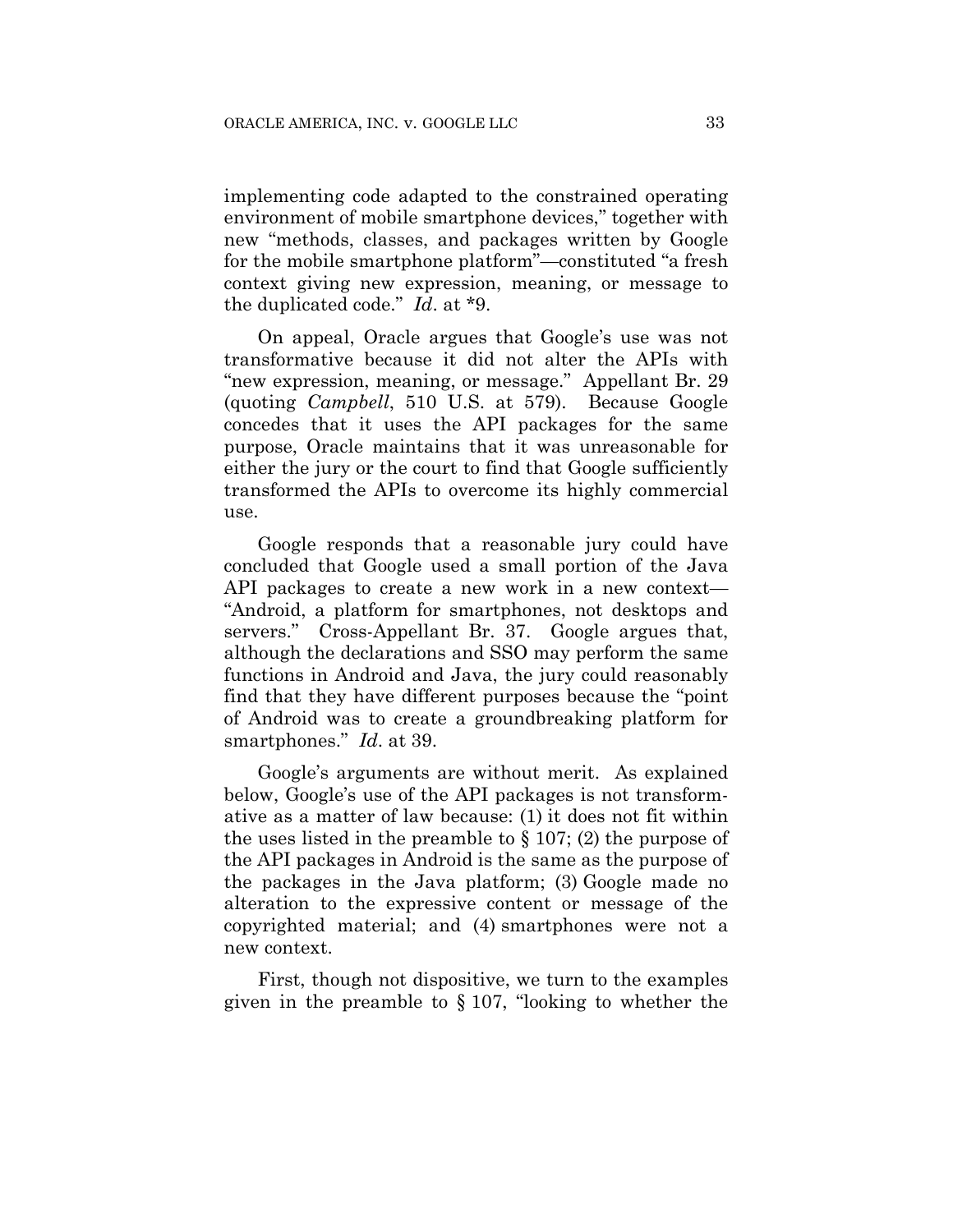use is for criticism, or comment, or news reporting, and the like." *Campbell*, 510 U.S. at 578-79. Google's use of the Java API packages does not fit within the statutory categories, and Google does not suggest otherwise. Instead, Google cites *Sony Computer Entertainment, Inc. v. Connectix Corp*., 203 F.3d 596 (9th Cir. 2000), for the proposition that the "Ninth Circuit has held other types of uses—specifically including uses of computer code—to be fair." Cross-Appellant Br. 41. In *Sony*, the court found that the defendant's reverse engineering and intermediate copying of Sony's copyrighted software system "was a fair use for the purpose of gaining access to the unprotected elements of Sony's software." 203 F.3d at 602. The court explained that Sony's software program contained unprotected functional elements and that the defendant could only access those elements through reverse engineering. *Id*. at 603. The defendant used that information to create a software program that let consumers play games designed for Sony's PlayStation console on their computers. The court found that the defendant's use was only "modestly transformative" where: (1) the defendant created "a wholly new product" with "entirely new . . . code," and (2) the intermediate copying was performed to "produce a product that would be compatible." *Id*. at 606- 07. As Oracle points out, even the "modest" level of transformation at issue in *Sony* is more transformative than what Google did here: copy code verbatim to attract programmers to Google's "new and incompatible platform." Appellant Response Br. 21.

It is undisputed that the API packages "serve the same function in both works." *Order Denying JMOL*, 2016 WL 3181206, at \*8. And, as Oracle explains, the historical facts relevant to transformative use are also undisputed: what declaring code is, what it does in Java and in Android, how the audience of computer developers perceives it, how much Google took and added, what the added code does, and why Google used the declaring code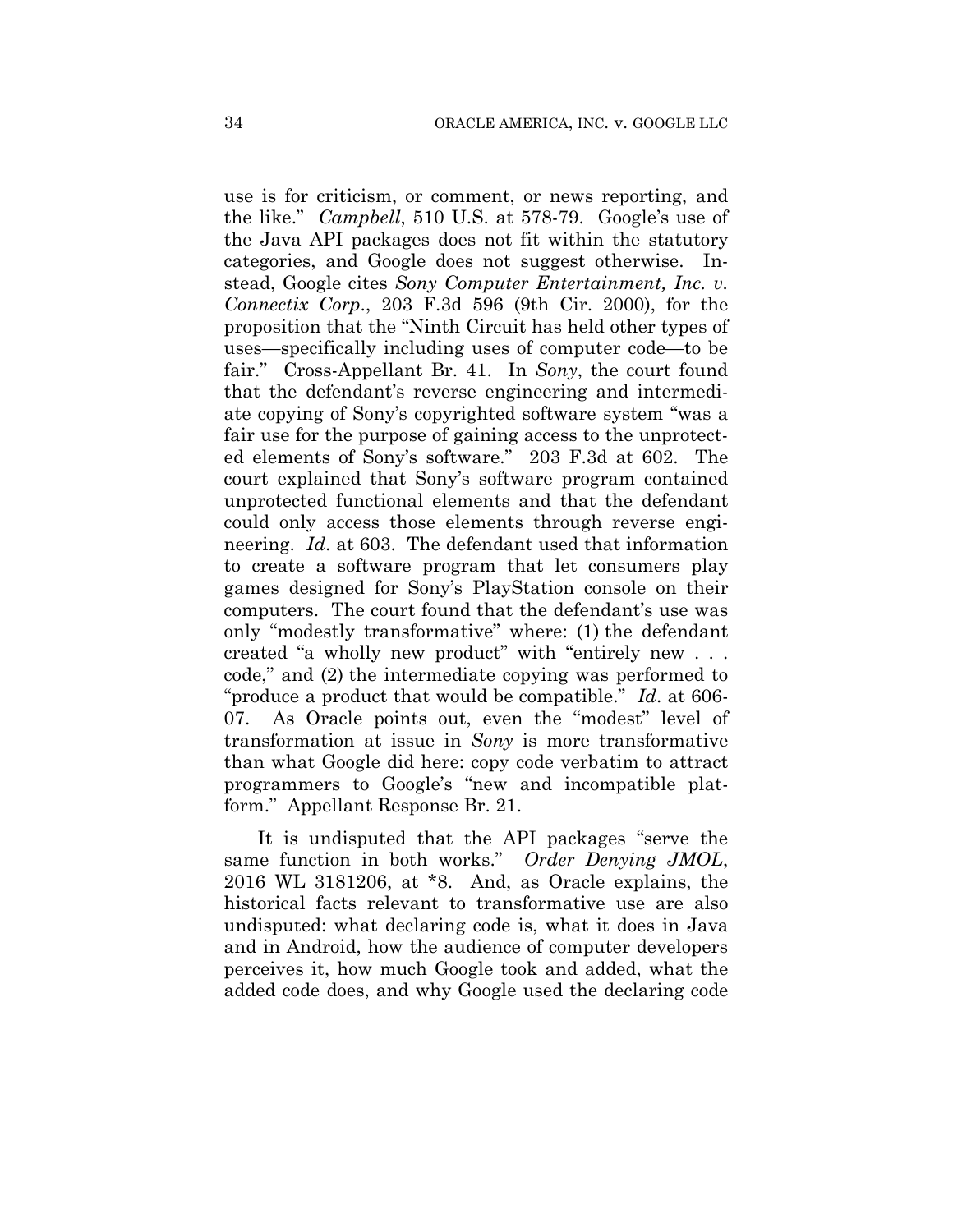and SSO. Indeed, Google conceded that "including the declarations (and their associated SSO) was for the benefit of developers, who—familiar with the Java programming language—had certain expectations regarding the language's APIs." Google's Opp. to Oracle's Rule 50(a) Motion for JMOL at 20, *Oracle Am., Inc. v. Google Inc*., No. 3:10-cv-3561 (N.D. Cal. May 21, 2016), ECF No. 1935. The fact that Google created exact copies of the declaring code and SSO and used those copies for the same purpose as the original material "seriously weakens [the] claimed fair use." *See Wall Data*, 447 F.3d at 778 (finding that, where the "Sheriff's Department created exact copies of RUMBA's software . . . [and] put those copies to the identical purpose as the original software," the use was not transformative); *see also Campbell*, 510 U.S. at 580 (noting that where the alleged infringer merely seeks "to avoid the drudgery in working up something fresh," any "claim to fairness . . . diminishes accordingly").

Google argues that Android is transformative because Google selectively used the declarations and SSO of only 37 of the 166 Java SE API packages and wrote its own implementing code. But taking only select passages of a copyrighted work is, by itself, not transformative. *See L.A. News Serv. v. CBS Broad., Inc*., 305 F.3d 924, 938-39 (9th Cir. 2002) ("Merely plucking the most visually arresting excerpt from LANS's nine minutes of footage cannot be said to have added anything new."). While, as discussed below, the volume of work copied is relevant to the fair use inquiry generally, thought must be given to the quality and importance of the copied material, not just to its relative quantity vis-à-vis the overall work. *See Campbell*, 510 U.S. at 586-87. To hold otherwise would mean that verbatim copying could qualify as fair use as long as the plagiarist stops short of taking the entire work. That approach is inconsistent with settled law and is particularly troubling where, as here, the portion copied is qualitatively significant. *See Harper & Row*, 471 U.S.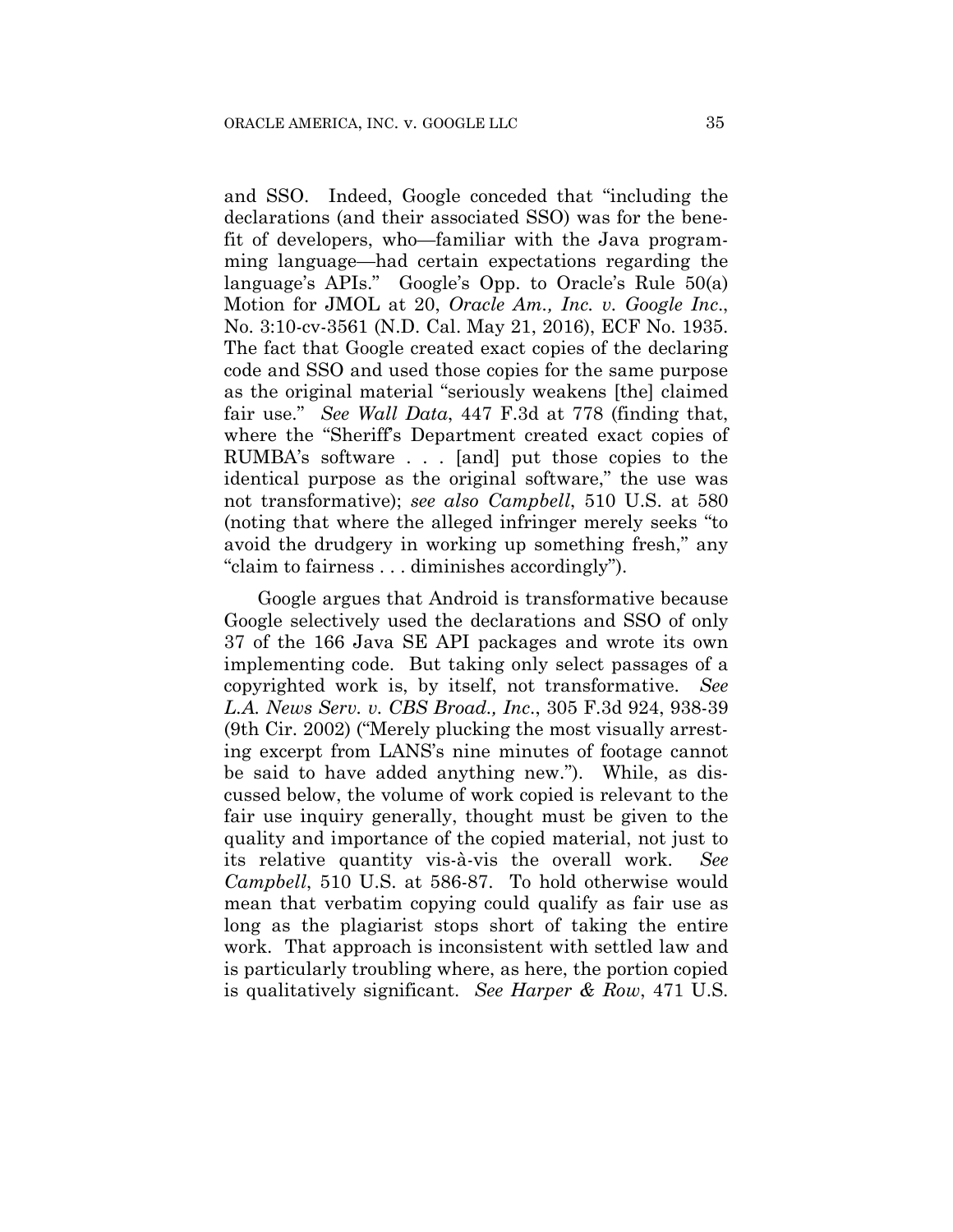at 569 (finding that verbatim copying of 300 words from a manuscript of more than 200,000 words was not a fair use); *see also Folsom v. Marsh*, 9 F. Cas. 342, 345 (C.C.D. Mass 1841) (Story, J.) ("There must be real, substantial condensation of the materials, and intellectual labor and judgment bestowed thereon; and not merely the facile use of the scissors; or extracts of the essential parts, constituting the chief value of the original work.").

That Google wrote its own implementing code is irrelevant to the question of whether use of the APIs was transformative. As we noted in the prior appeal, "no plagiarist can excuse the wrong by showing how much of his work he did not pirate." *Oracle*, 750 F.3d at 1375 (quoting *Harper & Row*, 471 U.S. at 565). The relevant question is whether Google altered "the *expressive content or message* of the original work" that it copied—not whether it rewrote the portions it did not copy. *See Seltzer*, 725 F.3d at 1177 (explaining that a work is not transformative where the user "makes no alteration to the *expressive content or message* of the original work"). That said, even where the allegedly infringing work "makes few physical changes to the original or fails to comment on the original," it will "typically [be] viewed as transformative as long as new expressive content or message is apparent." *Id*. Here, however, there is no suggestion that the new implementing code somehow changed the expression or message of the declaring code. While Google's use could have been transformative if it had copied the APIs for some other purpose—such as teaching how to design an API—merely copying the material and moving it from one platform to another without alteration is not transformative.

Google's primary argument on appeal is that Android is transformative because Google incorporated the declarations and SSO of the 37 API packages into a new *context*—smartphones. But the record showed that Java SE APIs were in smartphones before Android entered the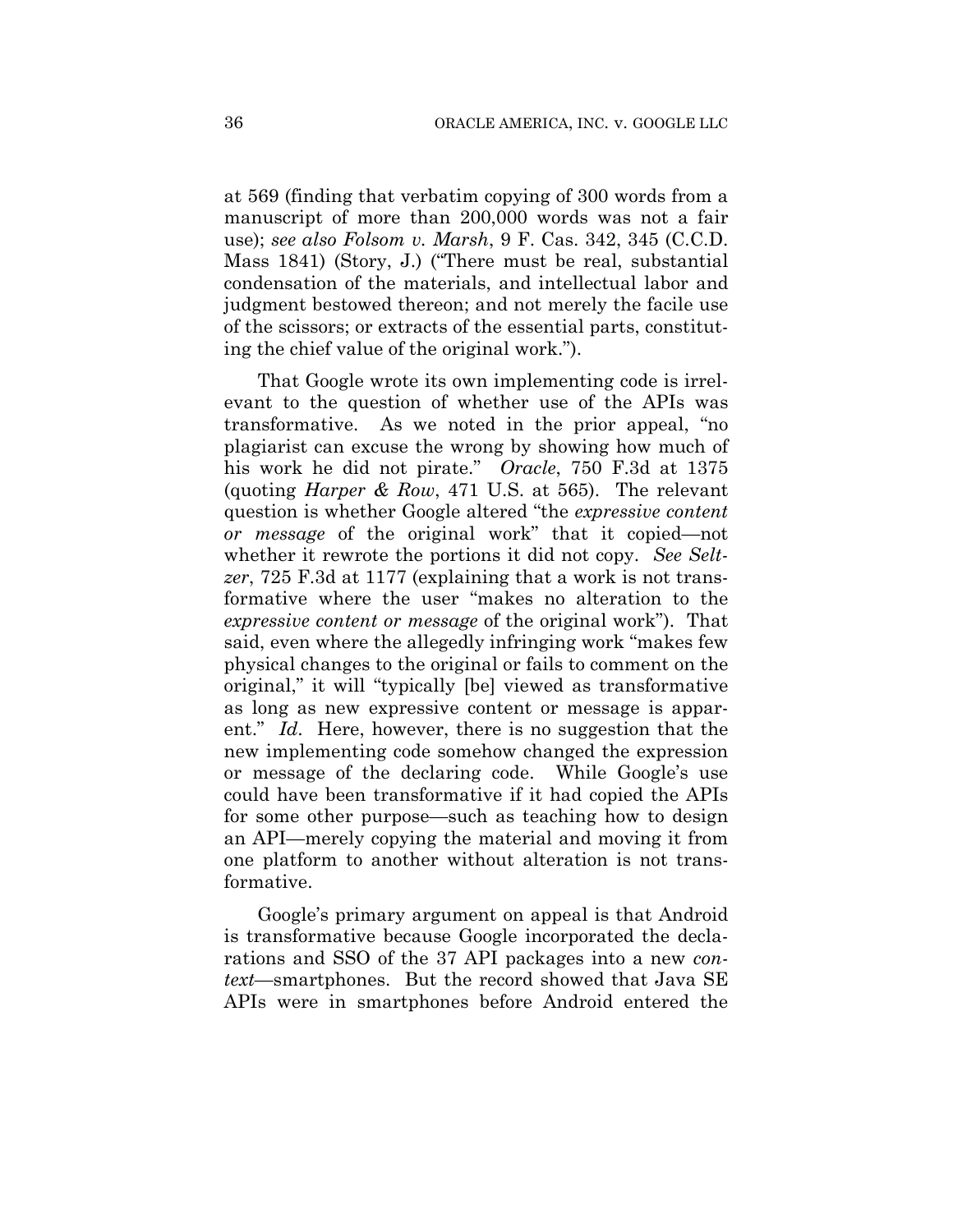market. Specifically, Oracle presented evidence that Java SE was in SavaJe mobile phones and that Oracle licensed Java SE to other smartphone manufacturers, including Danger and Nokia. Because the Java SE was already being used in smartphones, Google did not "transform" the copyrighted material into a new context and no reasonable jury could conclude otherwise.7

In any event, moving material to a new context is not transformative in and of itself—even if it is a "sharply different context." *TCA Television Corp. v. McCollum*, 839 F.3d 168, 181-83 (2d Cir. 2016) (finding that use "at some length, almost verbatim," of the copyrighted comedy routine "Who's on First?" in a dramatic play was not transformative where the play neither "imbued the Routine with any new expression, meaning, or message," nor added "any new dramatic purpose"). As previously explained, a use becomes transformative only if it serves a different purpose or alters the "expression, meaning, or message" of the original work. *Kelly*, 336 F.3d at 818. As such, "[c]ourts have been reluctant to find fair use when an original work is merely retransmitted in a different medium." *A&M Records,* 239 F.3d at 1015. Accordingly, although a change of format may be "useful," it "is not technically a transformation." *Infinity Broad.*, 150 F.3d at 108 n.2 (finding that retransmitting copyrighted radio transmissions over telephone lines was not transformative because there was no new expression, meaning, or message).

<u>.</u>

Because we conclude that smartphones were not a new context, we need not address the argument, made by Oracle and certain amici, that the district court's order excluding evidence of Google's use of Android in multiple other circumstances—including laptops—tainted the jury's and the court's ability to fairly assess the character of the use.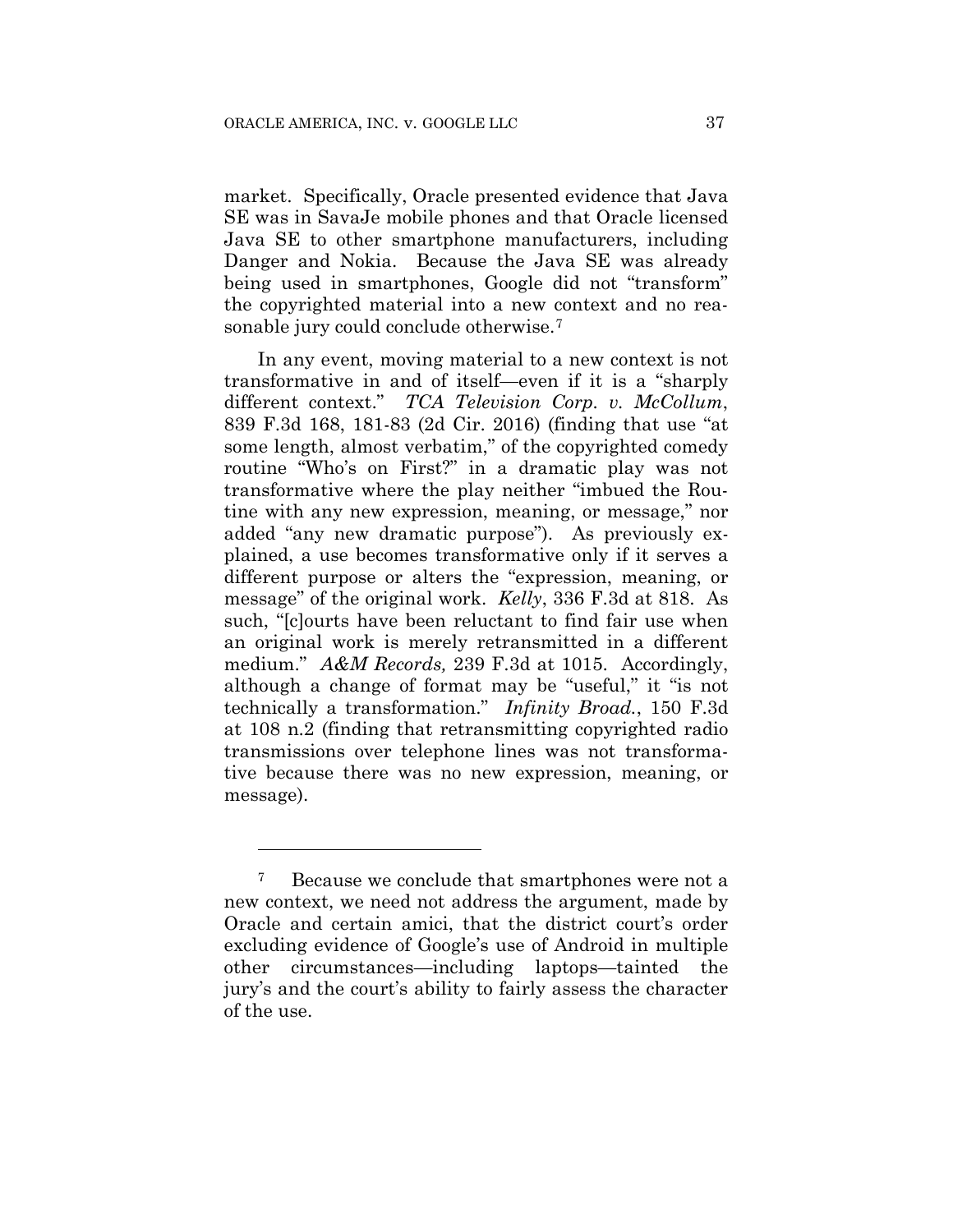The Ninth Circuit has stated that "[a] use is considered transformative only where a defendant changes a plaintiff's copyrighted work or uses the plaintiff's copyrighted work in a different context such that the plaintiff's work is transformed into a new creation." *Perfect 10, Inc. v. Amazon.com, Inc*., 508 F.3d 1146, 1165 (9th Cir. 2007) (quoting *Wall Data*, 447 F.3d at 778). In *Perfect 10*, for example, the court found Google's use of thumbnail versions of copyrighted images "highly transformative" because, "[a]lthough an image may have been created originally to serve an entertainment, aesthetic, or informative function, a search engine transforms the image into a pointer directing a user to a source of information." *Id*. Although the court discussed the change in context (moving the copyrighted images into the electronic reference tool), it emphasized that Google used the images "in a new context to serve a different purpose." *Id*. In reaching this conclusion, the court reiterated that "even making an exact copy of a work may be transformative so long as the copy serves a different function than the original work." *Id*. (citing *Kelly*, 336 F.3d at 818-19). It is clear, therefore, that the change in context alone was not dispositive in *Perfect 10*; rather, the change in context facilitated the change in purpose, which made the use transformative.

To some extent, any use of copyrighted work takes place in a slightly different context than the original. And of course, there is no bright line identifying when a use becomes transformative. But where, as here, the copying is verbatim, for an identical function and purpose, and there are no changes to the expressive content or message, a mere change in format (e.g., from desktop and laptop computers to smartphones and tablets) is insuffi-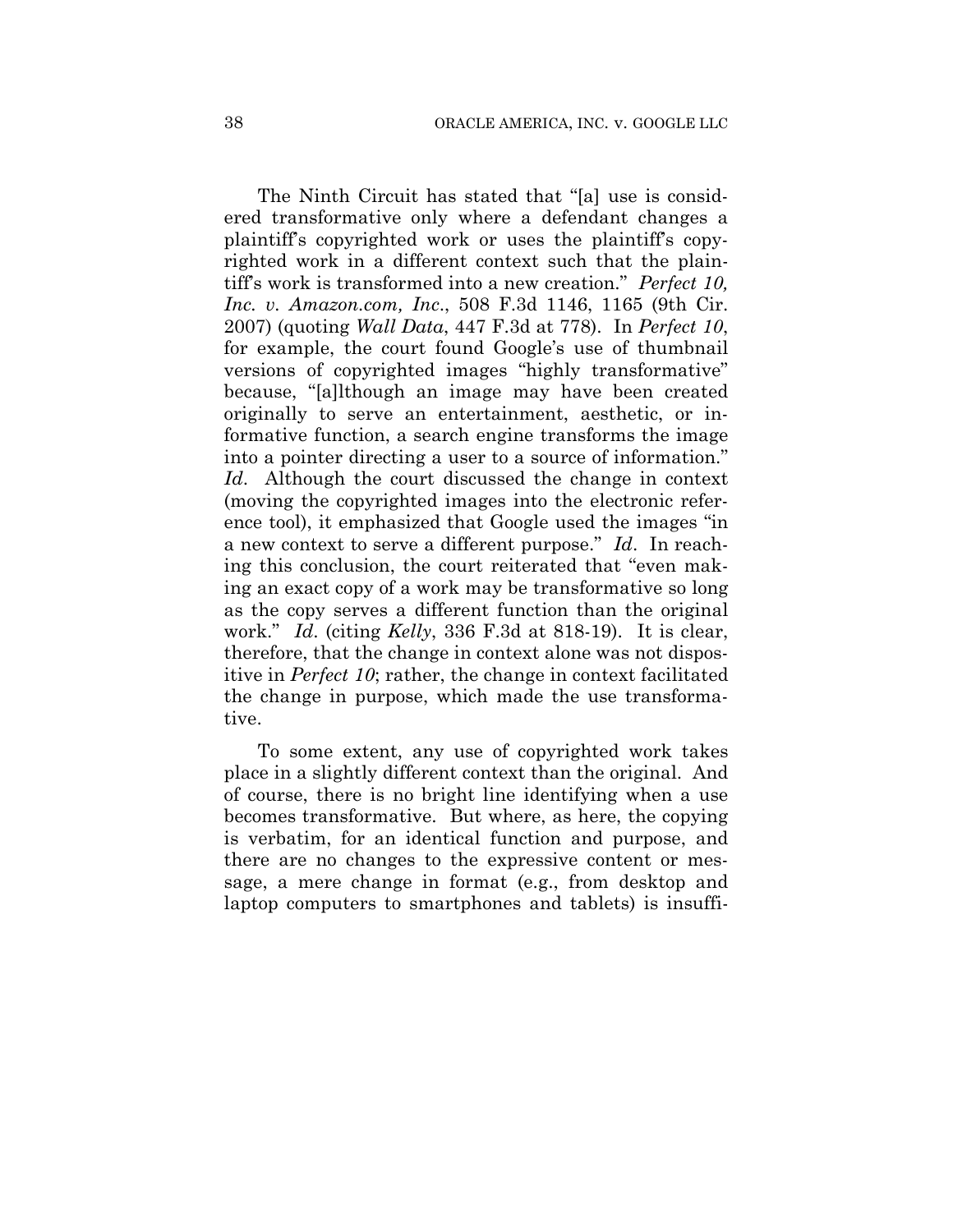<u>.</u>

cient as a matter of law to qualify as a transformative use. $8$ 

# c. Bad faith

In evaluating the "purpose and character" factor, the Ninth Circuit applies "the general rule that a party claiming fair use must act in a manner generally compatible with principles of good faith and fair dealing." *Perfect 10,* 508 F.3d at 1164 n.8 (citing *Harper & Row*, 471 U.S. at 562-63). In part, this is based on the fact that, in *Harper & Row,* the Supreme Court expressly stated that "[f]air use presupposes 'good faith' and 'fair dealing.'" 471 U.S. at 562 (citation omitted). It is also in part true because, as the Ninth Circuit has said, one who acts in bad faith should be barred from invoking the equitable defense of fair use. *Fisher*, 794 F.2d at 436 (calling the principle of considering the alleged infringer's "bad conduct" as a "bar [to] his use of the equitable defense of fair use" a sound one).9

<sup>8</sup> As some amici note, to hold otherwise could encroach upon the copyright holder's right to "prepare derivative works based upon the copyrighted work." 17 U.S.C. § 106(2); *see* Br. of Amicus Curiae N.Y. Intell. Prop. L. Ass'n at 17-20.

<sup>9</sup> As the district court recognized, there is some debate about whether good or bad faith should remain relevant to the factor one inquiry. *Order Denying JMOL*, 2016 WL 3181206, at \*2 ("[T]here is a respectable view that good or bad faith should no longer be a consideration after the Supreme Court's decision in *Campbell*."); *see also* Hon. Pierre N. Leval, *Toward a Fair Use Standard*, 103 Harv. L. Rev. 1105, 1128 (1990) ("Whether the secondary use is within the protection of the [fair use] doctrine depends on factors pertinent to the objectives of the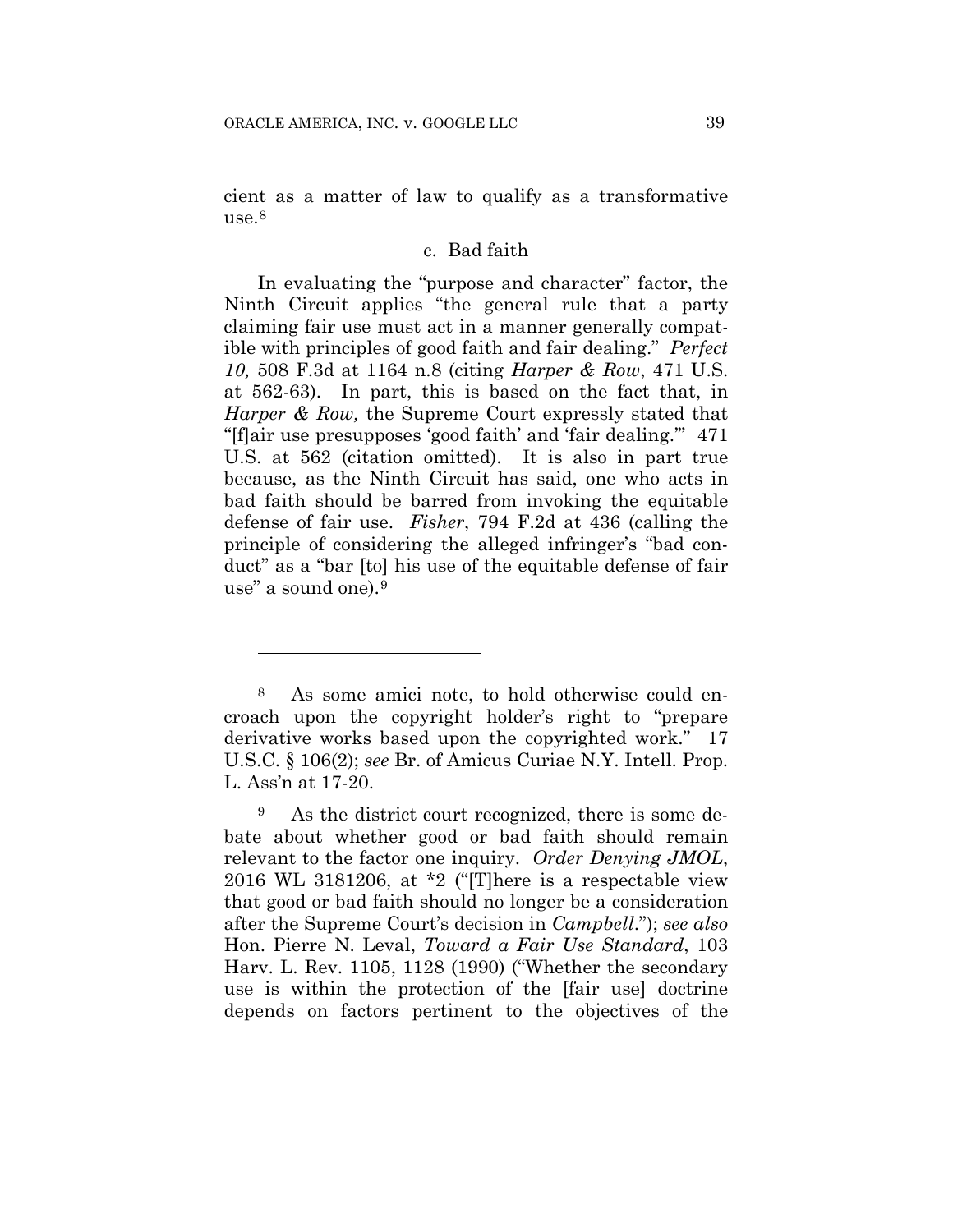Consistent with this authority, and at Oracle's request, the district court instructed the jury that it could consider whether Google acted in bad faith (or not) as part of its assessment of the first fair use factor. *Order Denying JMOL*, 2016 WL 3181206, at \*6. And, because Oracle was permitted to introduce evidence that Google acted in bad faith, the court permitted Google to try to prove its good faith. *Id*.

At trial, Oracle introduced evidence suggesting that "Google felt it needed to copy the Java API as an accelerant to bring Android to the market quicker" and knew that it needed a license to use Java. *Id*. For its part, Google presented evidence that it believed that the declaring code and SSO were "free to use and re-implement, both as a matter of developer practice and because the availability of independent implementations of the Java API enhanced the popularity of the Java programming language, which Sun promoted as free for all to use." *Id*. at \*7. Given this conflicting evidence, the district court

l

copyright law and not on the morality or motives of either the secondary user or the copyright-owning plaintiff."). In *Campbell*, the Supreme Court expressed skepticism about "the weight one might place on the alleged infringer's state of mind." *Campbell*, 510 U.S. at 585 n.18. But the Ninth Circuit has not repudiated its view that "'the propriety of the defendant's conduct' is relevant to the character of the use at least to the extent that it may knowingly have exploited a purloined work for free that could have been obtained for a fee." *L.A. News Serv*. *v. KCAL-TV Channel 9*, 108 F.3d 1119, 1122 (9th Cir. 1997) (quoting *Harper & Row*, 471 U.S. at 562). For that reason, and because we conclude in any event that the jury must have found that Google did not act in bad faith, we address that question and the parties' arguments relating thereto.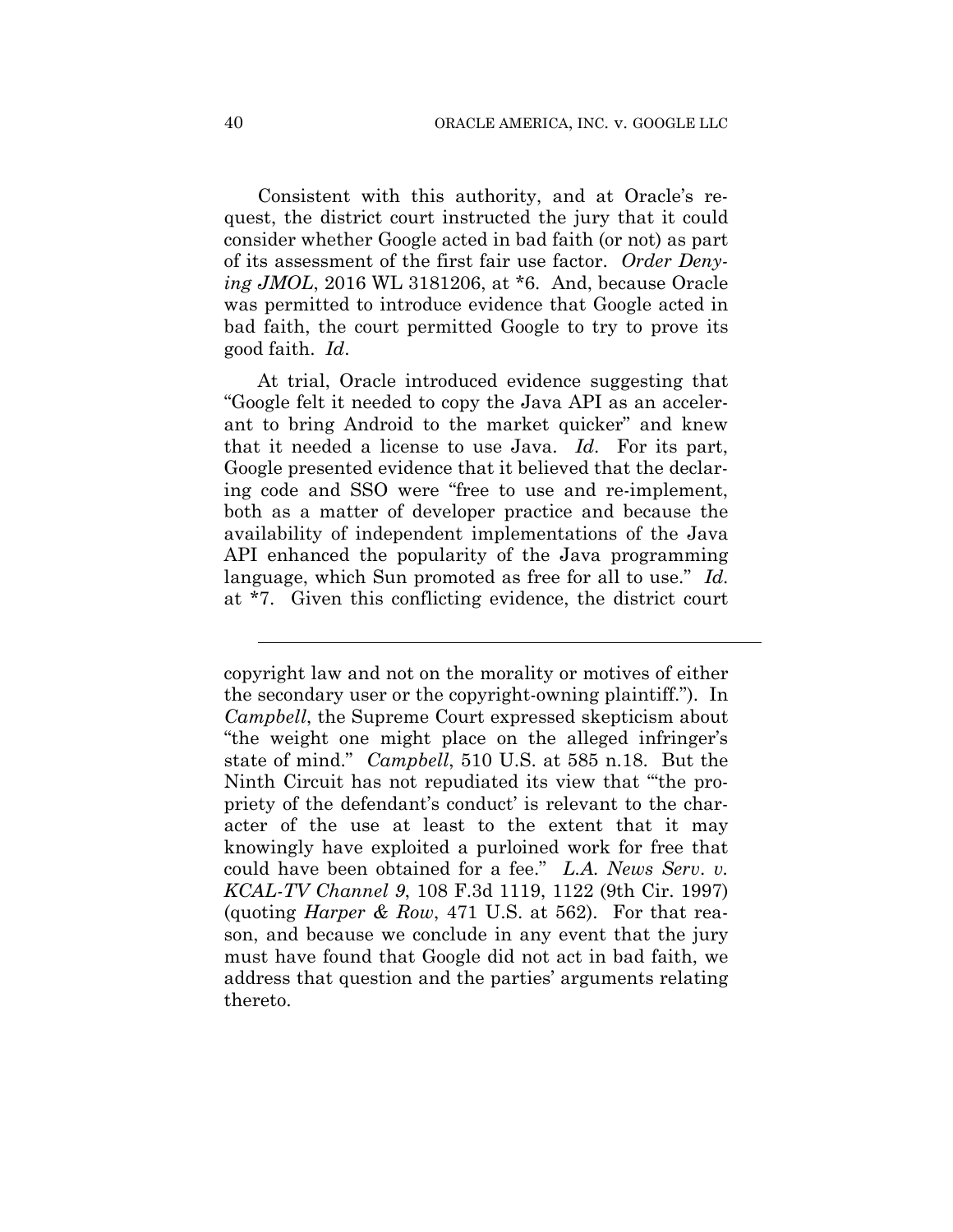found that the jury could reasonably have concluded that "Google's use of parts of the Java API as an accelerant was undertaken based on a good faith belief that at least the declaring code and SSO were free to use (which it did use), while a license was necessary for the implementing code (which it did not use)." *Id*.

On appeal, Oracle argues that there was ample evidence that Google intentionally copied Oracle's copyrighted work and knew that it needed a license to use Java. Google responds that the jury heard sufficient evidence of Google's good faith based on industry custom and was entitled to credit that evidence.

But, while bad faith may weigh against fair use, a copyist's good faith cannot weigh in favor of fair use. Indeed, the Ninth Circuit has expressly recognized that "the innocent intent of the defendant constitutes no defense to liability." *Monge*, 688 F.3d at 1170 (quoting 4 Melville B. Nimmer & David Nimmer, *Nimmer on Copyright* § 13.08[B][1] (Matthew Bender rev. ed. 2011)). If it were clear, accordingly, that the jury found fair use solely or even largely because it *approved* of Google's motives even if they were in bad faith, we would find such a conclusion improper. Because evidence of Google's good faith was relevant to rebut evidence of its bad faith, however, and there is no objection to the instructions to the jury on this or any other point, we must assume that the jury simply did not find the evidence of Google's bad faith persuasive.<sup>10</sup> We note, moreover, that merely "being"

1

<sup>10</sup> The jury was instructed that, "[i]n evaluating the extent to which Google acted in good faith or not, you may take into account, together with all other circumstances, the extent to which Google relied upon or contravened any recognized practices in the industry concerning reimplementation of API libraries." *Order Denying JMOL*,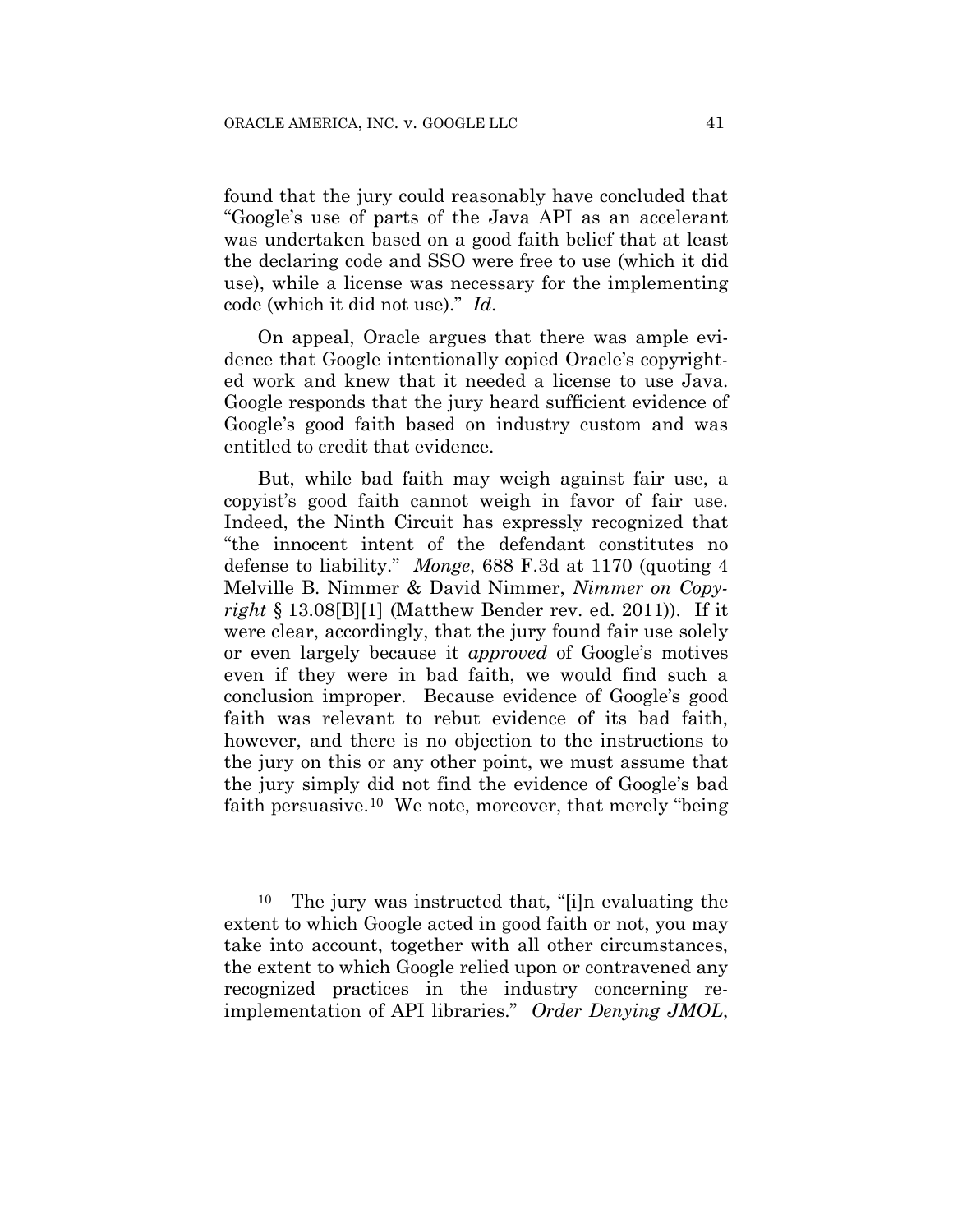denied permission to use a work does not weigh against a finding of fair use." *Campbell*, 510 U.S. at 585 n.18 ("If the use is otherwise fair, then no permission need be sought or granted.").

Ultimately, we find that, even assuming the jury was unpersuaded that Google acted in bad faith, the highly commercial and non-transformative nature of the use strongly support the conclusion that the first factor weighs against a finding of fair use.

#### Factor 2: Nature of the Copyrighted Work

The second factor—the nature of the copyrighted work—"calls for recognition that some works are closer to the core of intended copyright protection than others, with the consequence that fair use is more difficult to establish when the former works are copied." *Campbell*, 510 U.S. at 586. This factor "turns on whether the work is informational or creative." *Worldwide Church of God*, 227 F.3d at 1118; *see also Harper & Row*, 471 U.S. at 563 ("The law generally recognizes a greater need to disseminate factual works than works of fiction or fantasy."). Creative expression "falls within the core of the copyright's protective purposes." *Campbell*, 510 U.S. at 586. Although "software products are not purely creative works," it is well established that copyright law protects computer software. *Wall Data*, 447 F.3d at 780 (citing *Sega Enters. Ltd. v. Accolade, Inc*., 977 F.2d 1510, 1519 (9th Cir. 1992) ("[T]he 1980 amendments to the Copyright Act unambiguously extended copyright protection to computer programs.")).

Here, the district court found that the jury could have concluded that the process of designing APIs was "highly creative" and "thus at the core of copyright's protection" or

l

<sup>2016</sup> WL 3181206, at \*3 n.2. Oracle has not challenged this instruction on appeal.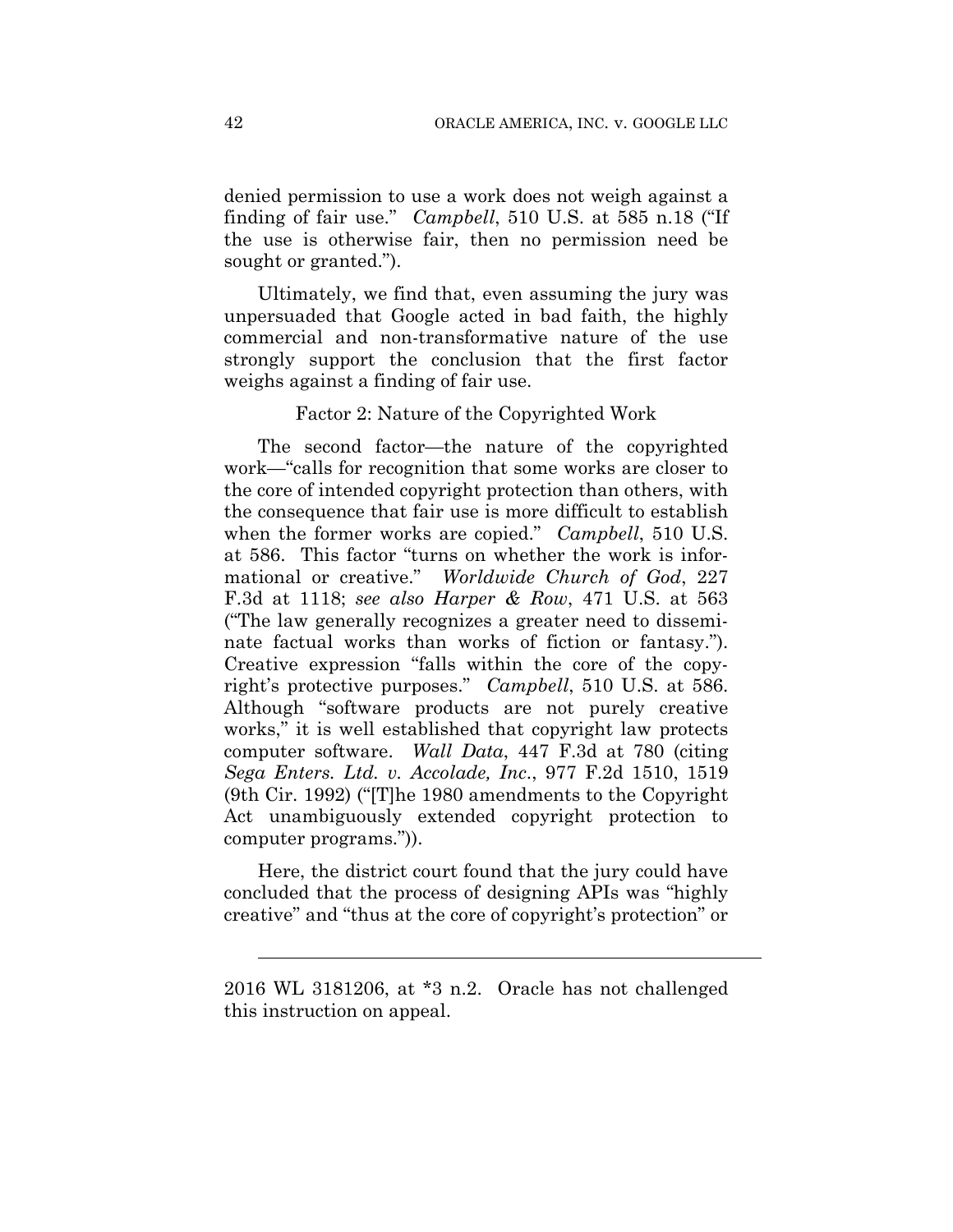it could "reasonably have gone the other way and concluded that the declaring code was not highly creative." *Order Denying JMOL*, 2016 WL 3181206, at \*10. While the jury heard testimony from Google's own expert that API design is "an art, not a science," other witnesses emphasized the functional role of the declaring code and the SSO and minimized the creative aspects. *Id*. Accordingly, the district court concluded that the "jury could reasonably have found that, while the declaring code and SSO were creative enough to qualify for copyright protection, functional considerations predominated in their design." *Id*.

On appeal, Oracle emphasizes that designing the APIs was a highly creative process and that the organization of the packages was not mandated by function. Indeed, this court has already held that the declaring code and the SSO of the 37 API packages at issue were sufficiently creative and original to qualify for copyright protection. *Oracle*, 750 F.3d at 1356. According to Oracle, the district court erred in assuming that, because the APIs have a "functional role," they cannot be creative.

As Google points out, however, all we found in the first appeal was that the declarations and SSO were sufficiently creative to provide the "minimal degree of creativity," *Feist Publ'ns, Inc. v. Rural Tel. Serv. Co*., 499 U.S. 340, 345 (1991), that is required for copyrightability. We also recognized that a reasonable jury could find that "the functional aspects of the packages" are "relevant to Google's fair use defense." *Oracle*, 750 F.3d at 1369, 1376- 77. On remand, Oracle stipulated that some of the declarations were necessary to use the Java language and presented no evidence explaining how the jury could distinguish the functionality and creativity of those declarations from the others. Google maintains that it presented evidence that the declarations and SSO were functional and the jury was entitled to credit that evidence.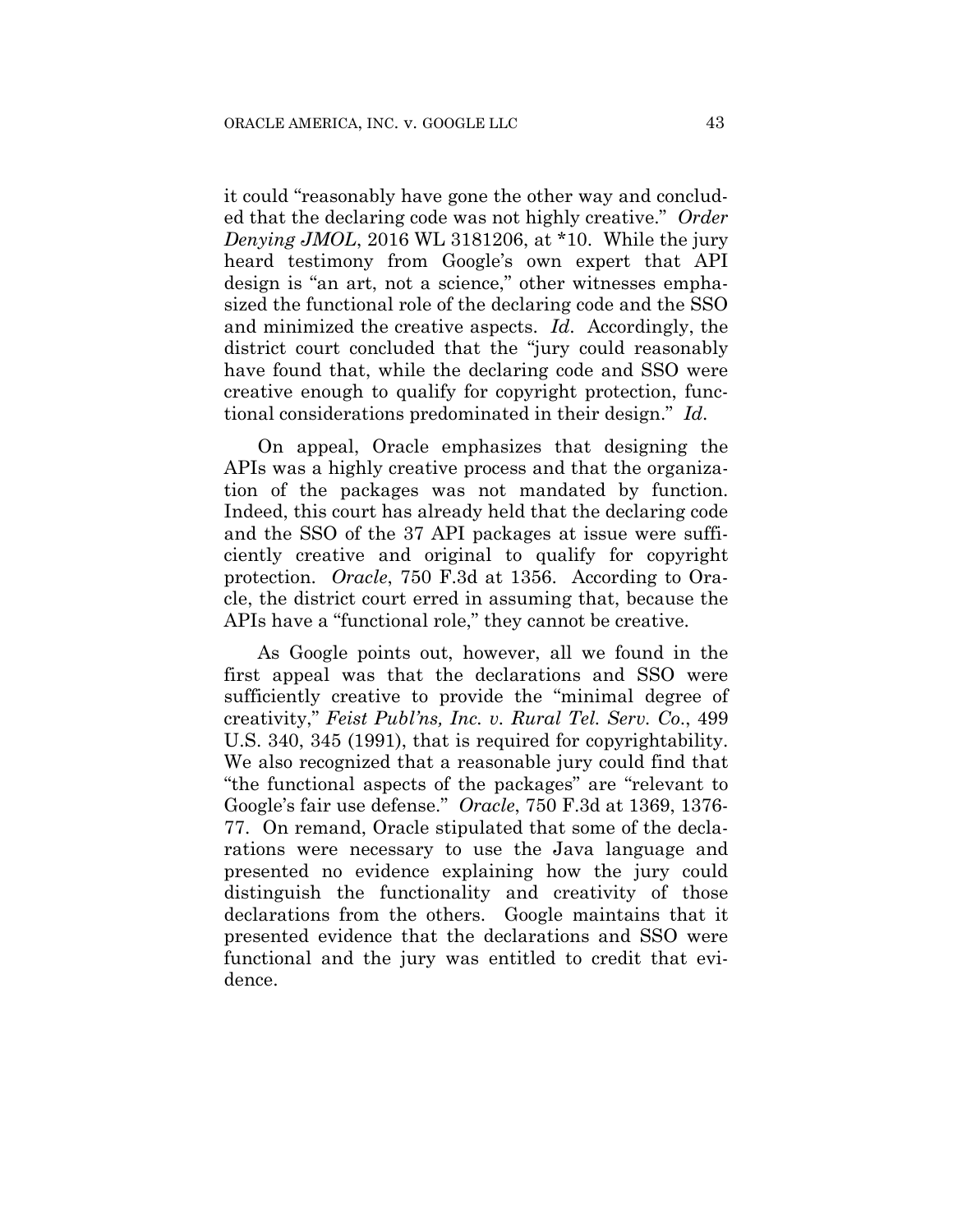Although it is clear that the 37 API packages at issue involved some level of creativity—and no reasonable juror could disagree with that conclusion—reasonable jurors could have concluded that functional considerations were both substantial and important. Based on that assumed factual finding, we conclude that factor two favors a finding of fair use.

The Ninth Circuit has recognized, however, that this second factor "typically has not been terribly significant in the overall fair use balancing." *Dr. Seuss Enters., L.P. v. Penguin Books USA, Inc*., 109 F.3d 1394, 1402 (9th Cir. 1997) (finding that the "creativity, imagination and originality embodied in The Cat in the Hat and its central character tilts the scale against fair use"); *Mattel*, 353 F.3d at 803 (similar). Other circuits agree. *Fox News Network*, 2018 WL 1057178, at \*5 ("This factor 'has rarely played a significant role in the determination of a fair use dispute,' and it plays no significant role here." (quoting *Authors Guild v. Google, Inc*., 804 F.3d 202, 220 (2d Cir. 2015))). We note, moreover, that allowing this one factor to dictate a conclusion of fair use in all cases involving copying of software could effectively negate Congress's express declaration—continuing unchanged for some forty years—that software is copyrightable. Accordingly, though the jury's assumed view of the nature of the copyrighted work weighs in favor of finding fair use, it has less significance to the overall analysis.

## Factor 3: Amount and Substantiality of the Portion Used

The third factor focuses on the "amount and substantiality of the portion used in . . . the context of the copyrighted work, not the infringing work." *Oracle*, 750 F.3d at 1375. Indeed, the statutory language makes clear that "a taking may not be excused merely because it is insubstantial with respect to the *infringing* work." *Harper & Row*, 471 U.S. at 565. "[T]he fact that a substantial portion of the infringing work was copied verbatim [from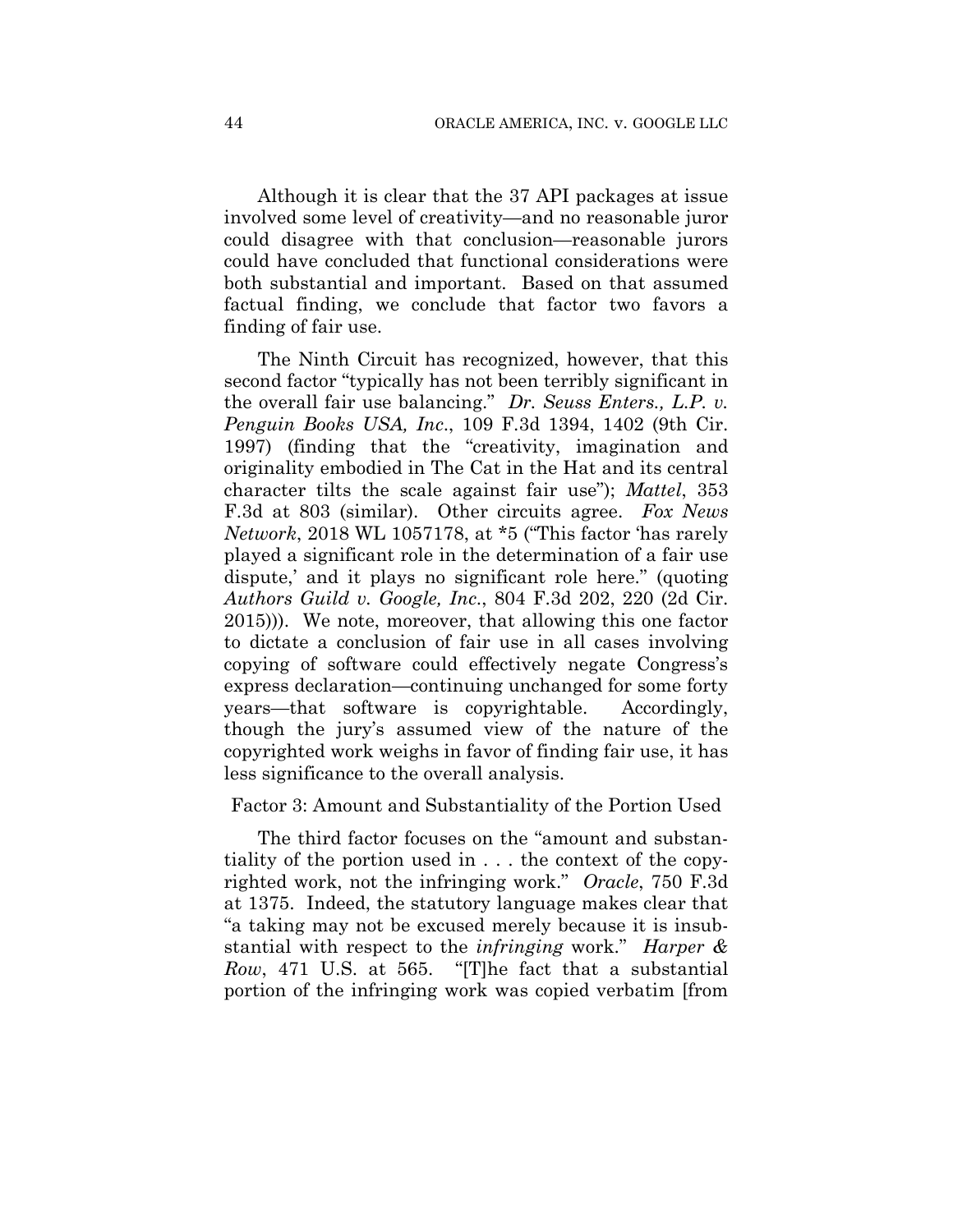the original work] is evidence of the qualitative value of the copied material, both to the originator and to the plagiarist who seeks to profit from marketing someone else's copyrighted expression." *Id*. Thus, while "wholesale copying does not preclude fair use per se, copying an entire work militates against a finding of fair use." *Worldwide Church of God*, 227 F.3d at 1118 (citation and quotation marks omitted). But, there is no relevance to the opposite—i.e., adding substantial content to the copyrighted work is not evidence that what was copied was insubstantial or unimportant.

The inquiry under this third factor "is a flexible one, rather than a simple determination of the percentage of the copyrighted work used." *Monge*, 688 F.3d at 1179. The Ninth Circuit has explained that this third factor looks to the quantitative amount and qualitative value of the original work used in relation to the justification for its use. *Seltzer*, 725 F.3d at 1178. The percentage of work copied is not dispositive where the portion copied was qualitatively significant. *Harper & Row*, 471 U.S. at 566 ("In view of the expressive value of the excerpts and their key role in the infringing work, we cannot agree with the Second Circuit that the 'magazine took a meager, indeed an infinitesimal amount of Ford's original language.'" (citation omitted)). Google is correct that the Ninth Circuit has said that, "this factor will not weigh against an alleged infringer, even when he copies the whole work, if he takes no more than is necessary for his intended use." *Id.* (citing *Kelly v. Arriba Soft Corp*., 336 F.3d 811, 820-21 (9th Cir. 2003)). But the Ninth Circuit has only said that is true where the intended use was a transformative one, because the "extent of permissible copying varies with the purpose and character of the use." *Id*. (quoting *Campbell*, 510 U.S. at 586-87). Here, we have found that Google's use was not transformative and Google has conceded both that it could have written its own APIs and that the purpose of its copying was to make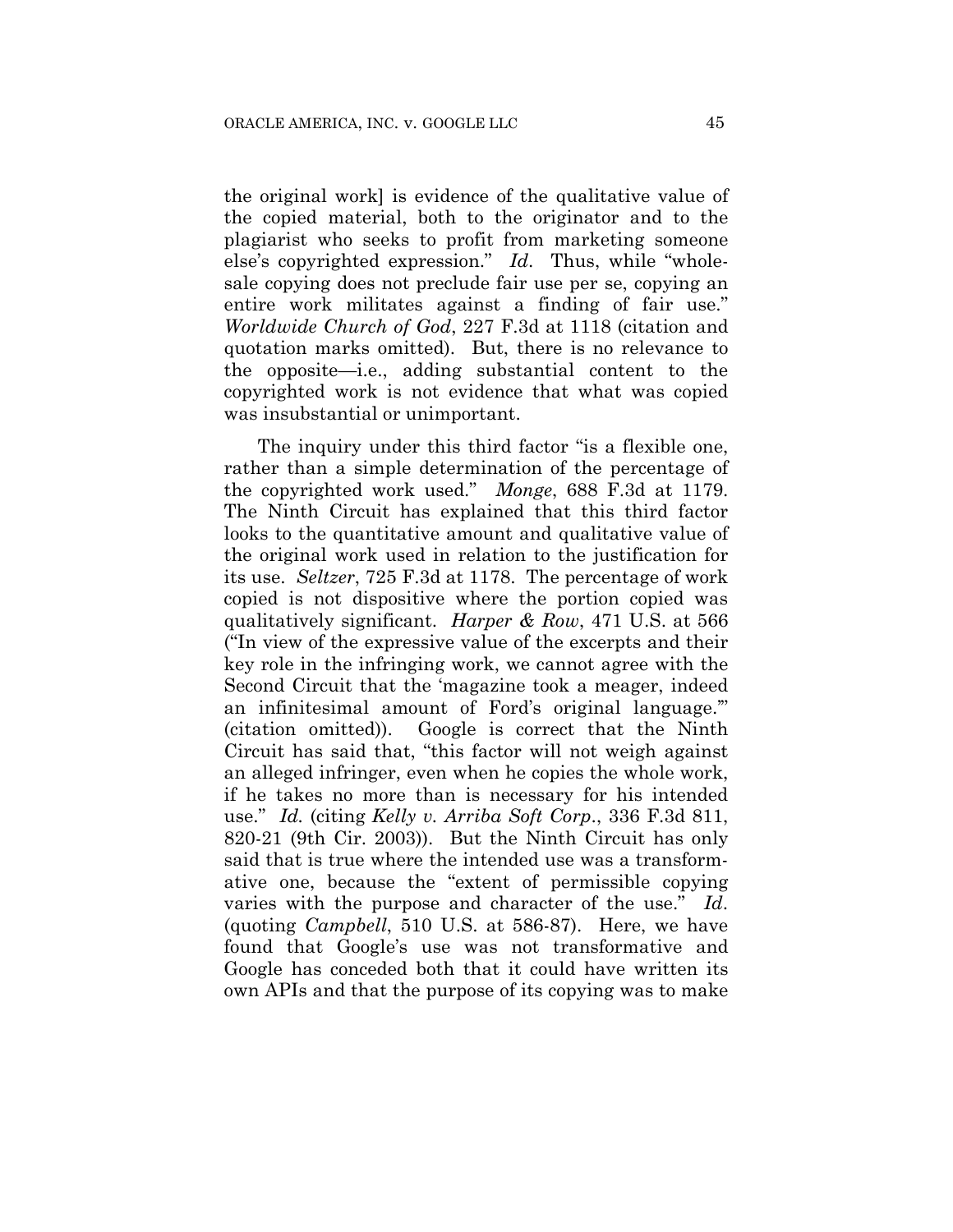Android attractive to programmers. "Necessary" in the context of the cases upon which Google relies does not simply mean easier.

In assessing factor three, the district court explained that the "jury could reasonably have found that Google duplicated the bare minimum of the 37 API packages, just enough to preserve inter-system consistency in usage, namely the declarations and their SSO only, and did not copy any of the implementing code," such that Google "copied only so much as was reasonably necessary." *Order Denying JMOL*, 2016 WL 3181206, at \*10. In reaching this conclusion, the court noted that the jury could have found that the number of lines of code Google duplicated was a "tiny fraction of one percent of the copyrighted works (and even less of Android, for that matter)." *Id*. We disagree that such a conclusion would have been reasonable or sufficient on this record.

On remand, the parties stipulated that only 170 lines of code were necessary to write in the Java language. It is undisputed, however, that Google copied 11,500 lines of code—11,330 more lines than necessary to write in Java. That Google copied more than necessary weighs against fair use. *See Monge*, 688 F.3d at 1179 (finding that, where the copyist "used far more than was necessary" of the original work, "this factor weighs against fair use"). And, although Google emphasizes that it used a small percentage of Java (11,500 lines of declarations out of roughly 2.86 million lines of code in the Java SE libraries), it copied the SSO for the 37 API packages in its entirety.

The district court emphasized Google's desire to "preserve inter-system consistency" to "avoid confusion among Java programmers as between the Java system and the Android system." *Order Denying JMOL*, 2016 WL 3181206, at \*10-11. As we noted in the prior appeal, however, Google did not seek to foster any "inter-system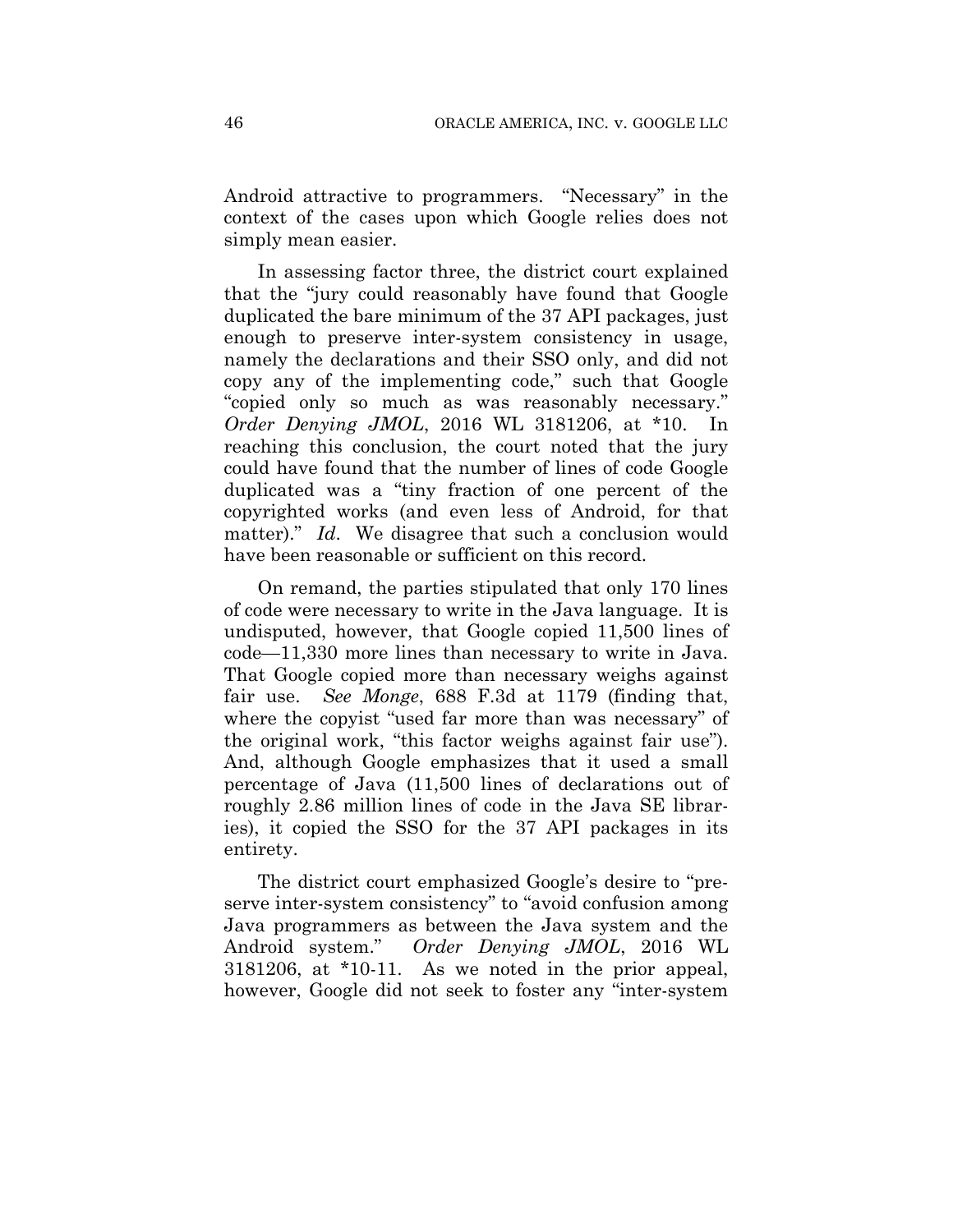1

consistency" between its platform and Oracle's Java platform. *Oracle*, 750 F.3d at 1371. And Google does not rely on any interoperability arguments in this appeal.<sup>11</sup> Google sought "to capitalize on the fact that software developers were already trained and experienced in using the Java API packages at issue." *Id*. But there is no inherent right to copy in order to capitalize on the popularity of the copyrighted work or to meet the expectations of intended customers. Taking those aspects of the copyrighted material that were familiar to software developers to create a similar work designed to be popular with those same developers is not fair use. *See Dr. Seuss Enters.,* 109 F.3d at 1401 (copying the most famous and well recognized aspects of a work "to get attention" or "to avoid the drudgery in working up something fresh" is not a fair use (quoting *Campbell*, 510 U.S. at 580)).

Even assuming the jury accepted Google's argument that it copied only a small portion of Java, no reasonable jury could conclude that what was copied was qualitatively insignificant, particularly when the material copied was important to the creation of the Android platform. Google conceded as much when it explained to the jury the importance of the APIs to the developers it wished to attract. *See* Tr. of Proceedings held on 5/16/16 at 106:8-

<sup>11</sup> In the prior appeal, we noted that "Google's competitive desire to achieve commercial 'interoperability' . . . may be relevant to a fair use analysis." *Oracle*, 750 F.3d at 1376-77. But, although several amici in this appeal discuss interoperability concerns, Google has abandoned the arguments it once made about interoperability. This change in course is not surprising given the unrebutted evidence that Google specifically designed Android to be *incompatible* with the Java platform and not allow for interoperability with Java programs. *Id*. at 1371.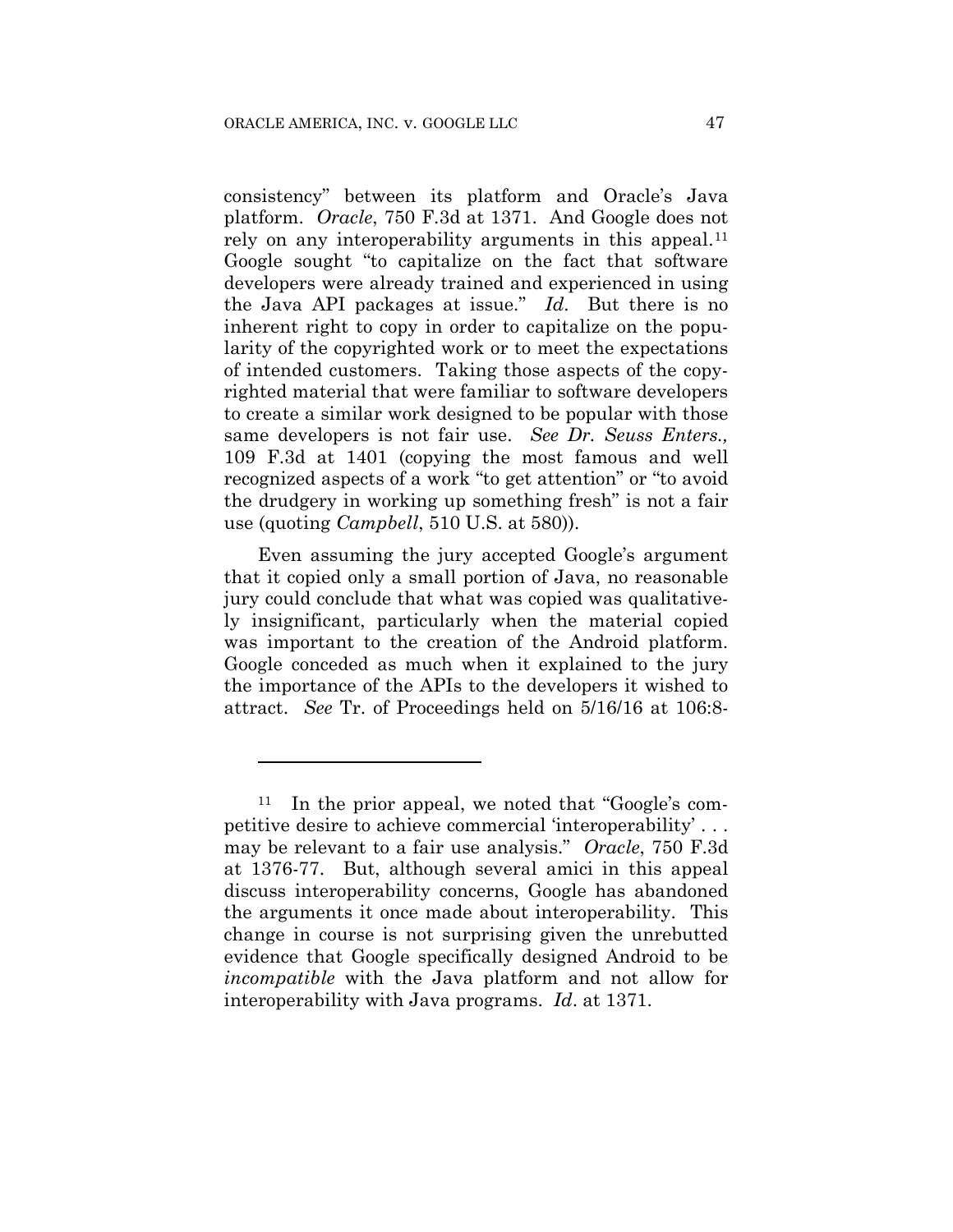14, *Oracle Am., Inc. Google Inc*., No. 3:10-cv-3561 (N.D. Cal. May 20, 2016), ECF No. 1930; *Id*. at 134:6-11. Indeed, Google's own expert conceded that "it was a sound business practice for Google to leverage the existing community of developers, minimizing the amount of new material and maximizing existing knowledge," even though Google also conceded that it could have written the APIs differently to achieve the same functions. *Id*. at 144:5-10. For these reasons, we find that the third factor is, at best, neutral in the fair use inquiry, and arguably weighs against such a finding.

#### Factor 4: Effect Upon the Potential Market

The fourth and final factor focuses on "the effect of the use upon the potential market for or value of the copyrighted work." 17 U.S.C. § 107(4). This factor reflects the idea that fair use "is limited to copying by others which does not materially impair the marketability of the work which is copied." *Harper & Row*, 471 U.S. at 566-67. It requires that courts "consider not only the extent of market harm caused by the particular actions of the alleged infringer, but also whether unrestricted and widespread conduct of the sort engaged in by the defendant . . . would result in a substantially adverse impact on the potential market for the original." *Campbell*, 510 U.S. at 590 (citation and quotation marks omitted).

The Supreme Court once said that factor four is "undoubtedly the single most important element of fair use." *Harper & Row*, 471 U.S. at 566. In its subsequent opinion in *Campbell*, however, the Court emphasized that none of the four factors can be viewed in isolation and that "[a]ll are to be explored, and the results weighed together, in light of the purposes of copyright." 510 U.S. at 578; *see also Infinity Broad*., 150 F.3d at 110 ("Historically, the fourth factor has been seen as central to fair use analysis, although the Supreme Court appears to have backed away from this position." (internal citation omitted)). The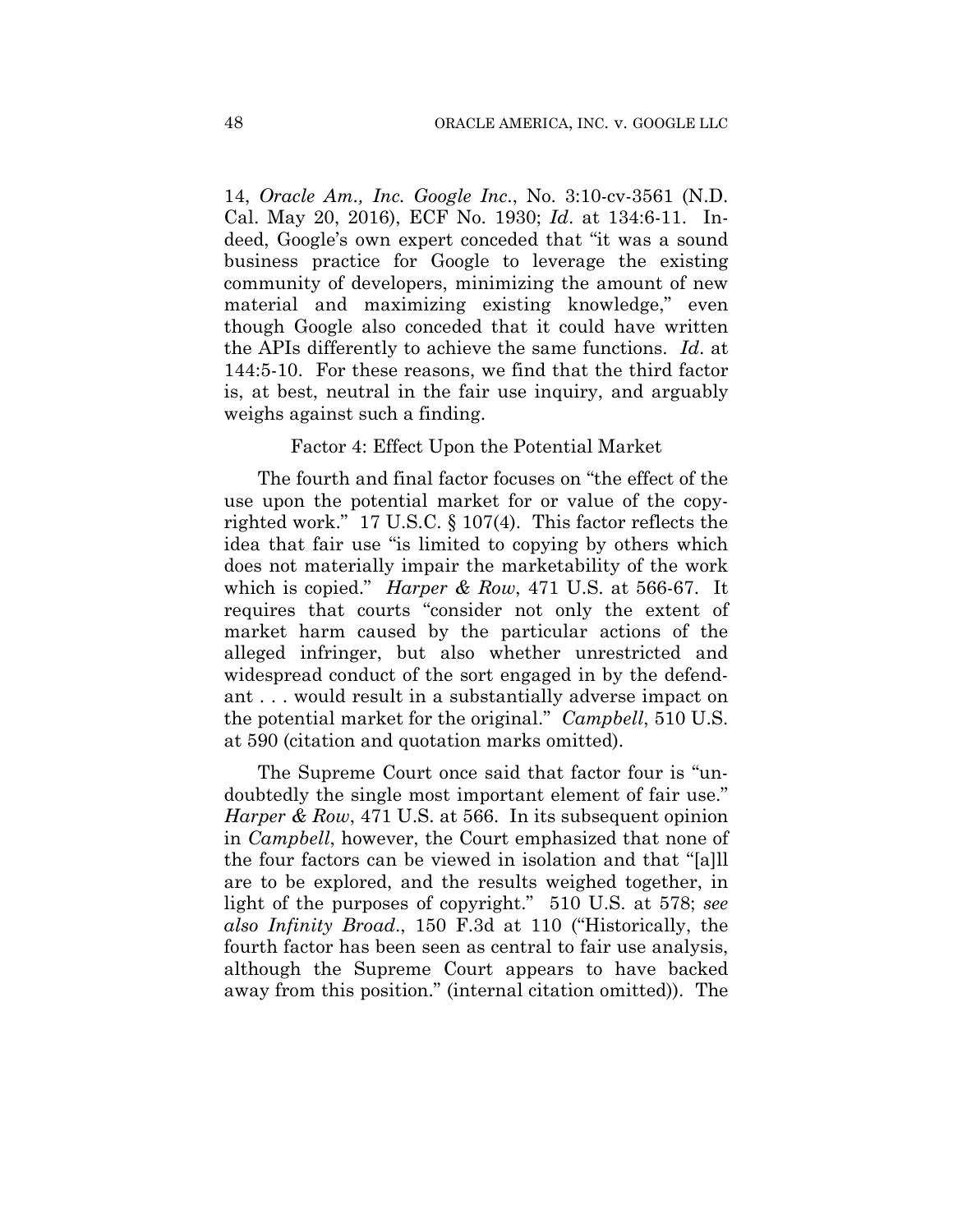Court has also explained that "[m]arket harm is a matter of degree, and the importance of this factor will vary, not only with the amount of harm, but also with the relative strength of the showing on the other factors." *Campbell*, 510 U.S. at 590 n.21.

The Ninth Circuit recently indicated that likely market harm can be presumed where a use is "commercial and not transformative." *Disney Enters., Inc. v. VidAngel, Inc*., 869 F.3d 848, 861 (9th Cir. 2017) (citing *Leadsinger*, 512 F.3d at 531, for the proposition that, where a use "was commercial and not transformative, it was not error to presume likely market harm"). That presumption allegedly traces back to *Sony Corp. of America v. University City Studios, Inc*., 464 U.S. 417, 451 (1984), where the Supreme Court stated that, "[i]f the intended use is for commercial gain, that likelihood [of future harm] may be presumed. But if it is for a noncommercial purpose, the likelihood must be demonstrated." The Supreme Court has since clarified that market impact, "no less than the other three [factors], may be addressed only through a 'sensitive balancing of interests'" and that earlier interpretations of *Sony* to the contrary were incorrect. *Campbell*, 510 U.S. at 590 n.21 (quoting *Sony*, 464 U.S. at 455 n.40);12 *see also Monge*, 688 F.3d at 1181 (cautioning against overemphasis on a presumption of market harm after *Campbell*). On this point, we must apply clear Supreme Court precedent rather than the more recent Ninth Circuit's statements to the contrary.

<u>.</u>

The Court noted, however, that "what *Sony* said simply makes common sense: when a commercial use amounts to mere duplication of the entirety of an original, it clearly 'supersede[s] the objects,' of the original and serves as a market replacement for it, making it likely that cognizable market harm to the original will occur." *Id*. at 591.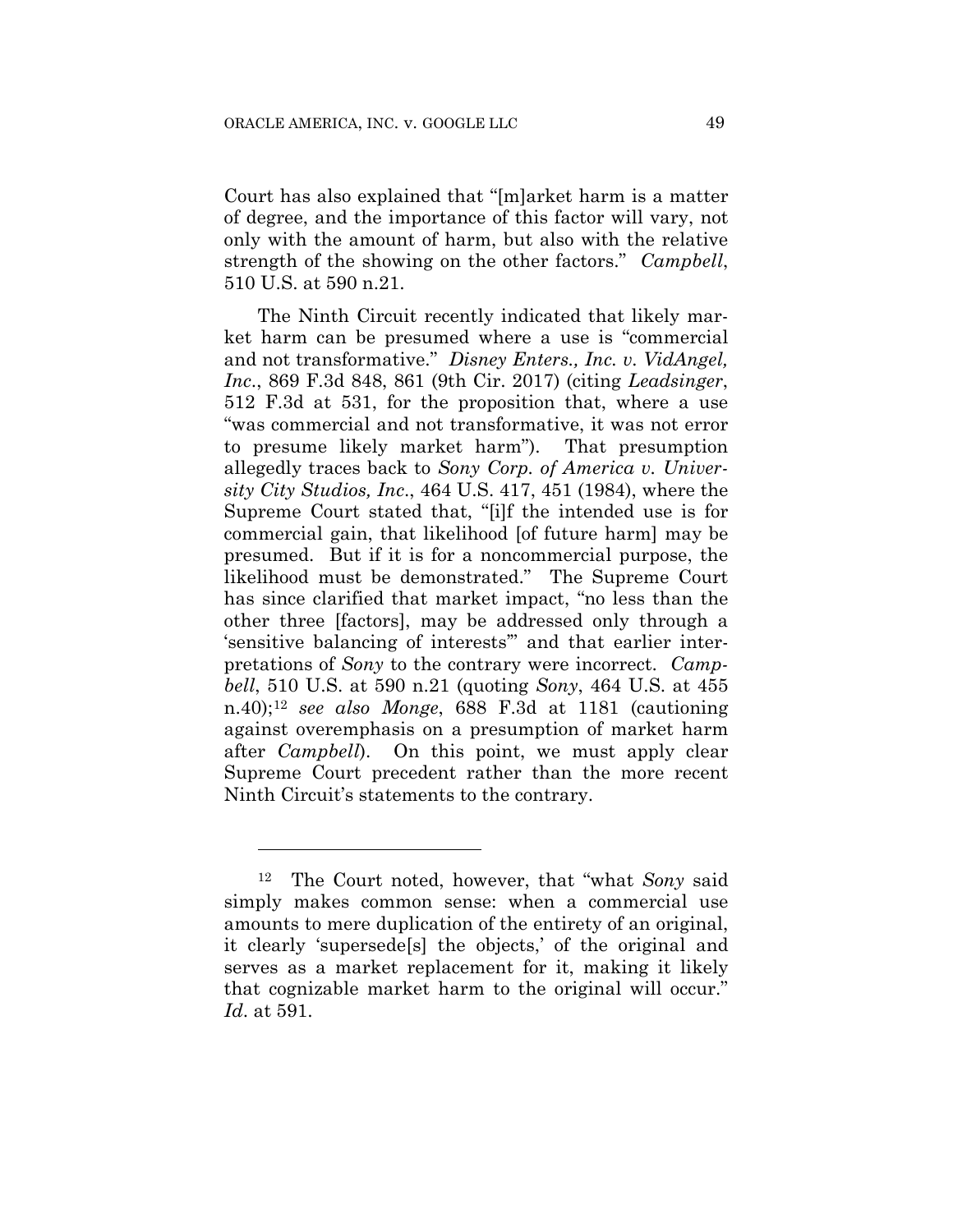In evaluating the fourth factor, courts consider not only harm to the actual or potential market for the copyrighted work, but also harm to the "market for potential derivative uses," including "those that creators of original works would in general develop or license others to develop." *Campbell*, 510 U.S. at 592; *see also A&M Records*, 239 F.3d at 1017 ("[L]ack of harm to an established market cannot deprive the copyright holder of the right to develop alternative markets for the works."). A court can therefore consider the challenged use's "impact on potential licensing revenues for traditional, reasonable, or likely to be developed markets." *Swatch Grp. Mgmt. Servs. Ltd. v. Bloomberg L.P*., 756 F.3d 73, 91 (2d Cir. 2014) (citation omitted); *see also Seltzer*, 725 F.3d at 1179 ("This factor also considers any impact on 'traditional, reasonable, or likely to be developed markets.'" (citation omitted)).

Also relevant to the inquiry is the fact that a copyright holder has the exclusive right to determine "when, 'whether and in what form to release'" the copyrighted work into new markets, whether on its own or via a licensing agreement. *Monge*, 688 F.3d at 1182 (quoting *Harper & Row*, 471 U.S. at 553). Indeed, the Ninth Circuit has recognized that "[e]ven an author who had disavowed any intention to publish his work during his lifetime" was entitled to copyright protection because: (1) "the relevant consideration was the 'potential market'" and (2) "he has the right to change his mind." *Worldwide Church*, 227 F.3d at 1119 (citing *Salinger v. Random House, Inc*., 811 F.2d 90, 99 (2d Cir. 1987)); *see also Micro Star v. Formgen Inc*., 154 F.3d 1107, 1113 (9th Cir. 1998) (noting that only the copyright holder "has the right to enter that market; whether it chooses to do so is entirely its business").

Here, the district court concluded that the jury "could reasonably have found that use of the declaring lines of code (including their SSO) in Android caused no harm to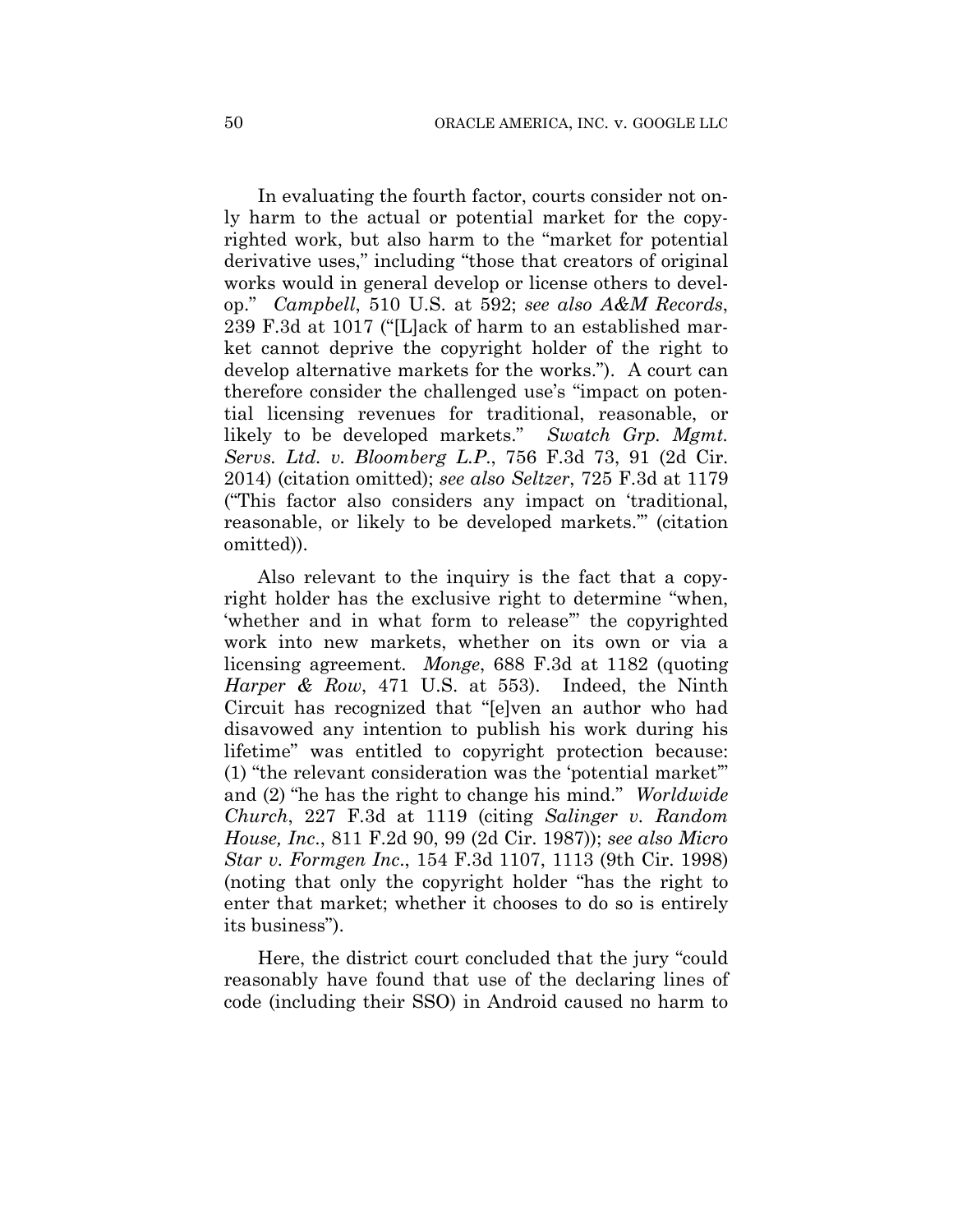the market for the copyrighted works, which were for desktop and laptop computers." *Order Denying JMOL*, 2016 WL 3181206, at \*10. In reaching this conclusion, the district court noted that, before Android was released, Sun made all of the Java API packages available for free and open source under the name OpenJDK, subject only to the terms of a general public license. *Id.* According to the district court, the jury could have concluded that "Android's impact on the market for the copyrighted works paralleled what Sun already expected via its Open-JDK." *Id*.

On appeal, Oracle argues that the evidence of actual and potential harm stemming from Google's copying was "overwhelming," and that the district court erred as a matter of law in concluding otherwise. Appellant Br. 52. We agree.

First, with respect to actual market harm, the evidence showed that Java SE had been used for years in mobile devices, including early smartphones, prior to Android's release. Specifically, the jury heard testimony that Java SE was already in smartphones, including Blackberry, SavaJe, Danger, and Nokia. That Android competed directly with Java SE in the market for mobile devices is sufficient to undercut Google's market harm arguments. With respect to tablets, the evidence showed that Oracle licensed Java SE for the Amazon Kindle. After Android's release, however, Amazon was faced with two competing options—Java SE and Android—and selected Android.13 The jury also heard evidence that

<u>.</u>

<sup>13</sup> Google submits that the jury could have discounted this evidence because the Java SE APIs were available for free through OpenJDK. But Amazon moved from Java to Android—not to OpenJDK. And the evidence of record makes clear that device manufacturers did not view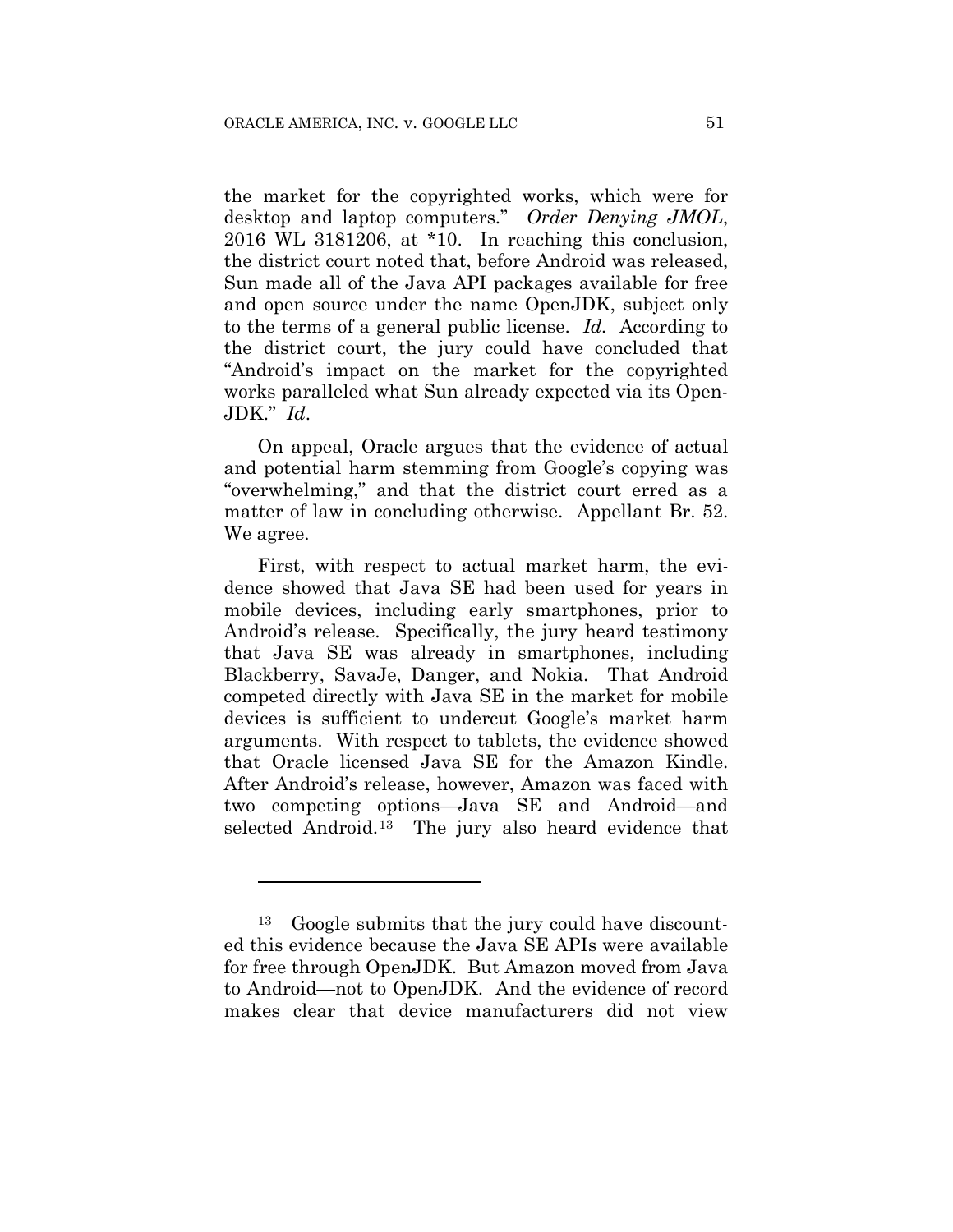Amazon later used the fact that Android was free to negotiate a steep discount to use Java SE in its newer ereader. In other words, the record contained substantial evidence that Android was used as a substitute for Java SE and had a direct market impact.Given this evidence of actual market harm, no reasonable jury could have concluded that there was no market harm to Oracle from Google's copying.

Even if there were a dispute about whether Oracle was licensing Java SE in smartphones at the time Android launched, moreover, "fair use focuses on *potential*, not just actual, market harm." *Monge*, 688 F.3d at 1181. Accordingly, although the district court focused exclusively on the market it found that Oracle had already entered—desktops and laptops—it should have considered how Google's copying affected potential markets Oracle might enter or derivative works it might create or license others to create. *See Campbell*, 510 U.S. at 590. Licensing Java SE for smartphones with increased processing capabilities was one such potential new market. And the fact that Oracle and Google engaged in lengthy licensing negotiations demonstrates that Oracle was attempting to license its work for mobile devices, including smartphones.<sup>14</sup> Smartphones were, therefore, a "tradi-

14 Of course, the fact that those negotiations were not successful does not factor into the analysis. *Campbell*, 510 U.S. at 585 n.18 ("If the use is otherwise fair, then no permission need be sought or granted. Thus, being denied permission to use a work does not weigh against a finding of fair use."). Such evidence was only relevant to show Oracle's interest in the potential market for smartphones.

 $\overline{a}$ 

OpenJDK as a commercially viable alternative to using Java SE because any improvement to the packages in OpenJDK had to be given away for free to the Java community.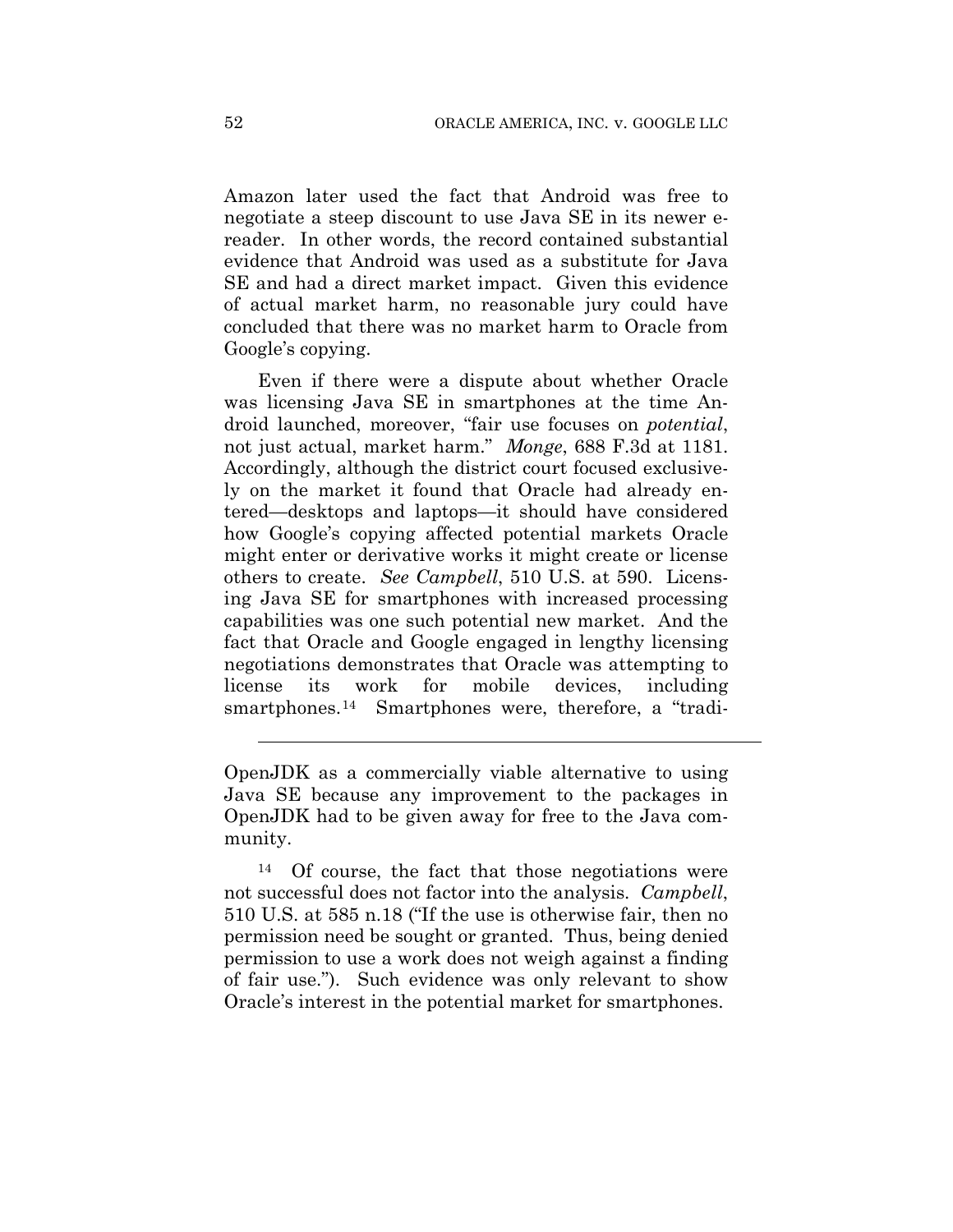tional, reasonable, or likely to be developed market." *See Swatch Grp.*, 756 F.3d at 91; *see also Seltzer*, 725 F.3d at 1179.

Google argues that a reasonable jury could have concluded that Java SE and Android did not compete in the same market because Oracle: (1) was not a device maker; and (2) had not yet built its own smartphone platform. Neither argument has merit. That Oracle never built a smartphone device is irrelevant because potential markets include licensing others to develop derivative works. *See Campbell*, 510 U.S. at 592. The fact that Oracle had not yet developed a smartphone platform is likewise irrelevant as a matter of law because, as Oracle submits, a market is a potential market even where the copyright owner has no immediate plans to enter it or is unsuccessful in doing so. *See Worldwide Church*, 227 F.3d at 1119; *Micro Star*, 154 F.3d at 1113. Even assuming a reasonable jury could have found no *current* market harm, the undisputed evidence showed, at a minimum, that Oracle intended to license Java SE in smartphones; there was no evidence in the record to support any contrary conclusion. Because the law recognizes and protects a copyright owner's right to enter a "potential market," this fact alone is sufficient to establish market impact.

Given the record evidence of actual and potential harm, we conclude that "unrestricted and widespread conduct of the sort engaged in by" Google would result in "a substantially adverse impact on the potential market for the original" and its derivatives. *See Campbell*, 510 U.S. at 590 (citation and quotation marks omitted). Accordingly, the fourth factor weighs heavily in favor of Oracle.

#### Balancing the Four Factors

Having undertaken a case-specific analysis of all four factors, we must weigh the factors together "in light of the purposes of copyright." *Campbell*, 510 U.S. at 578. We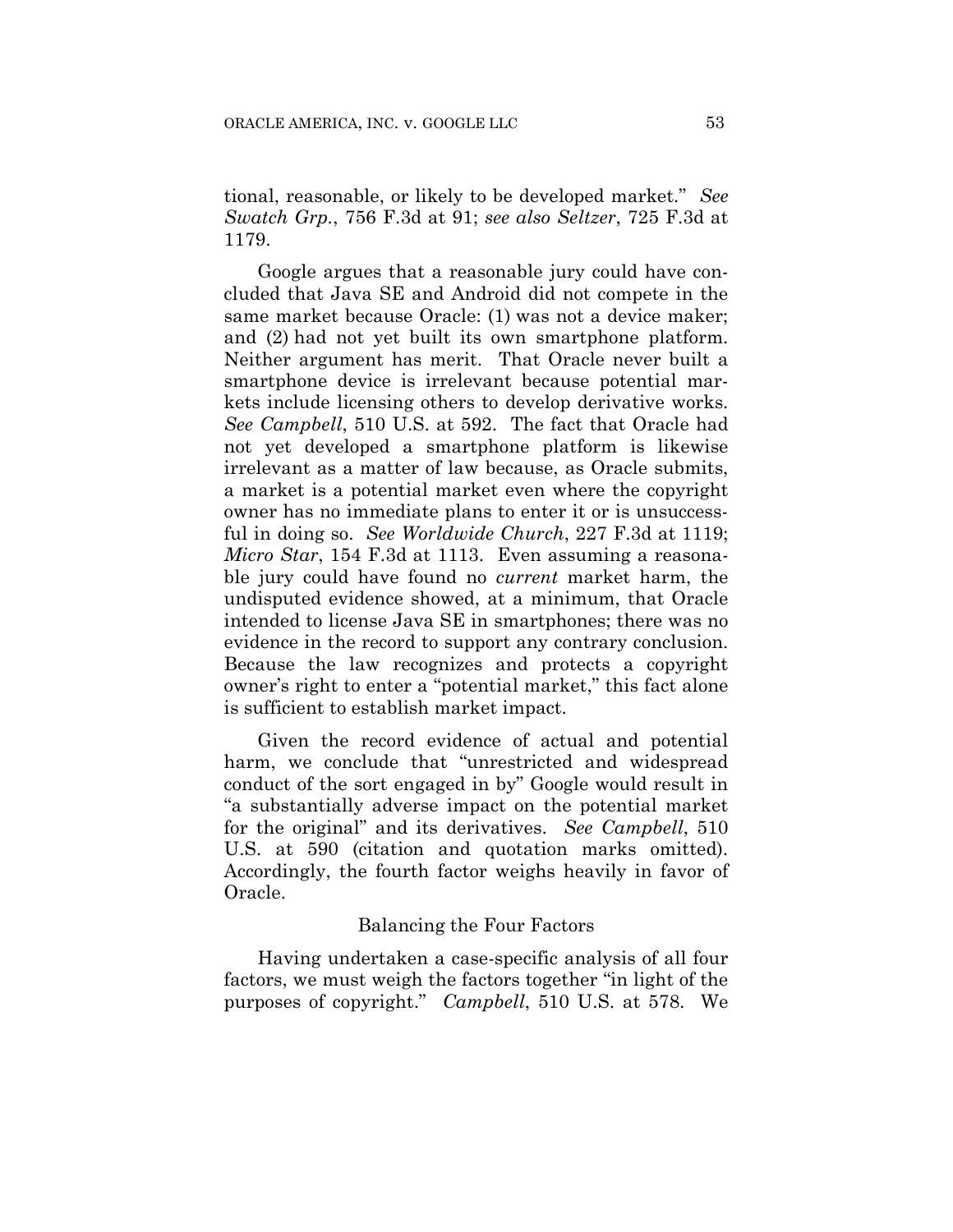conclude that allowing Google to commercially exploit Oracle's work will not advance the purposes of copyright in this case. Although Google could have furthered copyright's goals of promoting creative expression and innovation by developing its own APIs, or by licensing Oracle's APIs for use in developing a new platform, it chose to copy Oracle's creative efforts instead. There is nothing fair about taking a copyrighted work verbatim and using it for the same purpose and function as the original in a competing platform.

Even if we ignore the record evidence and assume that Oracle was not already licensing Java SE in the smartphone context, smartphones were undoubtedly a potential market. Android's release effectively replaced Java SE as the supplier of Oracle's copyrighted works and prevented Oracle from participating in developing markets. This superseding use is inherently unfair.

On this record, factors one and four weigh heavily against a finding of fair use, while factor two weighs in favor of such a finding and factor three is, at best, neutral. Weighing these factors together, we conclude that Google's use of the declaring code and SSO of the 37 API packages was not fair as a matter of law.

We do not conclude that a fair use defense could never be sustained in an action involving the copying of computer code. Indeed, the Ninth Circuit has made it clear that some such uses can be fair. *See Sony*, 203 F.3d at 608; *Sega*, 977 F.2d at 1527-28. We hold that, given the facts relating to the copying at issue here—which differ materially from those at issue in *Sony* and *Sega*—Google's copying and use of this particular code was not fair as a matter of law.

### III. GOOGLE'S CROSS-APPEAL

Google cross-appeals from the district court's final judgment solely to "preserv[e] its claim that the declara-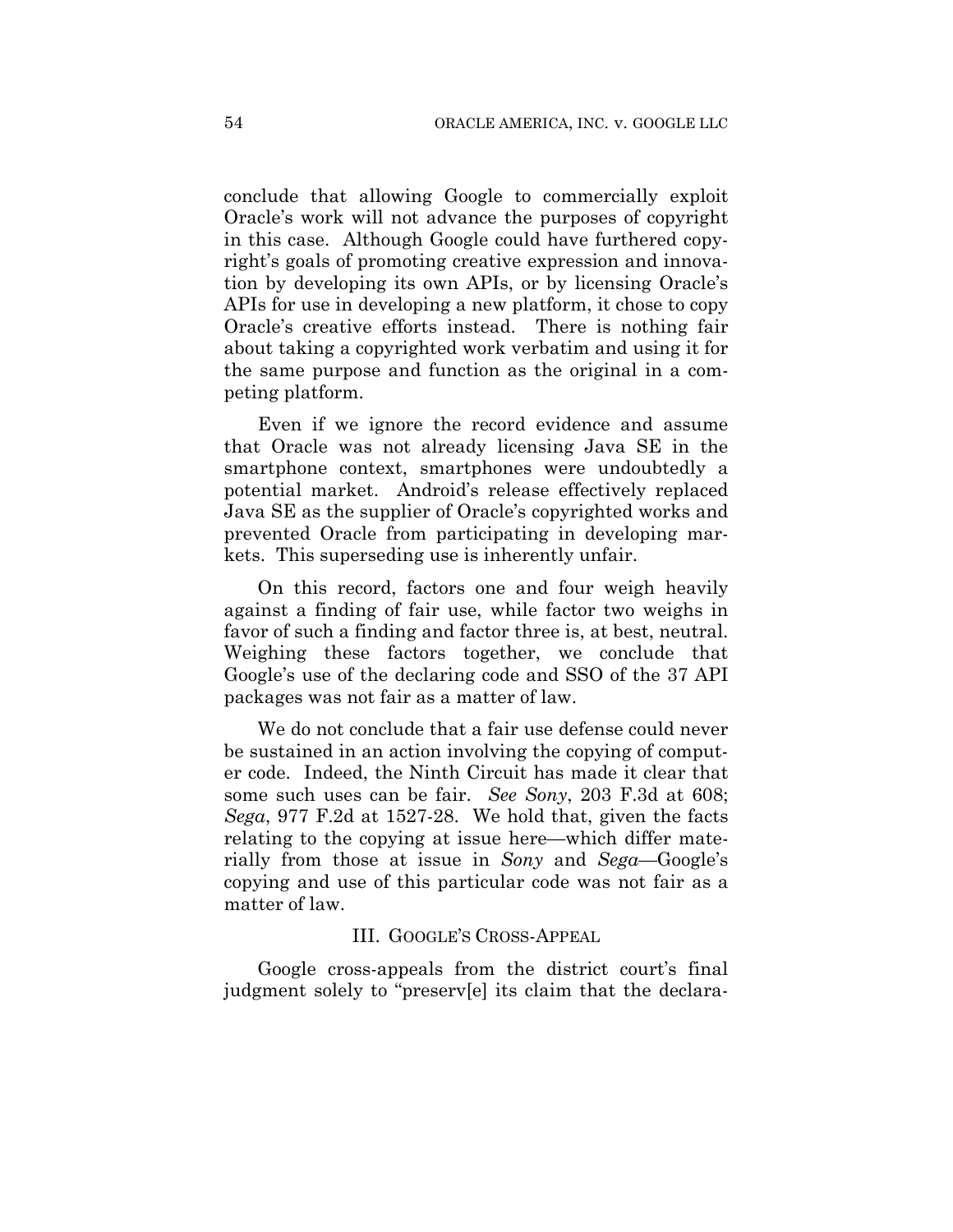tions/SSO are not protected by copyright law." Cross-Appellant Br. 83. Specifically, Google maintains that the declaring code and SSO are: (1) an unprotected "method of operation" under 17 U.S.C. § 102(b), because they allow programmers to operate the pre-written programs of the Java language; and (2) subject to the merger doctrine. We resolved these issues against Google in the first appeal, finding that the declaring code and the SSO of the 37 API packages at issue are entitled to copyright protection. *Oracle*, 750 F.3d at 1354.

Google did not petition this court for rehearing and instead filed a petition for a writ of certiorari asking the Supreme Court to determine whether our copyrightability determination was in error. Oracle responded to the petition, and the Supreme Court invited the Solicitor General to express the views of the United States. The government agreed that Oracle's computer code is copyrightable, and the Supreme Court denied Google's petition in June 2015. *Google, Inc. v. Oracle Am., Inc*., 135 S. Ct. 2887 (2015).

Google neither asks the panel for relief on the copyrightability issue nor offers any arguments on that issue. We remain convinced that our earlier copyrightability decision was consistent with Congress's repeated directives on the subject. Accordingly, we provide no relief to Google on its cross-appeal, finding a ruling on it unnecessary.

# IV. CONCLUSION

For the foregoing reasons, we conclude that Google's use of the 37 Java API packages was not fair as a matter of law. We therefore reverse the district court's decisions denying Oracle's motions for JMOL and remand for a trial on damages. The district court may determine the appropriate vehicle for consideration of infringement allegations regarding additional uses of Android. We dismiss Google's cross-appeal.